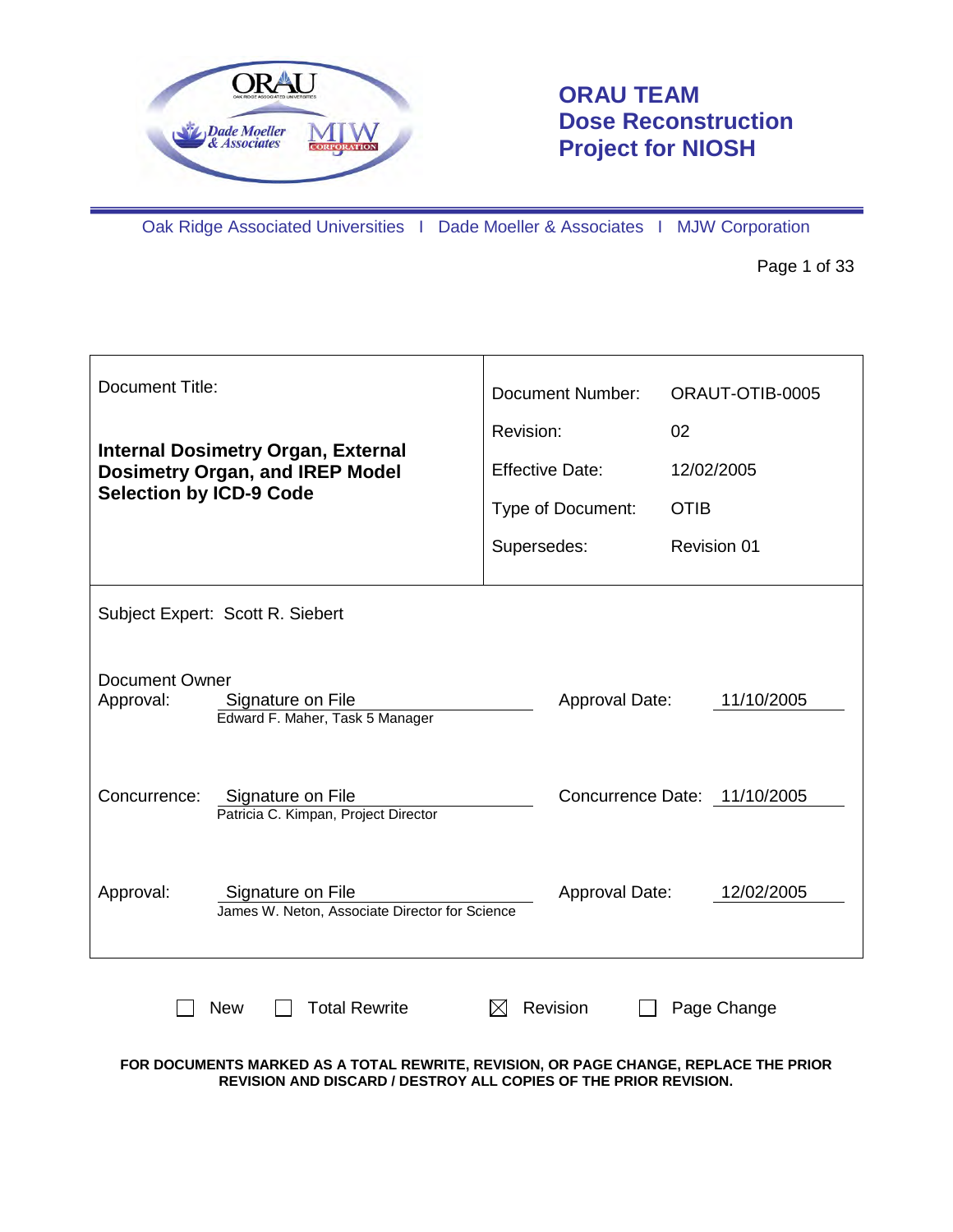| Document No. ORAUT-OTIB-0005 | Revision No. 02 | <b>Effective Date: 12/02/2005</b> | Page ∠<br>of 33 |
|------------------------------|-----------------|-----------------------------------|-----------------|

## **PUBLICATION RECORD**

| <b>EFFECTIVE</b>          | <b>REVISION</b>     |                                                                                                |
|---------------------------|---------------------|------------------------------------------------------------------------------------------------|
| <b>DATE</b><br>11/03/2003 | <b>NUMBER</b><br>00 | <b>DESCRIPTION</b><br>ORAU technical information bulletin to clarify IMBA organ and IREP       |
|                           |                     | model selection First approved issue. Initiated by Elizabeth M.                                |
|                           |                     | Brackett.                                                                                      |
| 01/23/2004                | 01                  | Incorporates applicable external dosimetry organ selection.                                    |
|                           |                     | Approved issue of Revision 01. Initiated by Elizabeth M. Brackett.                             |
| 03/05/2004                | $01 - PC - 1$       | IREP model correction for ICD-9 code 238.7 (added Bone model),                                 |
|                           |                     | remove IMBA/External/IREP model info from header rows for ICD-9                                |
|                           |                     | codes 194 and 205. Approved issue of page change 1. Initiated by                               |
| 05/07/2004                | $01 - PC - 2$       | Elizabeth M. Brackett.<br>IMBA and External model correction for ICD-9 code 231.8 (changed     |
|                           |                     | to med review on page 15), IMBA model correction for ICD-9 codes                               |
|                           |                     | 235.8 and 235.9 (changed to med review on page 16), External                                   |
|                           |                     | model correction for ICD-9 code 185 (changed to bladder on page 8).                            |
|                           |                     | Approved issue of page change 2. Initiated by Elizabeth M. Brackett.                           |
| 10/29/2004                | $01 - PC - 3$       | IMBA model correction for ICD-9 code 189.2, 189.3, and 189.4                                   |
|                           |                     | (changed to highest non-met organ/tissue on page 9), added                                     |
|                           |                     | footnote number 5 to Table 1 for ICD-9 code 232 on page 18.                                    |
|                           |                     | Changed DOL documentation to NIOSH Referral Summary                                            |
|                           |                     | Document (NRSD) on page 20. Approved issue of page change 3.<br>Initiated by Scott R. Siebert. |
| 12/02/2005                | 02                  | Adds information for ICD-9 codes 289.7 and 289.9, clarifies handling                           |
|                           |                     | adenocarcinoma of the distal (lower third) esophagus, corrects                                 |
|                           |                     | external organ for ICD-9 codes 233.4 and 236.5, updates correct                                |
|                           |                     | model selections for various cancers (to reflect guidance in OCAS                              |
|                           |                     | TIB-012, except as directed by OCAS to mark many 200-204 organs                                |
|                           |                     | as "Reserved"), adds likely primary cancer selection for secondary                             |
|                           |                     | cancers. Changes references to "IMBA organ" to "Internal Dosimetry                             |
|                           |                     | organ." Approved issue of Revision 02. Training required: As                                   |
|                           |                     | determined by the Task Manager. Initiated by Scott R. Siebert.                                 |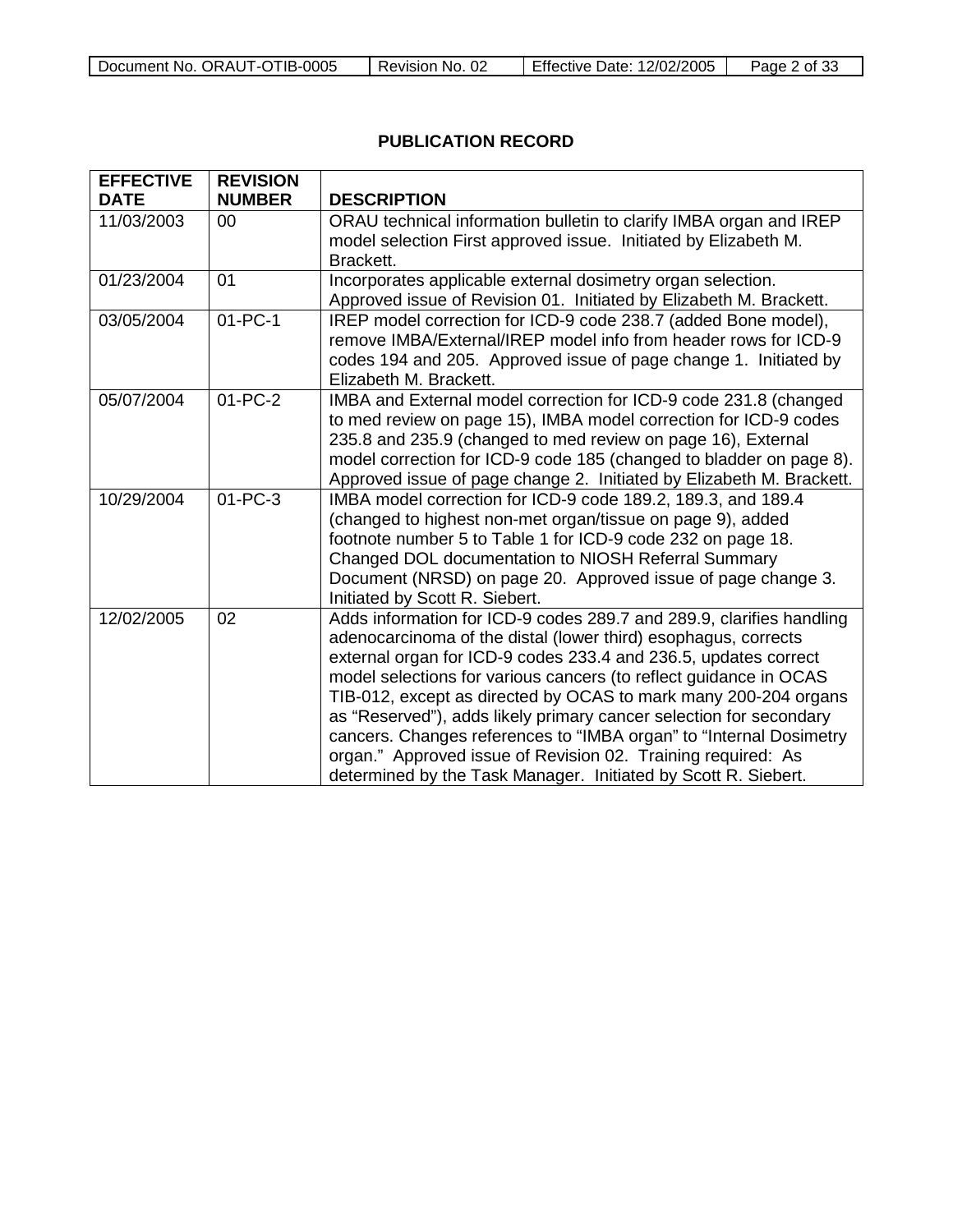## **TABLE OF CONTENTS**

## **SECTION**

## **TITLE**

## **PAGE**

| 1.0 |             |                                                                     |  |
|-----|-------------|---------------------------------------------------------------------|--|
| 2.0 |             |                                                                     |  |
| 3.0 |             |                                                                     |  |
|     | 3.1         |                                                                     |  |
|     | 3.2         |                                                                     |  |
| 4.0 |             |                                                                     |  |
|     | 4.1         |                                                                     |  |
|     | 4.2         |                                                                     |  |
|     | 4.3         |                                                                     |  |
|     | 4.4         |                                                                     |  |
|     | 4.5         |                                                                     |  |
|     | 4.6         |                                                                     |  |
|     | 4.7         |                                                                     |  |
|     | 4.8         | Secondary cancers - Likely primary cancer sites with multiple IMBA, |  |
|     |             |                                                                     |  |
|     | 4.9         | Multiple secondary cancers with unknown primary cancer site or      |  |
|     |             |                                                                     |  |
|     | References. |                                                                     |  |
|     |             |                                                                     |  |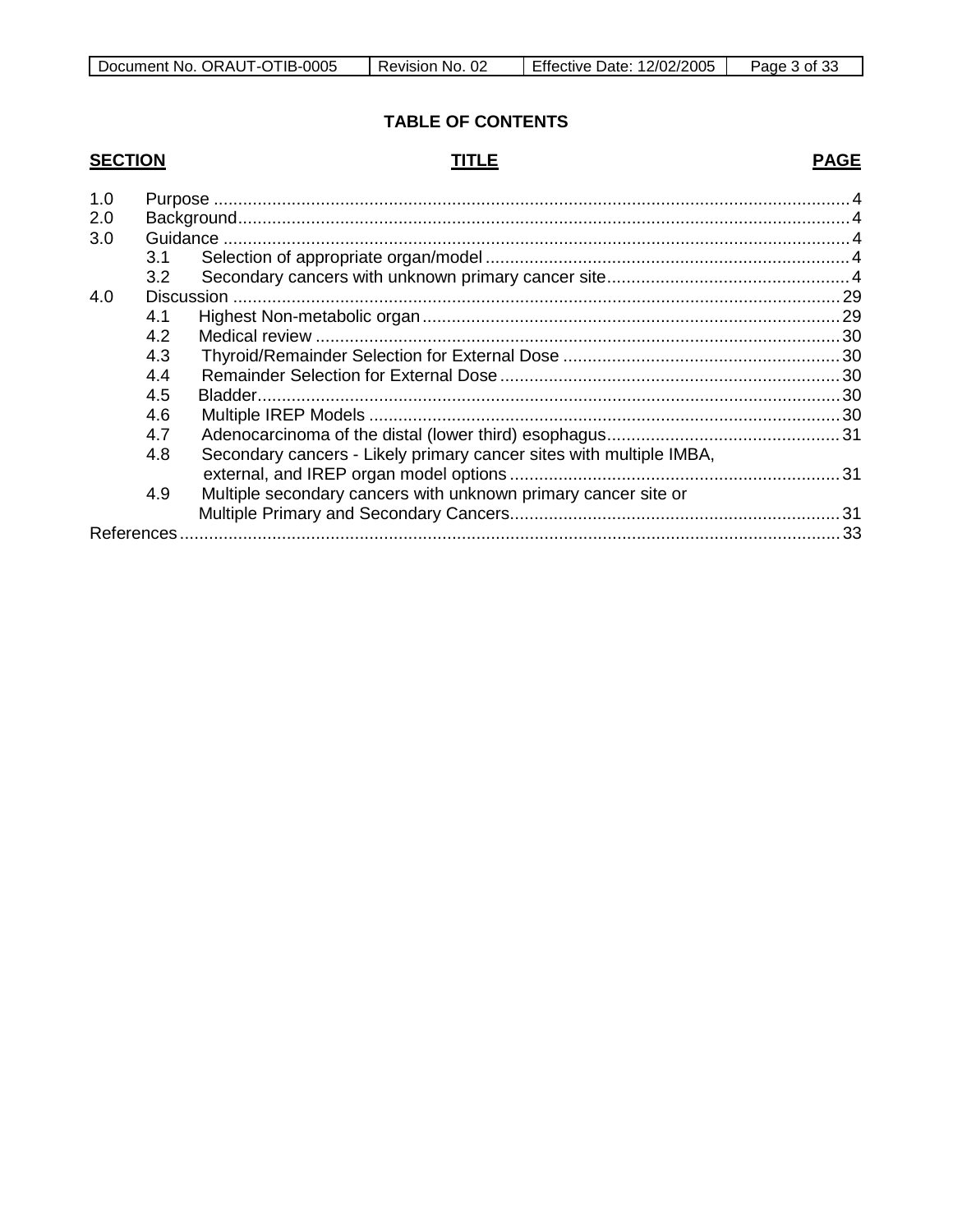| Document No. ORAUT-OTIB-0005 | Revision No. 02 | <b>Effective Date: 12/02/2005</b> | Page 4 of 33 |
|------------------------------|-----------------|-----------------------------------|--------------|
|                              |                 |                                   |              |

#### 1.0 PURPOSE

Technical Information Bulletins (TIBs) are general working documents that provide guidance concerning the preparation of dose reconstructions at particular sites or categories of sites. They will be revised in the event additional relevant information is obtained. TIBs may be used to assist the National Institute for Occupational Safety and Health in the completion of individual dose reconstructions.

This Technical Information Bulletin (TIB) provides guidance on selecting appropriate ICRP modeled organs/tissues to estimate the internal dose for specific ICD-9 codes, the appropriate organs/tissues to estimate external dose, and the appropriate model in the Interactive RadioEpidemiological Program (IREP). This TIB also provides information for selecting and assessing likely primary cancers for secondary cancers.

#### 2.0 BACKGROUND

Under EEOICPA, the organs/tissues for which doses must be estimated are those delineated by the specified ICD-9 code received from the Department of Labor (DOL). While many ICD-9 codes are clear in their intended organ/tissue, additional guidance is necessary to identify the appropriate internal dosimetry organ, organ/tissue for external dose estimate, and IREP model to use for the organ/tissue. This TIB designates the appropriate internal dosimetry organ/tissue selection for the various ICD-9 coded cancers, the appropriate organ/tissue to estimate external dose, and the appropriate IREP model to use as well.

3.0 GUIDANCE

### **3.1 SELECTION OF APPROPRIATE ORGAN/MODEL**

Table 3-1 correlates ICD-9 codes to the appropriate organ/tissue selection for internal dose estimate, the appropriate organ/tissue selection for external dose estimate, and the appropriate IREP model. Organs/tissues labeled "Highest non-met org/tiss" indicate that dose to the highest non-metabolic organ is to be used to represent the dose to the ICD-9 Code designated organ/tissue. A discussion of this term is included in section 4.0 of this bulletin. The remaining regions are described by the term used in the Integrated Modules for Bioassay Analysis (IMBA) software program.

### **3.2 SECONDARY CANCERS WITH UNKNOWN PRIMARY CANCER SITE**

Another situation that needs to be assessed is the diagnosis of a secondary cancer with an unknown primary cancer location. It is accepted in medicine that cancer-causing agents such as ionizing radiation produce primary cancers. This means, in a case in which the primary site of cancer is unknown, the primary site must be established by inference to establish probability of causation. For each secondary cancer, the set of primary cancers producing approximately 75% of that secondary cancer among the U.S. population was identified (males and females were considered separately). Therefore, for secondary cancers with unknown primary site, Table 3-2 will be consulted to select likely primary sites, which will then be evaluated using IREP (reproduced from Table 7 in the IREP technical documentation).

Since each secondary cancer in Table 3-2 has more than one likely primary cancer site, each likely primary site must be evaluated using IREP to determine a probability of causation. If any one of the likely primary cancer sites yields a probability of causation greater than or equal to 50%, this site will be assumed to be the originating site for the secondary cancer and shall be submitted as such.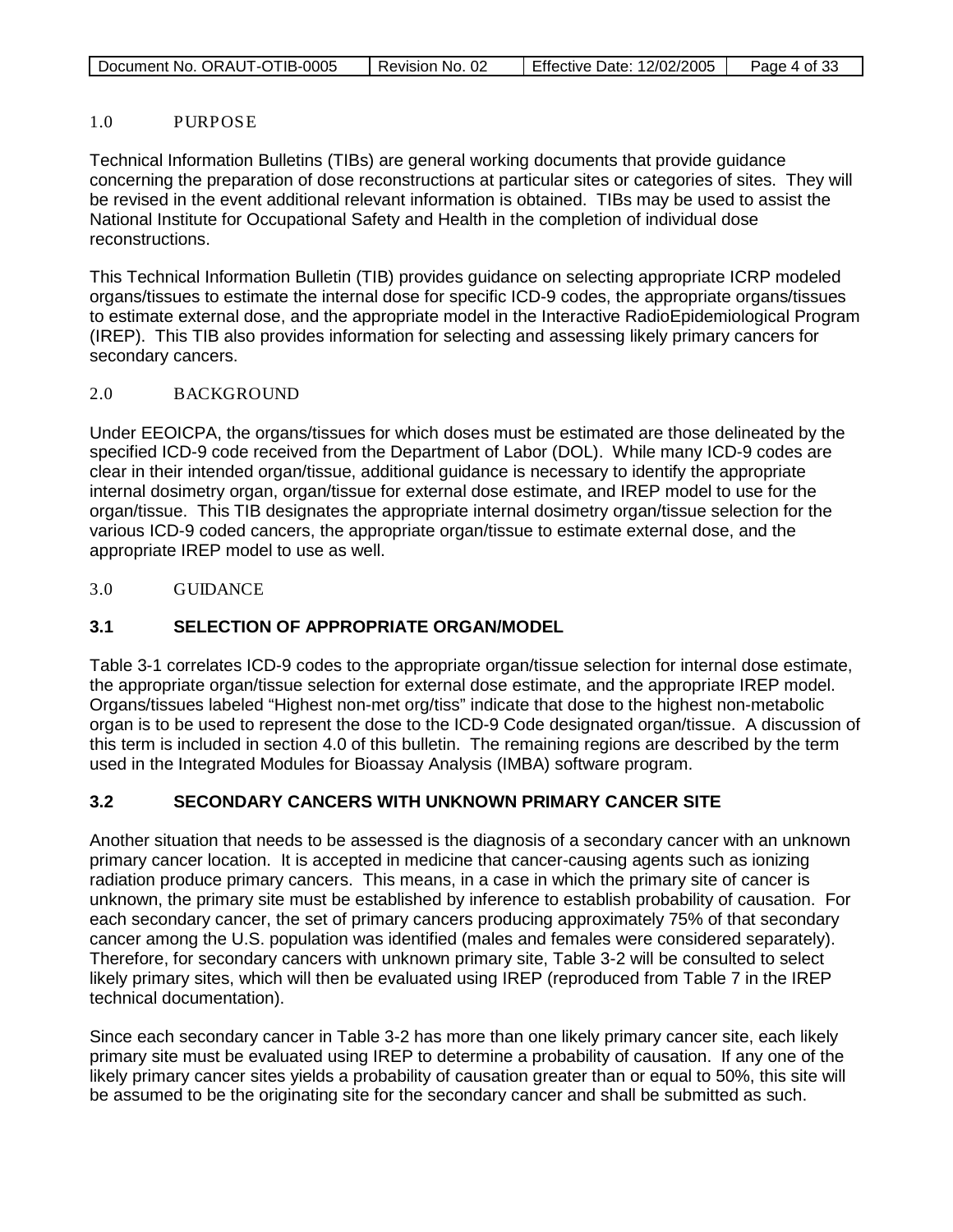| Table 3-1.         |                                |                                                                              |                       |                      |
|--------------------|--------------------------------|------------------------------------------------------------------------------|-----------------------|----------------------|
| $ICD-9$            |                                |                                                                              |                       |                      |
| Code               | <b>Cancer code explanation</b> | <b>Internal Organ</b>                                                        | <b>External organ</b> | <b>IREP</b> model    |
| $\overline{140}$   | <b>MALIGANT NEOPLASM LIP</b>   |                                                                              |                       |                      |
| 140.0              | MALIG NEO UPPER VERMILION      | Highest non-met org/tiss Skin                                                |                       | Oral Cav and pharynx |
| 140.1              | MALIG NEO LOWER VERMILION      | Highest non-met org/tiss Skin                                                |                       | Oral Cav and pharynx |
| 140.3              | MALIG NEO UPPER LIP, INNER     | Highest non-met org/tiss Skin                                                |                       | Oral Cav and pharynx |
| 140.4              | MALIG NEO LOWER LIP, INNER     | Highest non-met org/tiss Skin                                                |                       | Oral Cav and pharynx |
| 140.5              | MALIG NEO LIP, INNER NOS       | Highest non-met org/tiss Skin                                                |                       | Oral Cav and pharynx |
| 140.6              | MALIG NEO LIP, COMMISSURE      | Highest non-met org/tiss Skin                                                |                       | Oral Cav and pharynx |
| $\overline{140.8}$ | MALIG NEO LIP NEC              | Highest non-met org/tiss Skin                                                |                       | Oral Cav and pharynx |
| 140.9              | MALIG NEO LIP/VERMIL NOS       | Highest non-met org/tiss Skin                                                |                       | Oral Cav and pharynx |
| $\overline{141}$   | MALIG NEO TONGUE               |                                                                              |                       |                      |
| 141.0              | <b>MALIG NEO TONGUE BASE</b>   | Highest non-met org/tiss Thyroid/Remainder <sup>1</sup>                      |                       | Oral Cav and pharynx |
| 141.1              | MALIG NEO DORSAL TONGUE        | Highest non-met org/tiss Thyroid/Remainder <sup>1</sup>                      |                       | Oral Cav and pharynx |
| 141.2              | MALIG NEO TIP/LAT TONGUE       | Highest non-met org/tiss Thyroid/Remainder                                   |                       | Oral Cav and pharynx |
| $\overline{141.3}$ | MALIG NEO VENTRAL TONGUE       | Highest non-met org/tiss Thyroid/Remainder                                   |                       | Oral Cav and pharynx |
| 141.4              | MALIG NEO ANT 2/3 TONGUE       | Highest non-met org/tiss Thyroid/Remainder <sup>1</sup>                      |                       | Oral Cav and pharynx |
| 141.5              | MALIG NEO TONGUE JUNCTION      | Highest non-met org/tiss Thyroid/Remainder                                   |                       | Oral Cav and pharynx |
| 141.6              | MALIG NEO LINGUAL TONSIL       | <b>LNET</b>                                                                  | Thyroid/Remainder     | Oral Cav and pharynx |
| 141.8              | MALIG NEO TONGUE NEC           | Highest non-met org/tiss Thyroid/Remainder                                   |                       | Oral Cav and pharynx |
| 141.9              | MALIG NEO TONGUE NOS           | Highest non-met org/tiss Thyroid/Remainder                                   |                       | Oral Cav and pharynx |
| 142                | MALIG NEO MAJOR SALIVARY       |                                                                              |                       |                      |
| 142.0              | MALIG NEO PAROTID              | Highest non-met org/tiss Thyroid/Remainder <sup>1</sup>                      |                       | Oral Cav and pharynx |
| 142.1              | MALIG NEO SUBMANDIBULAR        | Highest non-met org/tiss Thyroid/Remainder                                   |                       | Oral Cav and pharynx |
| 142.2              | MALIG NEO SUBLINGUAL           | Highest non-met org/tiss Thyroid/Remainder                                   |                       | Oral Cav and pharynx |
| 142.8              | MALIG NEO MAJ SALIVARY NEC     | Highest non-met org/tiss Thyroid/Remainder <sup>1</sup>                      |                       | Oral Cav and pharynx |
| 142.9              | MALIG NEO SALIVARY NOS         | Highest non-met org/tiss Thyroid/Remainder                                   |                       | Oral Cav and pharynx |
| $\overline{143}$   | MALIGNANT NEOPLASM GUM         |                                                                              |                       |                      |
| 143.0              | MALIG NEO UPPER GUM            | Highest non-met org/tiss Thyroid/Remainder <sup>1</sup>                      |                       | Oral Cav and pharynx |
| 143.1              | MALIG NEO LOWER GUM            | Highest non-met org/tiss Thyroid/Remainder                                   |                       | Oral Cav and pharynx |
| 143.8              | MALIG NEO GUM NEC              | Highest non-met org/tiss Thyroid/Remainder                                   |                       | Oral Cav and pharynx |
| 143.9              | MALIG NEO GUM NOS              | Highest non-met org/tiss Thyroid/Remainder <sup>1</sup>                      |                       | Oral Cav and pharynx |
| 144                | MALIG NEO MOUTH FLOOR          |                                                                              |                       |                      |
| 144.0              | MALIG NEO ANT FLOOR MOUTH      | Highest non-met org/tiss Thyroid/Remainder <sup>1</sup>                      |                       | Oral Cav and pharynx |
| $\overline{144.1}$ | MALIG NEO LAT FLOOR MOUTH      | Highest non-met org/tiss Thyroid/Remainder <sup>1</sup>                      |                       | Oral Cav and pharynx |
| 144.8              | MALIG NEO MOUTH FLOOR NEC      | Highest non-met org/tiss Thyroid/Remainder                                   |                       | Oral Cav and pharynx |
| $\sqrt{144.9}$     | MALIG NEO MOUTH FLOOR NOS      | Highest non-met org/tiss Thyroid/Remainder <sup>1</sup>                      |                       | Oral Cav and pharynx |
| $\overline{1}$ 45  | MALIG NEO MOUTH NEC/NOS        |                                                                              |                       |                      |
| 145.0              | MALIG NEO CHEEK MUCOSA         | Highest non-met org/tiss Thyroid/Remainder <sup>1</sup> Oral Cav and pharynx |                       |                      |
| 145.1              | MALIG NEO MOUTH VESTIBULE      | Highest non-met org/tiss Thyroid/Remainder <sup>1</sup>                      |                       | Oral Cav and pharynx |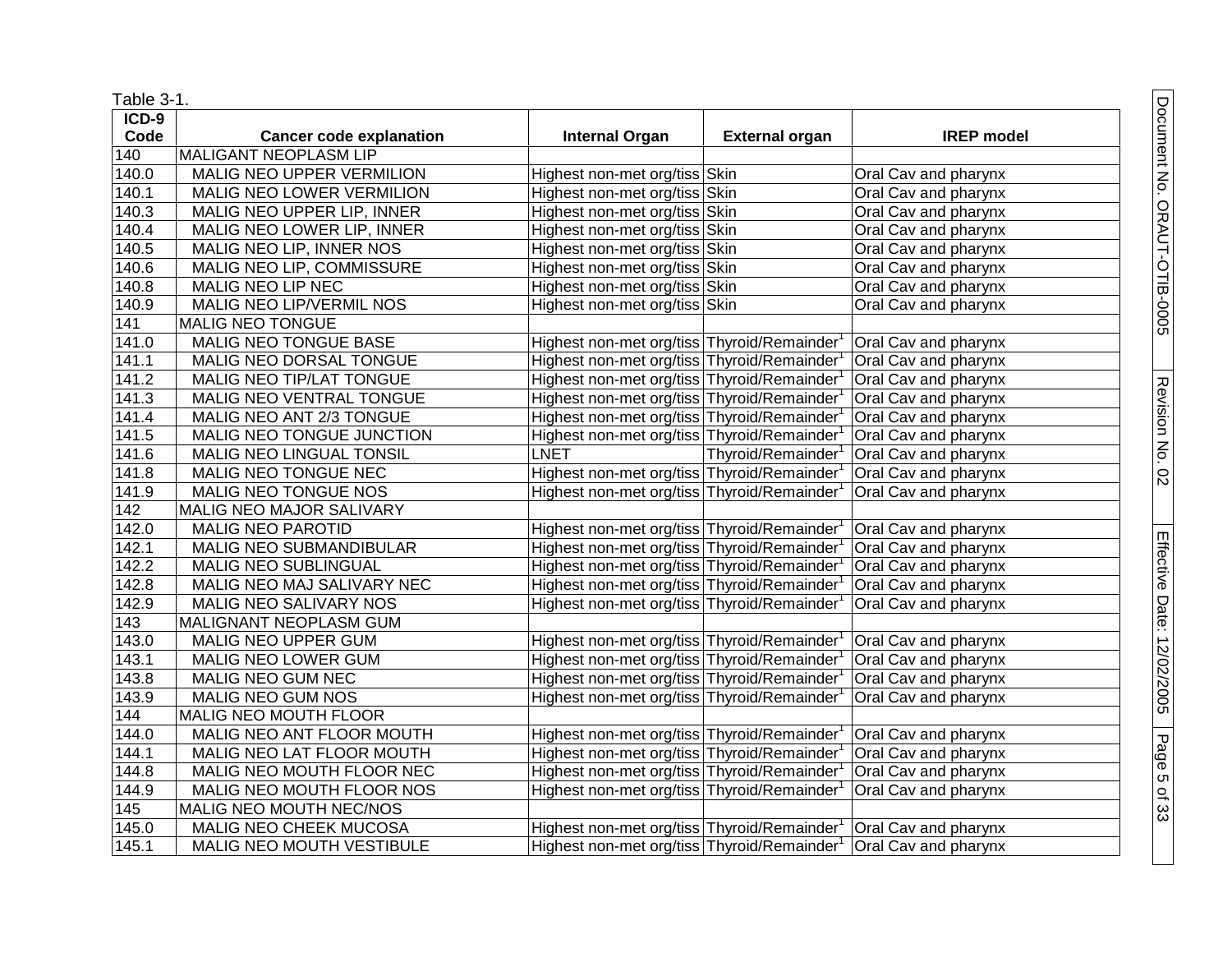Table 3 -1 (Continued).

| ICD-9 |                                   |                                            |                       |                      |
|-------|-----------------------------------|--------------------------------------------|-----------------------|----------------------|
| Code  | <b>Cancer code explanation</b>    | <b>Internal Organ</b>                      | <b>External organ</b> | <b>IREP</b> model    |
| 145.2 | <b>MALIG NEO HARD PALATE</b>      | Highest non-met org/tiss Thyroid/Remainder |                       | Oral Cav and pharynx |
| 145.3 | MALIG NEO SOFT PALATE             | Highest non-met org/tiss Thyroid/Remainder |                       | Oral Cav and pharynx |
| 145.4 | <b>MALIG NEO UVULA</b>            | Highest non-met org/tiss Thyroid/Remainder |                       | Oral Cav and pharynx |
| 145.5 | MALIG NEO PALATE NOS              | Highest non-met org/tiss Thyroid/Remainder |                       | Oral Cav and pharynx |
| 145.6 | MALIG NEO RETROMOLAR              | Highest non-met org/tiss Thyroid/Remainder |                       | Oral Cav and pharynx |
| 145.8 | MALIG NEO MOUTH NEC               | Highest non-met org/tiss Thyroid/Remainder |                       | Oral Cav and pharynx |
| 145.9 | MALIG NEO MOUTH NOS               | Highest non-met org/tiss Thyroid/Remainder |                       | Oral Cav and pharynx |
| 146   | <b>MALIG NEO OROPHARYNX</b>       |                                            |                       |                      |
| 146.0 | <b>MALIG NEO TONSIL</b>           | <b>LNET</b>                                | Esophagus             | Oral Cav and pharynx |
| 146.1 | <b>MALIG NEO TONSILLAR FOSSA</b>  | <b>LNET</b>                                | Esophagus             | Oral Cav and pharynx |
| 146.2 | MALIG NEO TONSIL PILLARS          | <b>LNET</b>                                | Esophagus             | Oral Cav and pharynx |
| 146.3 | MALIG NEO VALLECULA               | ET2                                        | Esophagus             | Oral Cav and pharynx |
| 146.4 | MALIG NEO ANT EPIGLOTTIS          | ET2                                        | Esophagus             | Oral Cav and pharynx |
| 146.5 | <b>MALIG NEO EPIGLOTTIS JUNCT</b> | ET2                                        | Esophagus             | Oral Cav and pharynx |
| 146.6 | MALIG NEO LAT OROPHARYNX          | ET2                                        | Esophagus             | Oral Cav and pharynx |
| 146.7 | MALIG NEO POST OROPHARYNX         | ET <sub>2</sub>                            | Esophagus             | Oral Cav and pharynx |
| 146.8 | MALIG NEO OROPHARYNX NEC          | ET <sub>2</sub>                            | Esophagus             | Oral Cav and pharynx |
| 146.9 | MALIG NEO OROPHARYNX NOS          | ET <sub>2</sub>                            | Esophagus             | Oral Cav and pharynx |
| 147   | MALIG NEO NASOPHARYNX             |                                            |                       |                      |
| 147.0 | MALIG NEO SUPER NASOPHARYN        | ET2                                        | Esophagus             | Oral Cav and pharynx |
| 147.1 | MALIG NEO POST NASOPHARYNX        | ET2                                        | Esophagus             | Oral Cav and pharynx |
| 147.2 | MALIG NEO LAT NASOPHARYNX         | ET2                                        | Esophagus             | Oral Cav and pharynx |
| 147.3 | MALIG NEO ANT NASOPHARYNX         | ET <sub>2</sub>                            | Esophagus             | Oral Cav and pharynx |
| 147.8 | MALIG NEO NASOPHARYNX NEC         | ET <sub>2</sub>                            | Esophagus             | Oral Cav and pharynx |
| 147.9 | MALIG NEO NASOPHARYNX NOS         | ET2                                        | Esophagus             | Oral Cav and pharynx |
| 148   | MALIG NEO HYPOPHARYNX             |                                            |                       |                      |
| 148.0 | MALIG NEO POSTCRICOID             | ET <sub>2</sub>                            | Esophagus             | Oral Cav and pharynx |
| 148.1 | MALIG NEO PYRIFORM SINUS          | ET2                                        | Esophagus             | Oral Cav and pharynx |
| 148.2 | MALIG NEO ARYEPIGLOTT FOLD        | ET2                                        | Esophagus             | Oral Cav and pharynx |
| 148.3 | MALIG NEO POST HYPOPHARYNX        | ET2                                        | Esophagus             | Oral Cav and pharynx |
| 148.8 | MALIG NEO HYPOPHARYNX NEC         | ET2                                        | Esophagus             | Oral Cav and pharynx |
| 148.9 | MALIG NEO HYPOPHARYNX NOS         | ET2                                        | Esophagus             | Oral Cav and pharynx |
| 149   | OTHER MALIG OROPHARYNX            |                                            |                       |                      |
| 149.0 | MALIG NEO PHARYNX NOS             | ET <sub>2</sub>                            | Esophagus             | Oral Cav and pharynx |
| 149.1 | MALIG NEO WALDEYER'S RING         | <b>LNET</b>                                | Esophagus             | Oral Cav and pharynx |
| 149.8 | MALIG NEO ORAL/PHARYNX NEC        | ET2                                        | Esophagus             | Oral Cav and pharynx |
| 149.9 | MALIG NEO OROPHRYN ILL-DEF        | ET <sub>2</sub>                            | Esophagus             | Oral Cav and pharynx |
| 150   | MALIG NEO ESOPHAGUS               |                                            |                       |                      |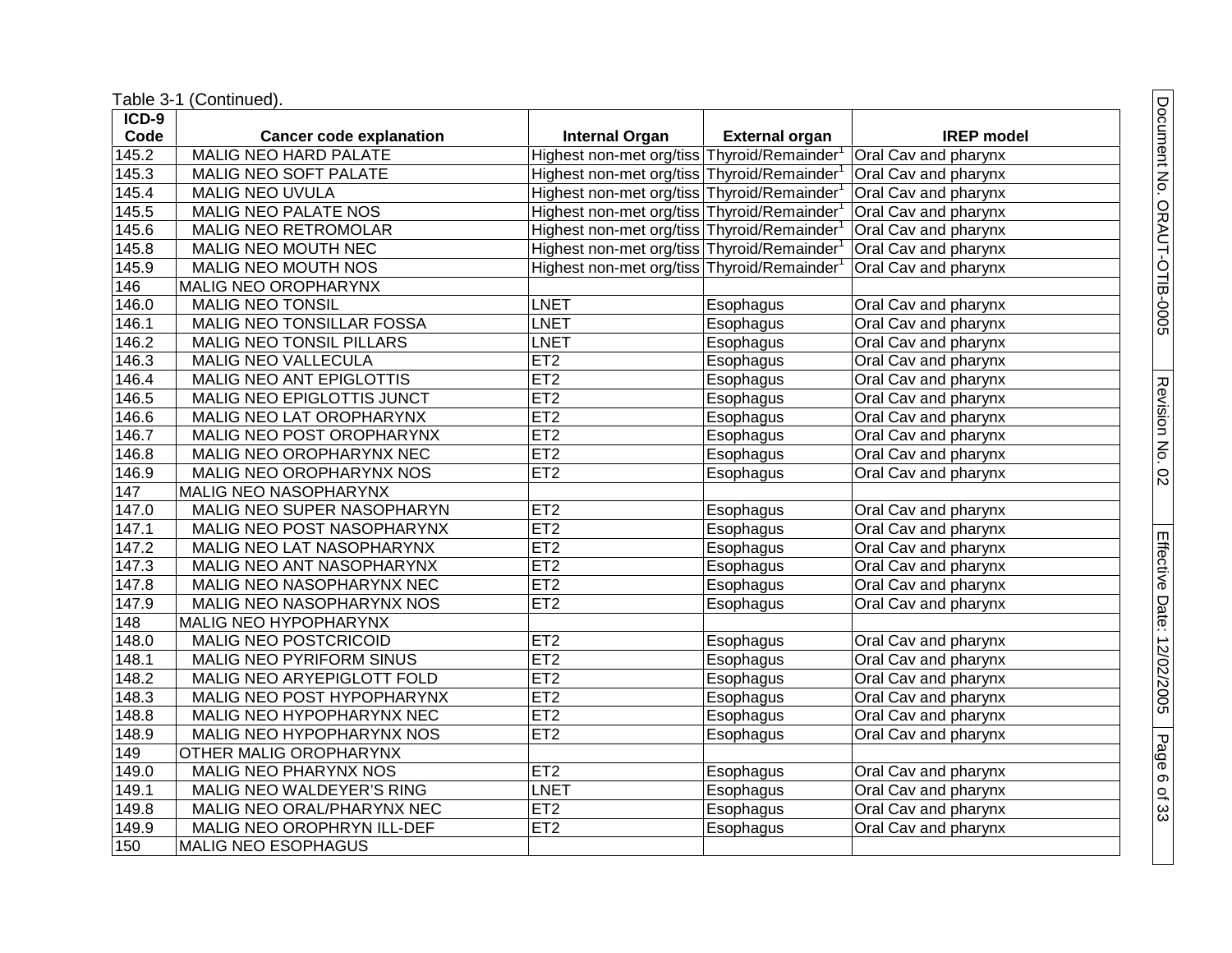| ICD-9 |                                  |                                |                       |                                                  |
|-------|----------------------------------|--------------------------------|-----------------------|--------------------------------------------------|
| Code  | <b>Cancer code explanation</b>   | <b>Internal Organ</b>          | <b>External organ</b> | <b>IREP</b> model                                |
| 150.0 | MALIG NEO CERVICAL ESOPHAG       | Esophagus                      | Esophagus             | Esophagus                                        |
| 150.1 | MALIG NEO THORACIC ESOPHAG       | Esophagus/stomach <sup>6</sup> |                       | Esophagus/stomach Esophagus/stomach <sup>6</sup> |
| 150.2 | MALIG NEO ABDOMIN ESOPHAG        | Esophagus/stomach <sup>6</sup> |                       | Esophagus/stomach Esophagus/stomach <sup>6</sup> |
| 150.3 | MALIG NEO UPPER 3RD ESOPH        | Esophagus                      | Esophagus             | Esophagus                                        |
| 150.4 | MALIG NEO MIDDLE 3RD ESOPH       | Esophagus                      | Esophagus             | Esophagus                                        |
| 150.5 | MALIG NEO LOWER 3RD ESOPH        | Esophagus/stomach <sup>6</sup> |                       | Esophagus/stomach Esophagus/stomach <sup>6</sup> |
| 150.8 | MALIG NEO ESOPHAGUS NEC          | Esophagus/stomach <sup>6</sup> |                       | Esophagus/stomach Esophagus/stomach <sup>6</sup> |
| 150.9 | MALIG NEO ESOPHAGUS NOS          | Esophagus/stomach <sup>6</sup> |                       | Esophagus/stomach Esophagus/stomach <sup>6</sup> |
| 151   | MALIGNANT NEO STOMACH            |                                |                       |                                                  |
| 151.0 | MALIG NEO STOMACH CARDIA         | Stomach                        | Stomach               | Stomach                                          |
| 151.1 | <b>MALIG NEO PYLORUS</b>         | Stomach                        | Stomach               | Stomach                                          |
| 151.2 | <b>MALIG NEO PYLORIC ANTRUM</b>  | Stomach                        | Stomach               | Stomach                                          |
| 151.3 | MALIG NEO STOMACH FUNDUS         | Stomach                        | Stomach               | Stomach                                          |
| 151.4 | MALIG NEO STOMACH BODY           | Stomach                        | Stomach               | Stomach                                          |
| 151.5 | MALIG NEO STOM LESSER CURV       | Stomach                        | Stomach               | Stomach                                          |
| 151.6 | MALIG NEO STOM GREAT CURV        | Stomach                        | Stomach               | Stomach                                          |
| 151.8 | MALIG NEO STOMACH NEC            | Stomach                        | Stomach               | Stomach                                          |
| 151.9 | <b>MALIG NEO STOMACH NOS</b>     | Stomach                        | Stomach               | Stomach                                          |
| 152   | MALIG NEO SMALL BOWEL            |                                |                       |                                                  |
| 152.0 | MALIG NEO DUODENUM               | SI                             | Stomach               | All digestive                                    |
| 152.1 | MALIG NEO JEJUNUM                | $\overline{\mathsf{SI}}$       | Stomach               | All digestive                                    |
| 152.2 | <b>MALIG NEO ILEUM</b>           | $\overline{\mathsf{SI}}$       | Stomach               | All digestive                                    |
| 152.3 | <b>MALIG NEO MECKEL'S DIVERT</b> | $\overline{\text{SI}}$         | Stomach               | All digestive                                    |
| 152.8 | MALIG NEO SMALL BOWEL NEC        | $\overline{\mathsf{SI}}$       | Stomach               | All digestive                                    |
| 152.9 | MALIG NEO SMALL BOWEL NOS        | $\overline{\mathsf{SI}}$       | Stomach               | All digestive                                    |
| 153   | MALIGNANT NEOPLASM COLON         |                                |                       |                                                  |
| 153.0 | <b>MALIG NEO HEPATIC FLEXURE</b> | ULI                            | Colon                 | Colon                                            |
| 153.1 | MALIG NEO TRANSVERSE COLON       | ULI                            | Colon                 | Colon                                            |
| 153.2 | MALIG NEO DESCEND COLON          | LLI                            | Colon                 | Colon                                            |
| 153.3 | MALIG NEO SIGMOID COLON          | LLI                            | Colon                 | Colon                                            |
| 153.4 | <b>MALIG NEO CECUM</b>           | ULI                            | Colon                 | Colon                                            |
| 153.5 | <b>MALIG NEO APPENDIX</b>        | ULI                            | Colon                 | Colon                                            |
| 153.6 | MALIG NEO ASCEND COLON           | ULI                            | Colon                 | Colon                                            |

Document No. ORAUT-OTIB-0005 Document No. ORAUT-OTIB-0005 Revision No. 02 Revision No. 02 Effective Date: 12/02/2005 Page 7

of<br>የ33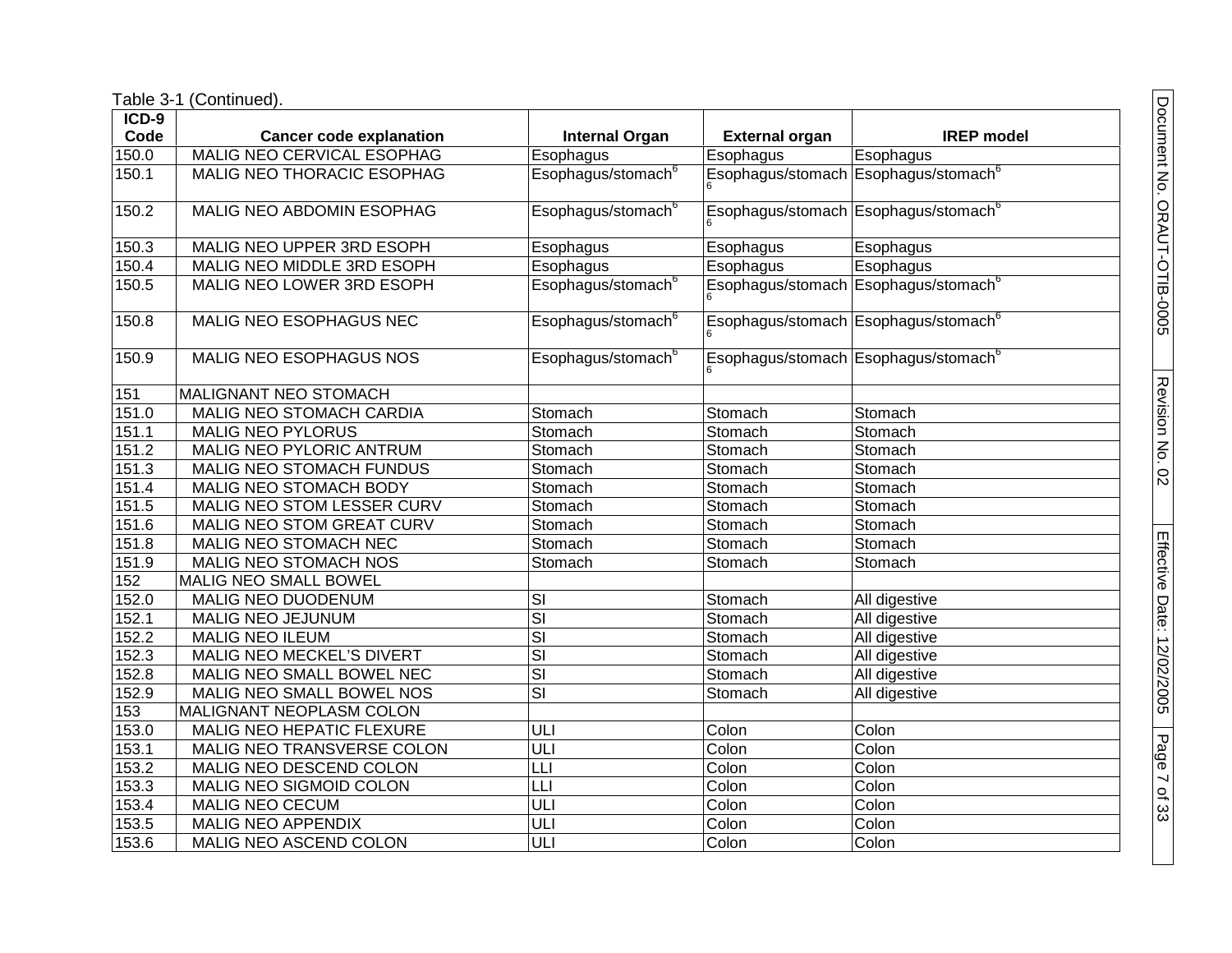| $ICD-9$ |                                   |                                              |                       |                   |
|---------|-----------------------------------|----------------------------------------------|-----------------------|-------------------|
| Code    | <b>Cancer code explanation</b>    | <b>Internal Organ</b>                        | <b>External organ</b> | <b>IREP</b> model |
| 153.7   | <b>MALIG NEO SPLENIC FLEXURE</b>  | Ш                                            | Colon                 | Colon             |
| 153.8   | MALIG NEO COLON NEC               | Colon                                        | Colon                 | Colon             |
| 153.9   | <b>MALIG NEO COLON NOS</b>        | Colon                                        | Colon                 | Colon             |
| 154     | <b>MALIG NEO RECTUM/ANUS</b>      |                                              |                       |                   |
| 154.0   | MALIG NEO RECTOSIGMOID JCT        | LЦ                                           | Colon                 | Rectum            |
| 154.1   | <b>MALIG NEO RECTUM</b>           | $\overline{\overline{\mathsf{L}}\mathsf{L}}$ | Colon                 | Rectum            |
| 154.2   | MALIG NEO ANAL CANAL              | LLI                                          | Colon                 | Rectum            |
| 154.3   | MALIG NEO ANUS NOS                | LLI                                          | Colon                 | Rectum            |
| 154.8   | MALIG NEO RECTUM/ANUS NEC         | L                                            | Colon                 | Rectum            |
| 155     | <b>MALIGNANT NEOPLASM LIVER</b>   |                                              |                       |                   |
| 155.0   | MALIG NEO LIVER, PRIMARY          | Liver                                        | Liver                 | Liver             |
| 155.1   | MALIG NEO INTRAHEPAT DUCTS        | Gallbladder                                  | <b>Bladder</b>        | Gallbladder       |
| 155.2   | MALIG NEO LIVER NOS               | Liver                                        | Liver                 | Liver             |
| 156     | MALIG NEO GB/EXTRAHEPATIC         |                                              |                       |                   |
| 156.0   | MALIG NEO GALLBLADDER             | Gallbladder                                  | <b>Bladder</b>        | Gallbladder       |
| 156.1   | <b>MALIG NEO EXTRAHEPAT DUCTS</b> | Gallbladder                                  | <b>Bladder</b>        | Gallbladder       |
| 156.2   | MALIG NEO AMPULLA VATER           | Gallbladder                                  | <b>Bladder</b>        | Gallbladder       |
| 156.8   | MALIG NEO BILIARY NEC             | Gallbladder                                  | <b>Bladder</b>        | Gallbladder       |
| 156.9   | MALIG NEO BILIARY NOS             | Gallbladder                                  | <b>Bladder</b>        | Gallbladder       |
| 157     | <b>MALIGNANT NEO PANCREAS</b>     |                                              |                       |                   |
| 157.0   | MALIG NEO PANCREAS HEAD           | Pancreas                                     | Stomach               | Pancreas          |
| 157.1   | MALIG NEO PANCREAS BODY           | Pancreas                                     | Stomach               | Pancreas          |
| 157.2   | <b>MALIG NEO PANCREAS TAIL</b>    | Pancreas                                     | Stomach               | Pancreas          |
| 157.3   | MALIG NEO PANCREATIC DUCT         | Pancreas                                     | Stomach               | Pancreas          |
| 157.4   | <b>MALIG NEO ISLET LANGERHANS</b> | Pancreas                                     | Stomach               | Pancreas          |
| 157.8   | MALIG NEO PANCREAS NEC            | Pancreas                                     | Stomach               | Pancreas          |
| 157.9   | MALIG NEO PANCREAS NOS            | Pancreas                                     | Stomach               | Pancreas          |
| 158     | MALIG NEO PERITONEUM              |                                              |                       |                   |
| 158.0   | MALIG NEO RETROPERITONEUM         | Highest non-met org/tiss Stomach             |                       | All digestive     |
| 158.8   | MALIG NEO PERITONEUM NEC          | Highest non-met org/tiss Stomach             |                       | All digestive     |
| 158.9   | MALIG NEO PERITONEUM NOS          | Highest non-met org/tiss Stomach             |                       | All digestive     |
| 159     | OTHER MALIG NEO GI/PERITON        |                                              |                       |                   |
| 159.0   | MALIG NEO INTESTINE NOS           | Colon                                        | Stomach               | All digestive     |
| 159.1   | MALIG NEO SPLEEN NEC              | Spleen                                       | Stomach               | All digestive     |
| 159.8   | MALIG NEO GI/INTRA-ABD NEC        | Highest non-met org/tiss Stomach             |                       | All digestive     |
| 159.9   | MALIG NEO GI TRACT ILL-DEF        | Highest non-met org/tiss Stomach             |                       | All digestive     |
| 160     | MALIG NEO NASAL CAV/SINUS         |                                              |                       |                   |
| 160.0   | MALIG NEO NASAL CAVITIES          | ET1                                          | Thyroid/Remainder     | Other respiratory |

of<br>የ33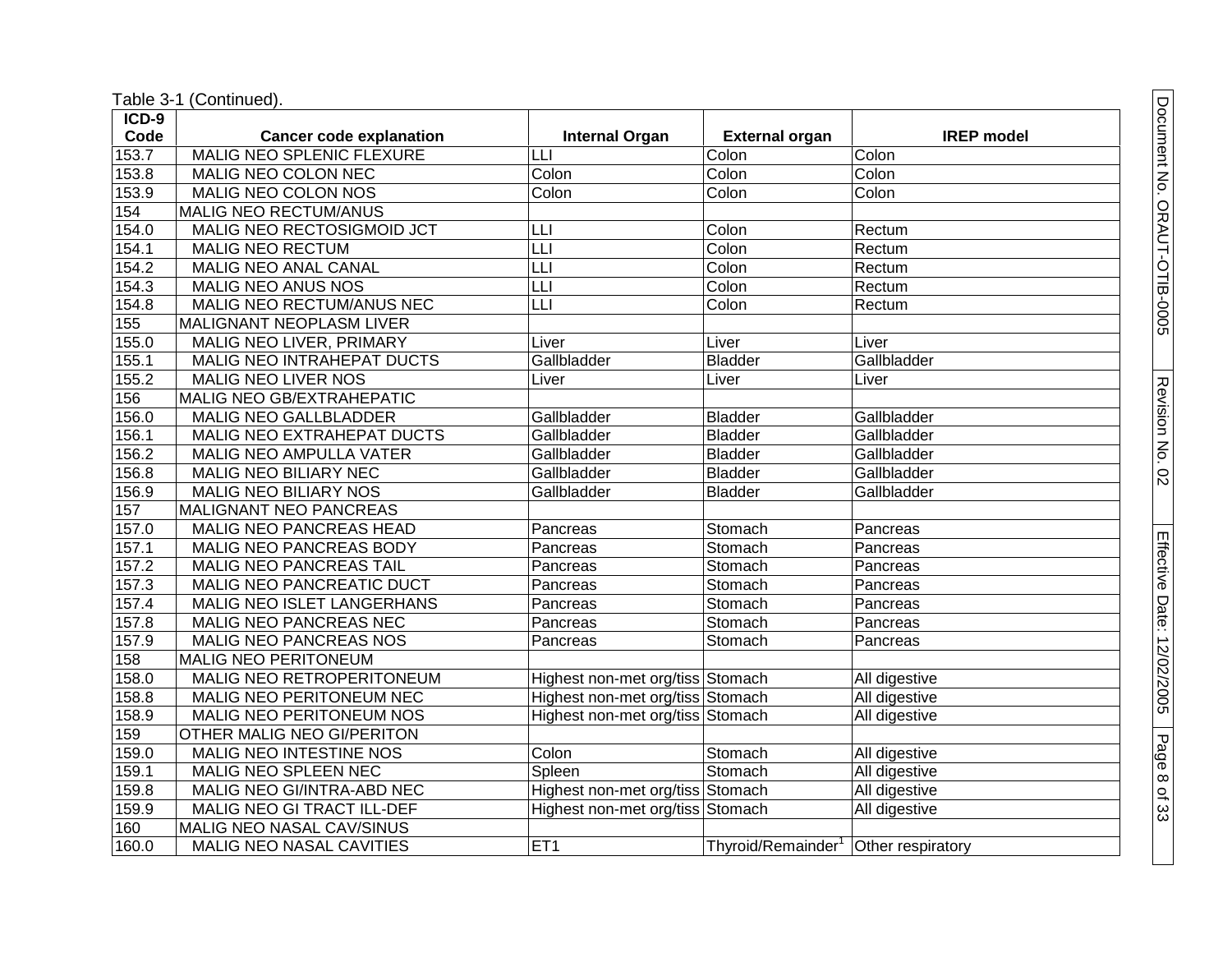Table 3 -1 (Continued).

| $ICD-9$ |                                   |                                            |                       |                   |
|---------|-----------------------------------|--------------------------------------------|-----------------------|-------------------|
| Code    | <b>Cancer code explanation</b>    | <b>Internal Organ</b>                      | <b>External organ</b> | <b>IREP</b> model |
| 160.1   | <b>MALIG NEO MIDDLE EAR</b>       | Highest non-met org/tiss Thyroid/Remainder |                       | Other respiratory |
| 160.2   | MALIG NEO MAXILLARY SINUS         | Highest non-met org/tiss Thyroid/Remainder |                       | Other respiratory |
| 160.3   | MALIG NEO ETHMOIDAL SINUS         | Highest non-met org/tiss Thyroid/Remainder |                       | Other respiratory |
| 160.4   | MALIG NEO FRONTAL SINUS           | Highest non-met org/tiss Thyroid/Remainder |                       | Other respiratory |
| 160.5   | MALIG NEO SPHENOID SINUS          | Highest non-met org/tiss Thyroid/Remainder |                       | Other respiratory |
| 160.8   | MALIG NEO ACCESS SINUS NEC        | Highest non-met org/tiss Thyroid/Remainder |                       | Other respiratory |
| 160.9   | MALIG NEO ACCESS SINUS NOS        | Highest non-met org/tiss Thyroid/Remainder |                       | Other respiratory |
| 161     | MALIGNANT NEO LARYNX              |                                            |                       |                   |
| 161.0   | <b>MALIG NEO GLOTTIS</b>          | ET <sub>2</sub>                            | Esophagus             | Other respiratory |
| 161.1   | <b>MALIG NEO SUPRAGLOTTIS</b>     | ET2                                        | Esophagus             | Other respiratory |
| 161.2   | <b>MALIG NEO SUBGLOTTIS</b>       | ET <sub>2</sub>                            | Esophagus             | Other respiratory |
| 161.3   | MALIG NEO CARTILAGE LARYNX        | ET2                                        | Esophagus             | Other respiratory |
| 161.8   | MALIG NEO LARYNX NEC              | ET2                                        | Esophagus             | Other respiratory |
| 161.9   | MALIG NEO LARYNX NOS              | ET2                                        | Esophagus             | Other respiratory |
| 162     | MALIG NEO TRACHEA/LUNG            |                                            |                       |                   |
| 162.0   | <b>MALIG NEO TRACHEA</b>          | Lung                                       | Lung                  | Lung              |
| 162.2   | <b>MALIG NEO MAIN BRONCHUS</b>    | Lung                                       | Lung                  | Lung              |
| 162.3   | MALIG NEO UPPER LOBE LUNG         | Lung                                       | Lung                  | Lung              |
| 162.4   | <b>MALIG NEO MIDDLE LOBE LUNG</b> | Lung                                       | Lung                  | Lung              |
| 162.5   | MALIG NEO LOWER LOBE LUNG         | Lung                                       | Lung                  | Lung              |
| 162.8   | MALIG NEO BRONCH/LUNG NEC         | Lung                                       | Lung                  | Lung              |
| 162.9   | MALIG NEO BRONCH/LUNG NOS         | Lung                                       | Lung                  | Lung              |
| 163     | MALIGNANT NEOPL PLEURA            |                                            |                       |                   |
| 163.0   | MALIG NEO PARIETAL PLEURA         | Highest non-met org/tiss Lung              |                       | Other respiratory |
| 163.1   | MALIG NEO VISCERAL PLEURA         | Highest non-met org/tiss   Lung            |                       | Other respiratory |
| 163.8   | MALIG NEO PLEURA NEC              | Highest non-met org/tiss Lung              |                       | Other respiratory |
| 163.9   | <b>MALIG NEO PLEURA NOS</b>       | Highest non-met org/tiss Lung              |                       | Other respiratory |
| 164     | MALIG NEO THYMUS/MEDIASTIN        |                                            |                       |                   |
| 164.0   | <b>MALIG NEO THYMUS</b>           | Thymus                                     | Thymus                | Other respiratory |
| 164.1   | <b>MALIG NEO HEART</b>            | <b>Heart Wall</b>                          | Thymus                | Other respiratory |
| 164.2   | MALIG NEO ANT MEDIASTINUM         | Highest non-met org/tiss Thymus            |                       | Other respiratory |
| 164.3   | MALIG NEO POST MEDIASTINUM        | Highest non-met org/tiss Thymus            |                       | Other respiratory |
| 164.8   | MALIG NEO MEDIASTINUM NEC         | Highest non-met org/tiss Thymus            |                       | Other respiratory |
| 164.9   | MALIG NEO MEDIASTINUM NOS         | Highest non-met org/tiss Thymus            |                       | Other respiratory |
| 165     | OTH/ILL-DEF MAL NEO RESP          |                                            |                       |                   |
| 165.0   | MALIG NEO UPPER RESP NOS          | Lung                                       | Lung                  | Other respiratory |
| 165.8   | MALIG NEO THORAX/RESP NEC         | Lung                                       | Lung                  | Other respiratory |
| 165.9   | MALIG NEO RESP SYSTEM NOS         | Lung                                       | Lung                  | Other respiratory |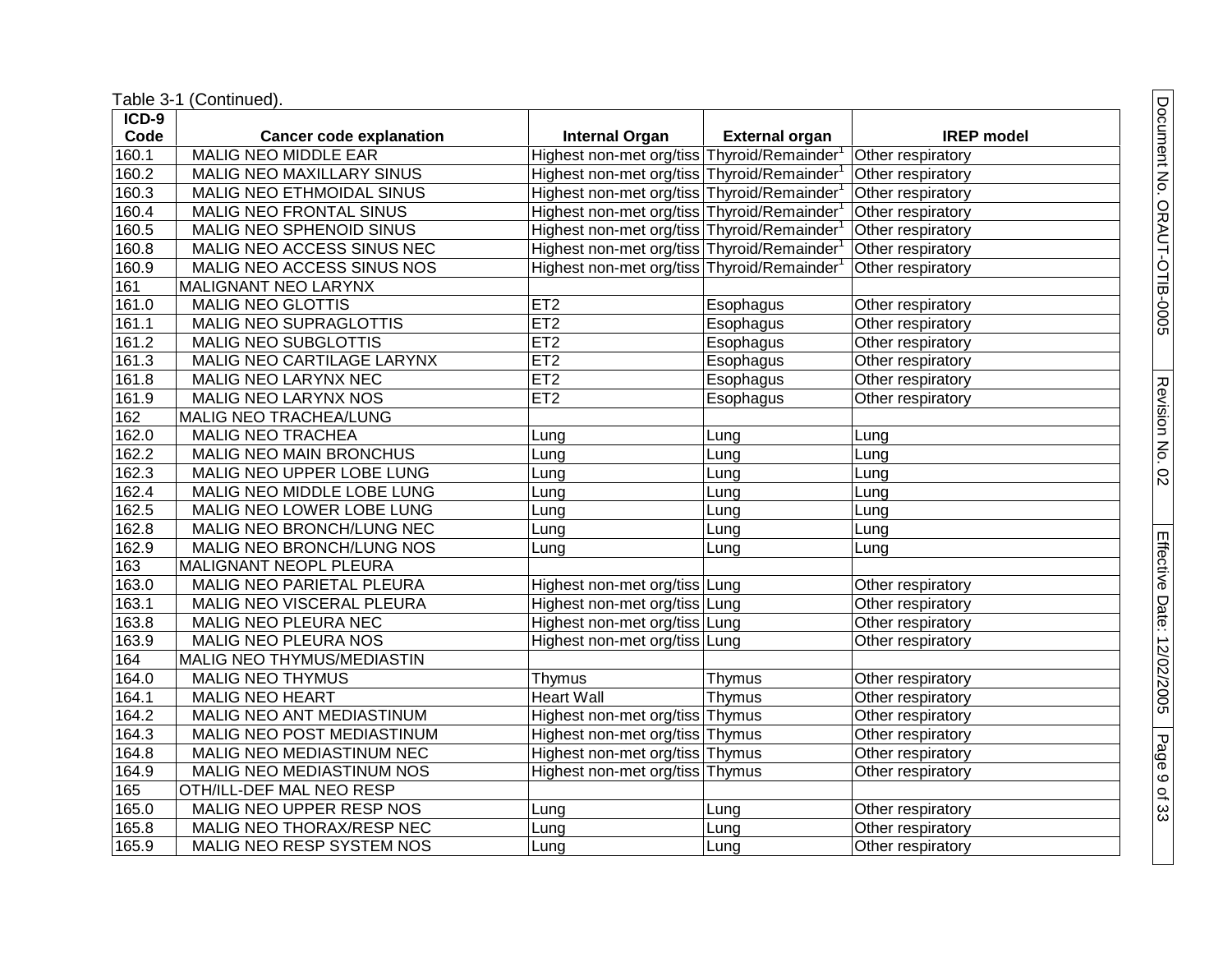| ICD-9            |                                |                                                 |                       |                                 |
|------------------|--------------------------------|-------------------------------------------------|-----------------------|---------------------------------|
| Code             | <b>Cancer code explanation</b> | <b>Internal Organ</b>                           | <b>External organ</b> | <b>IREP</b> model               |
| 170              | MALIG NEO BONE/ARTIC CART      |                                                 |                       |                                 |
| 170.0            | MALIG NEO SKULL/FACE BONE      | Bone surface                                    | <b>Bone Surface</b>   | <b>Bone</b>                     |
| 170.1            | <b>MALIG NEO MANDIBLE</b>      | Bone surface                                    | <b>Bone Surface</b>   | <b>Bone</b>                     |
| 170.2            | <b>MALIG NEO VERTEBRAE</b>     | Bone surface                                    | Bone Surface          | <b>Bone</b>                     |
| 170.3            | MALIG NEO RIBS/STERN/CLAV      | Medical review                                  | <b>Bone Surface</b>   | <b>Bone</b>                     |
| 170.4            | MALIG NEO LONG BONES ARM       | Bone surface                                    | <b>Bone Surface</b>   | <b>Bone</b>                     |
| 170.5            | MALIG NEO BONES WRIST/HAND     | Bone surface                                    | <b>Bone Surface</b>   | Bone                            |
| 170.6            | MALIG NEO PELVIC GIRDLE        | Medical review                                  | <b>Bone Surface</b>   | <b>Bone</b>                     |
| 170.7            | MALIG NEO LONG BONES LEG       | Medical review                                  | <b>Bone Surface</b>   | <b>Bone</b>                     |
| 170.8            | MALIG NEO BONES ANKLE/FOOT     | Bone surface                                    | <b>Bone Surface</b>   | <b>Bone</b>                     |
| 170.9            | MALIG NEO BONE NOS             | Medical review                                  | <b>Bone Surface</b>   | Bone                            |
| $\overline{171}$ | MALIG NEO SOFT TISSUE          |                                                 |                       |                                 |
| 171.0            | MALIG NEO SOFT TISSUE HEAD     | Highest non-met org/tiss Thyroid/Remainder      |                       | <b>Connective Tissue</b>        |
| 171.2            | MALIG NEO SOFT TISSUE ARM      | Highest non-met org/tiss Remainder <sup>2</sup> |                       | <b>Connective Tissue</b>        |
| 171.3            | MALIG NEO SOFT TISSUE LEG      | Highest non-met org/tiss Remainder <sup>2</sup> |                       | <b>Connective Tissue</b>        |
| 171.4            | MALIG NEO SOFT TIS THORAX      | Highest non-met org/tiss Remainder <sup>2</sup> |                       | <b>Connective Tissue</b>        |
| 171.5            | MALIG NEO SOFT TIS ABDOMEN     | Highest non-met org/tiss Remainder <sup>2</sup> |                       | <b>Connective Tissue</b>        |
| 171.6            | MALIG NEO SOFT TIS PELVIS      | Highest non-met org/tiss Remainder <sup>2</sup> |                       | <b>Connective Tissue</b>        |
| 171.7            | <b>MALIG NEO TRUNK NOS</b>     | Highest non-met org/tiss Remainder <sup>2</sup> |                       | <b>Connective Tissue</b>        |
| 171.8            | MALIG NEO SOFT TISSUE NEC      | Highest non-met org/tiss Remainder <sup>2</sup> |                       | <b>Connective Tissue</b>        |
| 171.9            | MALIG NEO SOFT TISSUE NOS      | Highest non-met org/tiss Remainder <sup>2</sup> |                       | <b>Connective Tissue</b>        |
| 172              | MALIGNANT MELANOMA SKIN        |                                                 |                       |                                 |
| 172.0            | MALIG MELANOMA LIP             | Skin                                            | <b>Skin</b>           | Malignant melanoma              |
| 172.1            | <b>MALIG MELANOMA EYELID</b>   | <b>Skin</b>                                     | <b>Skin</b>           | Malignant melanoma              |
| 172.2            | <b>MALIG MELANOMA EAR</b>      | <b>Skin</b>                                     | <b>Skin</b>           | Malignant melanoma              |
| 172.3            | MALIG MELANOMA FACE NEC/NOS    | <b>Skin</b>                                     | <b>Skin</b>           | Malignant melanoma              |
| 172.4            | MALIG MELANOMA SCALP/NECK      | <b>Skin</b>                                     | <b>Skin</b>           | Malignant melanoma              |
| 172.5            | <b>MALIG MELANOMA TRUNK</b>    | <b>Skin</b>                                     | <b>Skin</b>           | Malignant melanoma              |
| 172.6            | MALIG MELANOMA ARM             | <b>Skin</b>                                     | <b>Skin</b>           | Malignant melanoma              |
| 172.7            | MALIG MELANOMA LEG             | <b>Skin</b>                                     | <b>Skin</b>           | Malignant melanoma              |
| 172.8            | MALIG MELANOMA SKIN NEC        | <b>Skin</b>                                     | Skin                  | Malignant melanoma              |
| 172.9            | MALIG MELANOMA SKIN NOS        | <b>Skin</b>                                     | <b>Skin</b>           | Malignant melanoma              |
| 173              | <b>OTHER MALIG NEOPL SKIN</b>  |                                                 |                       |                                 |
| 173.0            | <b>MALIG NEO SKIN LIP</b>      | <b>Skin</b>                                     | <b>Skin</b>           | Non-melanoma skin-Basal cell OR |
|                  |                                |                                                 |                       | Non-melanoma skin-Squamous cell |
| 173.1            | MALIG NEO SKIN EYELID          | Skin                                            | Skin                  | Non-melanoma skin-Basal cell OR |
|                  |                                |                                                 |                       | Non-melanoma skin-Squamous cell |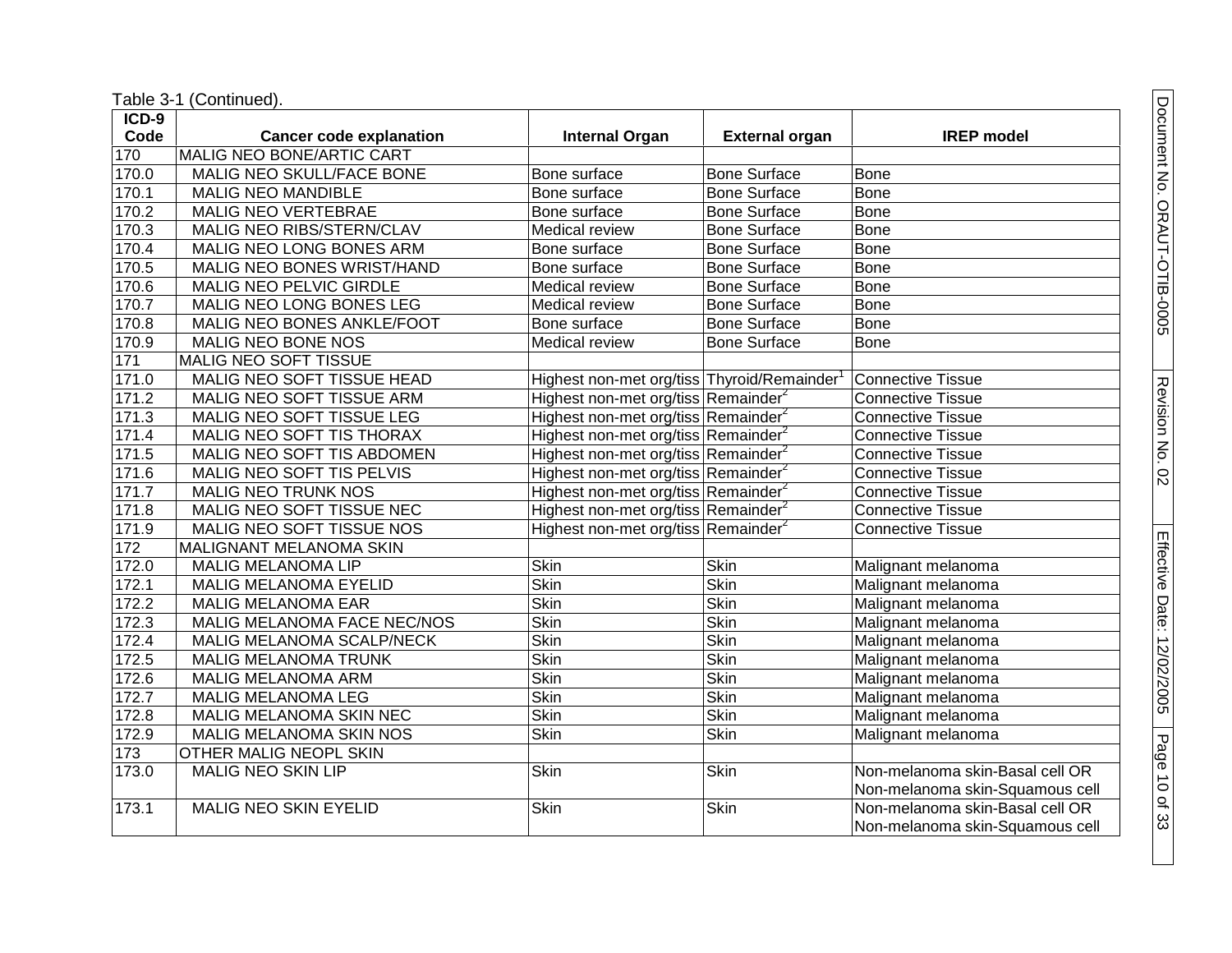Table 3-1 (Continued).

| $ICD-9$ |                                  |                                                         |                       |                                                      |
|---------|----------------------------------|---------------------------------------------------------|-----------------------|------------------------------------------------------|
| Code    | <b>Cancer code explanation</b>   | <b>Internal Organ</b>                                   | <b>External organ</b> | <b>IREP</b> model                                    |
| 173.2   | <b>MALIG NEO SKIN EAR</b>        | <b>Skin</b>                                             | <b>Skin</b>           | Non-melanoma skin-Basal cell OR                      |
|         |                                  |                                                         |                       | Non-melanoma skin-Squamous cell                      |
| 173.3   | MALIG NEO SKIN FACE NEC          | <b>Skin</b>                                             | Skin                  | Non-melanoma skin-Basal cell OR                      |
|         |                                  |                                                         |                       | Non-melanoma skin-Squamous cell                      |
| 173.4   | MALIG NEO SCALP/SKIN NECK        | <b>Skin</b>                                             | <b>Skin</b>           | Non-melanoma skin-Basal cell OR                      |
|         |                                  |                                                         |                       | Non-melanoma skin-Squamous cell                      |
| 173.5   | <b>MALIG NEO SKIN TRUNK</b>      | <b>Skin</b>                                             | <b>Skin</b>           | Non-melanoma skin-Basal cell OR                      |
|         |                                  |                                                         |                       | Non-melanoma skin-Squamous cell                      |
| 173.6   | <b>MALIG NEO SKIN ARM</b>        | <b>Skin</b>                                             | <b>Skin</b>           | Non-melanoma skin-Basal cell OR                      |
|         |                                  |                                                         |                       | Non-melanoma skin-Squamous cell                      |
| 173.7   | <b>MALIG NEO SKIN LEG</b>        | <b>Skin</b>                                             | <b>Skin</b>           | Non-melanoma skin-Basal cell OR                      |
|         |                                  |                                                         |                       | Non-melanoma skin-Squamous cell                      |
| 173.8   | <b>MALIG NEO SKIN NEC</b>        | <b>Skin</b>                                             | <b>Skin</b>           | Non-melanoma skin-Basal cell OR                      |
|         |                                  |                                                         |                       | Non-melanoma skin-Squamous cell                      |
| 173.9   | MALIG NEO SKIN NOS               | Skin                                                    | <b>Skin</b>           | Non-melanoma skin-Basal cell OR                      |
|         |                                  |                                                         |                       | Non-melanoma skin-Squamous cell                      |
| 174     | <b>MALIG NEO FEMALE BREAST</b>   |                                                         |                       |                                                      |
| 174.0   | <b>MALIG NEO NIPPLE</b>          | <b>Breast</b>                                           | <b>Breast</b>         | <b>Breast</b>                                        |
| 174.1   | MALIG NEO BREAST-CENTRAL         | <b>Breast</b>                                           | <b>Breast</b>         | <b>Breast</b>                                        |
| 174.2   | MALIG NEO BREAST UP-INNER        | <b>Breast</b>                                           | <b>Breast</b>         | <b>Breast</b>                                        |
| 174.3   | MALIG NEO BREAST LOW-INNER       | <b>Breast</b>                                           | <b>Breast</b>         | <b>Breast</b>                                        |
| 174.4   | MALIG NEO BREAST UP-OUTER        | <b>Breast</b>                                           | <b>Breast</b>         | <b>Breast</b>                                        |
| 174.5   | MALIG NEO BREAST LOW-OUTER       | <b>Breast</b>                                           | <b>Breast</b>         | <b>Breast</b>                                        |
| 174.6   | MALIG NEO BREAST-AXILLARY        | <b>Breast</b>                                           | <b>Breast</b>         | <b>Breast</b>                                        |
| 174.8   | MALIG NEO BREAST NEC             | <b>Breast</b>                                           | <b>Breast</b>         | <b>Breast</b>                                        |
| 174.9   | MALIG NEO BREAST NOS             | <b>Breast</b>                                           | <b>Breast</b>         | <b>Breast</b>                                        |
| 175     | MALIG NEO MALE BREAST            |                                                         |                       |                                                      |
| 175.0   | MALIG NEO MALE NIPPLE            | <b>Breast</b>                                           | <b>Breast</b>         | <b>Breast</b>                                        |
| 175.9   | MALIG NEO MALE BREAST NEC        | <b>Breast</b>                                           | <b>Breast</b>         | <b>Breast</b>                                        |
| 176     | <b>KAPOSI'S SARCOMA</b>          |                                                         |                       |                                                      |
| 176.0   | <b>SKIN-KAPOSI'S SARCOMA</b>     | <b>Skin</b>                                             | <b>Skin</b>           | Connective tissue AND                                |
|         |                                  |                                                         |                       | Non-melanoma skin-Squamous cell                      |
| 176.1   | SOFT TISSUE-KAPOSI'S SARCOMA     | Highest non-met org/tiss Remainder <sup>2</sup>         |                       | Connective tissue AND                                |
|         |                                  |                                                         |                       | Non-melanoma skin-Squamous cell                      |
| 176.2   | PALATE-KAPOSI'S SARCOMA          | Highest non-met org/tiss Thyroid/Remainder <sup>1</sup> |                       | Connective tissue AND                                |
|         |                                  |                                                         |                       | Non-melanoma skin-Squamous cell                      |
| 176.3   | <b>GI SITES-KAPOSI'S SARCOMA</b> | Colon                                                   | Stomach/Colon         | Connective tissue AND                                |
|         |                                  |                                                         |                       | (location dependant) Non-melanoma skin-Squamous cell |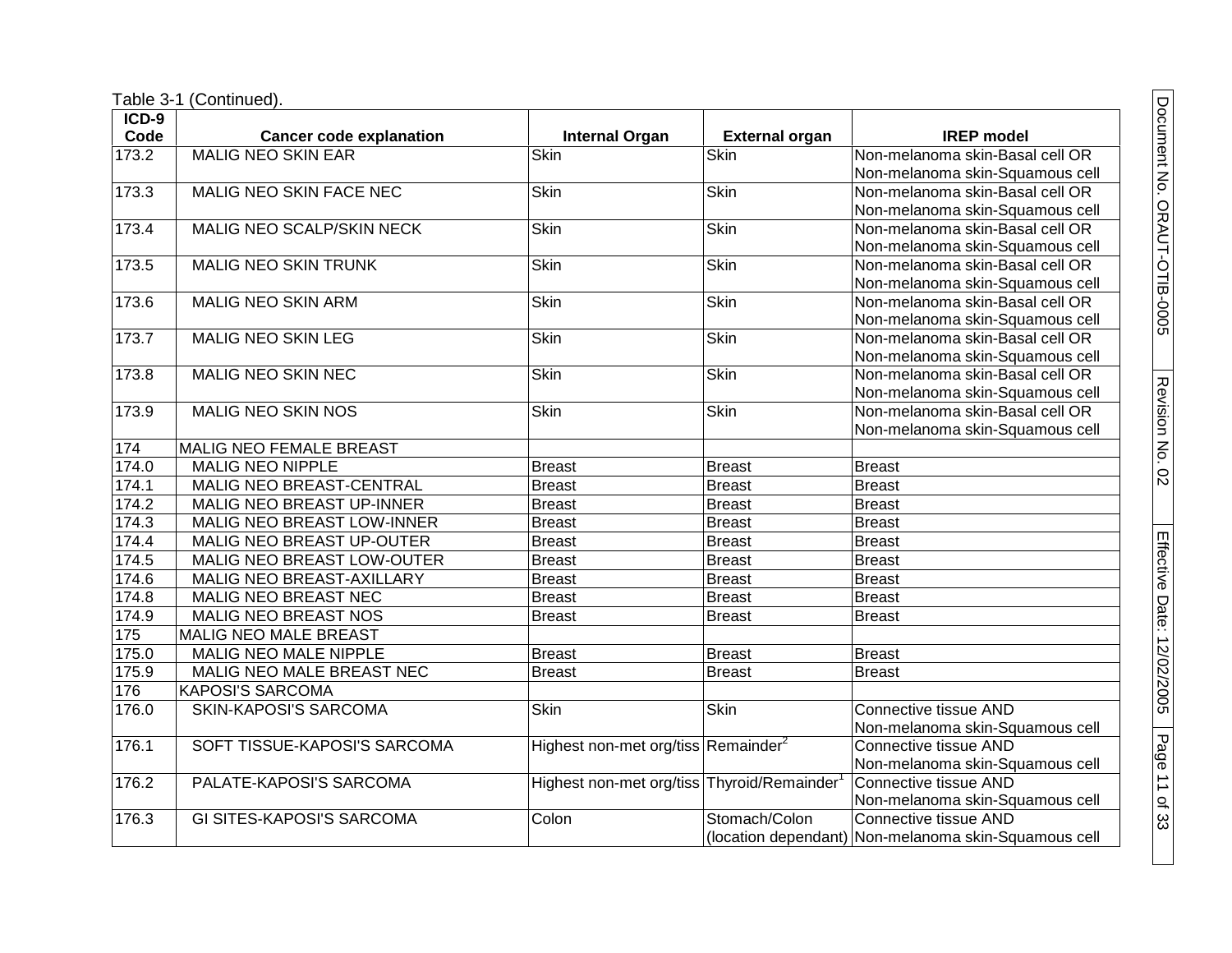| ICD-9 |                                |                                                 |                       |                                 |
|-------|--------------------------------|-------------------------------------------------|-----------------------|---------------------------------|
| Code  | <b>Cancer code explanation</b> | <b>Internal Organ</b>                           | <b>External organ</b> | <b>IREP</b> model               |
| 176.4 | <b>LUNG-KAPOSI'S SARCOMA</b>   | Lung                                            | Lung                  | Connective tissue AND           |
|       |                                |                                                 |                       | Non-melanoma skin-Squamous cell |
| 176.5 | LYMPH NODES-KAPOSI'S SARCOMA   | Highest non-met org/tiss Remainder <sup>2</sup> |                       | Connective tissue AND           |
|       |                                |                                                 |                       | Non-melanoma skin-Squamous cell |
| 176.8 | SPF STS-KAPOSI'S SARCOMA       | Highest non-met org/tiss Remainder <sup>2</sup> |                       | Connective tissue AND           |
|       |                                |                                                 |                       | Non-melanoma skin-Squamous cell |
| 176.9 | <b>KAPOSI'S SARCOMA NOS</b>    | Highest non-met org/tiss Remainder <sup>2</sup> |                       | Connective tissue AND           |
|       |                                |                                                 |                       | Non-melanoma skin-Squamous cell |
| 179   | <b>MALIG NEO UTERUS NOS</b>    | <b>Uterus</b>                                   | <b>Uterus</b>         | Female genitalia less ovary     |
| 180   | MALIG NEO CERVIX UTERI         |                                                 |                       |                                 |
| 180.0 | MALIG NEO ENDOCERVIX           | Uterus                                          | <b>Uterus</b>         | Female genitalia less ovary     |
| 180.1 | MALIG NEO EXOCERVIX            | <b>Uterus</b>                                   | <b>Uterus</b>         | Female genitalia less ovary     |
| 180.8 | MALIG NEO CERVIX NEC           | <b>Uterus</b>                                   | <b>Uterus</b>         | Female genitalia less ovary     |
| 180.9 | MALIG NEO CERVIX UTERI NOS     | <b>Uterus</b>                                   | <b>Uterus</b>         | Female genitalia less ovary     |
| 181   | MALIG NEO PLACENTA             | <b>Uterus</b>                                   | <b>Uterus</b>         | Female genitalia less ovary     |
| 182   | MALIG NEO UTERUS BODY          |                                                 |                       |                                 |
| 182.0 | MALIG NEO CORPUS UTERI         | <b>Uterus</b>                                   | <b>Uterus</b>         | Female genitalia less ovary     |
| 182.1 | MALIG NEO UTERINE ISTHMUS      | <b>Uterus</b>                                   | <b>Uterus</b>         | Female genitalia less ovary     |
| 182.8 | MALIG NEO BODY UTERUS NEC      | <b>Uterus</b>                                   | <b>Uterus</b>         | Female genitalia less ovary     |
| 183   | MALIG NEO UTERINE ADNEXA       |                                                 |                       |                                 |
| 183.0 | MALIG NEO OVARY                | Ovaries                                         | Ovaries               | Ovary                           |
| 183.2 | MALIG NEO FALLOPIAN TUBE       | Ovaries                                         | Ovaries               | Ovary                           |
| 183.3 | MALIG NEO BROAD LIGAMENT       | Ovaries                                         | Ovaries               | Ovary                           |
| 183.4 | <b>MALIG NEO PARAMETRIUM</b>   | <b>Uterus</b>                                   | Ovaries               | Ovary                           |
| 183.5 | MALIG NEO ROUND LIGAMENT       | Uterus                                          | Ovaries               | Ovary                           |
| 183.8 | MALIG NEO ADNEXA NEC           | Ovaries                                         | Ovaries               | Ovary                           |
| 183.9 | MALIG NEO ADNEXA NOS           | Ovaries                                         | Ovaries               | Ovary                           |
| 184   | MALIG NEO FEM GEN NEC/NOS      |                                                 |                       |                                 |
| 184.0 | <b>MALIG NEO VAGINA</b>        | Muscle                                          | <b>Uterus</b>         | Female genitalia less ovary     |
| 184.1 | <b>MALIG NEO LABIA MAJORA</b>  | <b>Skin</b>                                     | <b>Uterus</b>         | Female genitalia less ovary     |
| 184.2 | MALIG NEO LABIA MINORA         | <b>Skin</b>                                     | <b>Uterus</b>         | Female genitalia less ovary     |
| 184.3 | <b>MALIG NEO CLITORIS</b>      | <b>Skin</b>                                     | <b>Uterus</b>         | Female genitalia less ovary     |
| 184.4 | MALIG NEO VULVA NOS            | <b>Skin</b>                                     | <b>Uterus</b>         | Female genitalia less ovary     |
| 184.8 | MALIG NEO FEMALE GENIT NEC     | <b>Uterus</b>                                   | <b>Uterus</b>         | Female genitalia less ovary     |
| 184.9 | MALIG NEO FEMALE GENIT NOS     | <b>Uterus</b>                                   | <b>Uterus</b>         | Female genitalia less ovary     |
| 185   | <b>MALIG NEO PROSTATE</b>      | Highest non-met org/tiss Bladder                |                       | All male genitalia              |
| 186   | <b>MALIG NEO TESTIS</b>        |                                                 |                       |                                 |
| 186.0 | MALIG NEO UNDESCEND TESTIS     | <b>Testes</b>                                   | <b>Testes</b>         | All male genitalia              |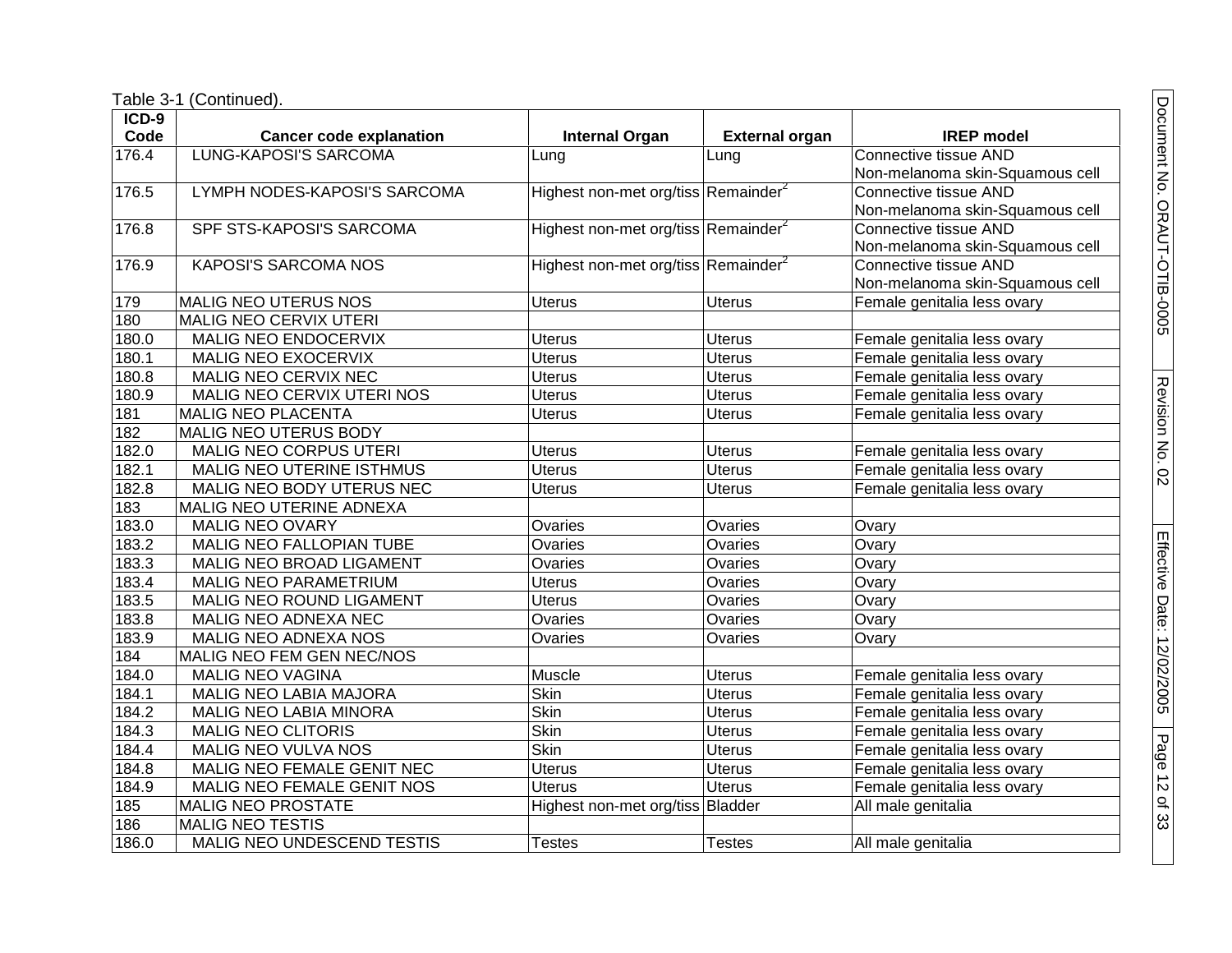| $ICD-9$ |                                |                                |                       |                             |
|---------|--------------------------------|--------------------------------|-----------------------|-----------------------------|
| Code    | <b>Cancer code explanation</b> | <b>Internal Organ</b>          | <b>External organ</b> | <b>IREP</b> model           |
| 186.9   | <b>MALIG NEO TESTIS NEC</b>    | <b>Testes</b>                  | <b>Testes</b>         | All male genitalia          |
| 187     | MALIG NEO MALE GENITAL NEC     |                                |                       |                             |
| 187.1   | <b>MALIG NEO PREPUCE</b>       | Skin                           | <b>Testes</b>         | All male genitalia          |
| 187.2   | MALIG NEO GLANS PENIS          | <b>Skin</b>                    | <b>Testes</b>         | All male genitalia          |
| 187.3   | <b>MALIG NEO PENIS BODY</b>    | <b>Testes</b>                  | <b>Testes</b>         | All male genitalia          |
| 187.4   | <b>MALIG NEO PENIS NOS</b>     | <b>Testes</b>                  | <b>Testes</b>         | All male genitalia          |
| 187.5   | <b>MALIG NEO EPIDIDYMIS</b>    | <b>Testes</b>                  | <b>Testes</b>         | All male genitalia          |
| 187.6   | MALIG NEO SPERMATIC CORD       | <b>Testes</b>                  | <b>Testes</b>         | All male genitalia          |
| 187.7   | <b>MALIG NEO SCROTUM</b>       | <b>Testes</b>                  | <b>Testes</b>         | All male genitalia          |
| 187.8   | MALIG NEO MALE GENITAL NEC     | <b>Testes</b>                  | <b>Testes</b>         | All male genitalia          |
| 187.9   | MALIG NEO MALE GENITAL NOS     | <b>Testes</b>                  | <b>Testes</b>         | All male genitalia          |
| 188     | <b>MALIG NEO BLADDER</b>       |                                |                       |                             |
| 188.0   | MALIG NEO BLADDER-TRIGONE      | <b>Bladder</b>                 | <b>Bladder</b>        | <b>Bladder</b>              |
| 188.1   | MALIG NEO BLADDER-DOME         | <b>Bladder</b>                 | <b>Bladder</b>        | <b>Bladder</b>              |
| 188.2   | MALIG NEO BLADDER-LATERAL      | <b>Bladder</b>                 | <b>Bladder</b>        | <b>Bladder</b>              |
| 188.3   | MALIG NEO BLADDER-ANTERIOR     | <b>Bladder</b>                 | <b>Bladder</b>        | <b>Bladder</b>              |
| 188.4   | <b>MALIG NEO BLADDER-POST</b>  | <b>Bladder</b>                 | <b>Bladder</b>        | <b>Bladder</b>              |
| 188.5   | <b>MALIG NEO BLADDER NECK</b>  | <b>Bladder</b>                 | <b>Bladder</b>        | <b>Bladder</b>              |
| 188.6   | MALIG NEO URETERIC ORIFICE     | <b>Bladder</b>                 | <b>Bladder</b>        | <b>Bladder</b>              |
| 188.7   | MALIG NEO URACHUS              | <b>Bladder</b>                 | <b>Bladder</b>        | <b>Bladder</b>              |
| 188.8   | MALIG NEO BLADDER NEC          | <b>Bladder</b>                 | <b>Bladder</b>        | <b>Bladder</b>              |
| 188.9   | MALIG NEO BLADDER NOS          | <b>Bladder</b>                 | <b>Bladder</b>        | <b>Bladder</b>              |
| 189     | MALIG NEO URINARY NEC/NOS      |                                |                       |                             |
| 189.0   | <b>MALIG NEO KIDNEY</b>        | Kidney                         | Liver                 | Urinary organs less bladder |
| 189.1   | MALIG NEO RENAL PELVIS         | Kidney                         | Liver                 | Urinary organs less bladder |
| 189.2   | <b>MALIG NEO URETER</b>        | Highest non-met org/tiss Liver |                       | Urinary organs less bladder |
| 189.3   | <b>MALIG NEO URETHRA</b>       | Highest non-met org/tiss Liver |                       | Urinary organs less bladder |
| 189.4   | MALIG NEO PARAURETHRAL         | Highest non-met org/tiss Liver |                       | Urinary organs less bladder |
| 189.8   | MALIG NEO URINARY NEC          | <b>Bladder</b>                 | Liver                 | Urinary organs less bladder |
| 189.9   | <b>MALIG NEO URINARY NOS</b>   | Medical review                 | Liver                 | Urinary organs less bladder |
| 190     | <b>MALIGANT NEOPLASM EYE</b>   |                                |                       |                             |
| 190.0   | <b>MALIG NEO EYEBALL</b>       | <b>Brain</b>                   | Eye Lens              | Eye                         |
| 190.1   | <b>MALIG NEO ORBIT</b>         | <b>Brain</b>                   | Eye Lens              | Eye                         |
| 190.2   | MALIG NEO LACRIMAL GLAND       | <b>Skin</b>                    | Eye Lens              | Eye                         |
| 190.3   | <b>MALIG NEO CONJUNCTIVA</b>   | <b>Skin</b>                    | Eye Lens              | Eye                         |
| 190.4   | <b>MALIG NEO CORNEA</b>        | Skin                           | Eye Lens              | Eye                         |
| 190.5   | <b>MALIG NEO RETINA</b>        | <b>Brain</b>                   | Eye Lens              | Eye                         |
| 190.6   | MALIG NEO CHOROID              | <b>Brain</b>                   | Eye Lens              | Eye                         |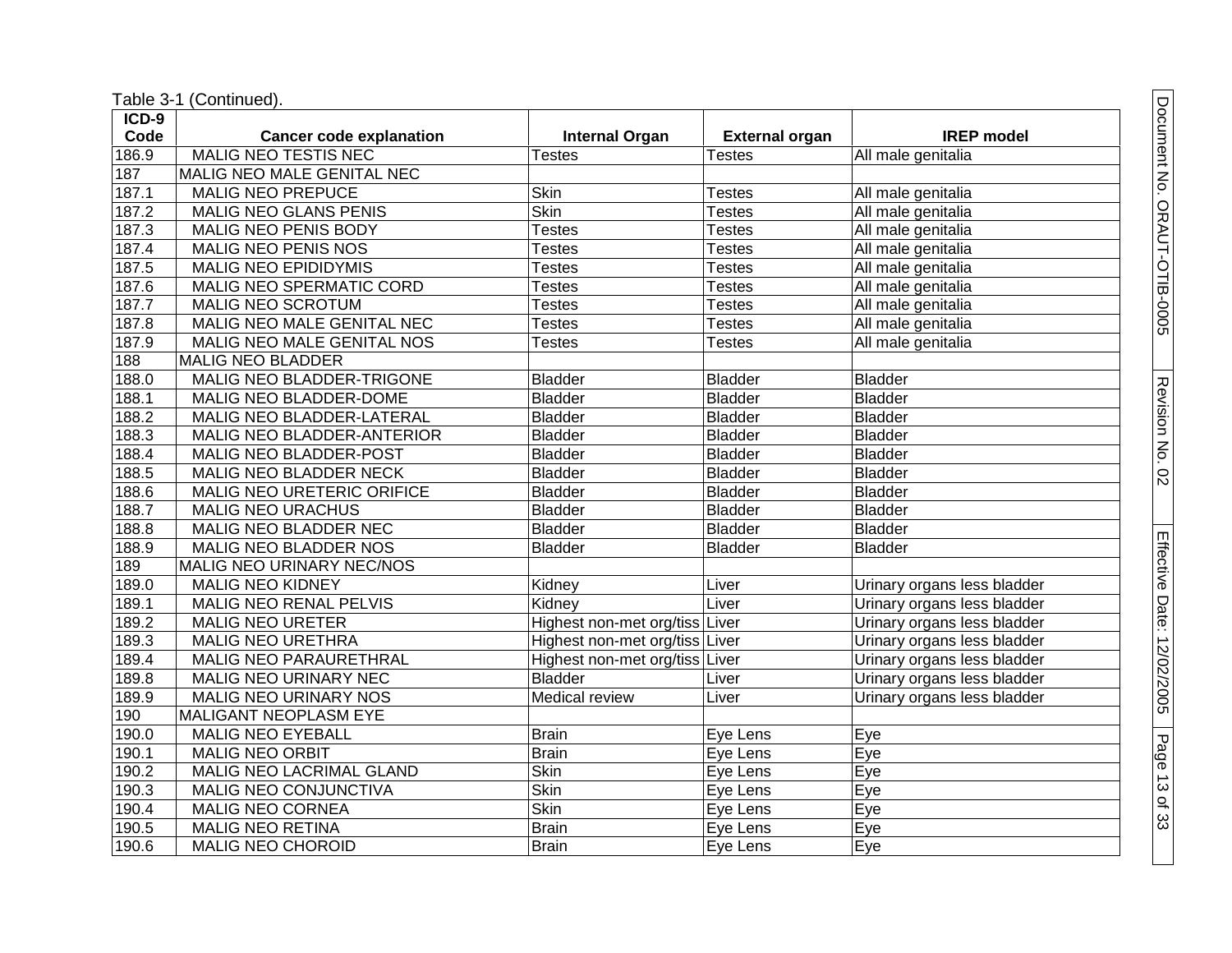Table 3 -1 (Continued).

| ICD-9 |                                  |                                                 |                        |                             |
|-------|----------------------------------|-------------------------------------------------|------------------------|-----------------------------|
| Code  | <b>Cancer code explanation</b>   | <b>Internal Organ</b>                           | <b>External organ</b>  | <b>IREP</b> model           |
| 190.7 | <b>MALIG NEO LACRIMAL DUCT</b>   | <b>Skin</b>                                     | Eye Lens               | Eye                         |
| 190.8 | MALIG NEO EYE NEC                | <b>Skin</b>                                     | Eye Lens               | Eye                         |
| 190.9 | MALIG NEO EYE NOS                | <b>Skin</b>                                     | Eye Lens               | Eye                         |
| 191   | <b>MALIG NEOASM BRAIN</b>        |                                                 |                        |                             |
| 191.0 | MALIG NEO CEREBRUM               | <b>Brain</b>                                    | Thyroid/Remainder      | Nervous system              |
| 191.1 | MALIG NEO FRONTAL LOBE           | <b>Brain</b>                                    | Thyroid/Remainder      | Nervous system              |
| 191.2 | MALIG NEO TEMPORAL LOBE          | <b>Brain</b>                                    | Thyroid/Remainder      | Nervous system              |
| 191.3 | MALIG NEO PARIETAL LOBE          | <b>Brain</b>                                    | Thyroid/Remainder      | Nervous system              |
| 191.4 | MALIG NEO OCCIPITAL LOBE         | <b>Brain</b>                                    | Thyroid/Remainder      | Nervous system              |
| 191.5 | MALIG NEO CEREB VENTRICLE        | <b>Brain</b>                                    | Thyroid/Remainder      | Nervous system              |
| 191.6 | MALIG NEO CEREBELLUM NOS         | <b>Brain</b>                                    | Thyroid/Remainder      | Nervous system              |
| 191.7 | MALIG NEO BRAIN STEM             | <b>Brain</b>                                    | Thyroid/Remainder      | Nervous system              |
| 191.8 | <b>MALIG NEO BRAIN NEC</b>       | <b>Brain</b>                                    | Thyroid/Remainder      | Nervous system              |
| 191.9 | MALIG NEO BRAIN NOS              | <b>Brain</b>                                    | Thyroid/Remainder      | Nervous system              |
| 192   | MALIG NEO NERVE NEC/NOS          |                                                 |                        |                             |
| 192.0 | MALIG NEO CRANIAL NERVES         | <b>Brain</b>                                    | Thyroid/Remainder      | Nervous system              |
| 192.1 | MALIG NEO CEREBRAL MENING        | <b>Brain</b>                                    | Thyroid/Remainder      | Nervous system              |
| 192.2 | <b>MALIG NEO SPINAL CORD</b>     | <b>Brain</b>                                    | Thyroid/Remainder      | Nervous system              |
| 192.3 | <b>MALIG NEO SPINAL MENINGES</b> | <b>Brain</b>                                    | Thyroid/Remainder      | Nervous system              |
| 192.8 | MALIG NEO NERVOUS SYST NEC       | <b>Brain</b>                                    | Thyroid/Remainder      | Nervous system              |
| 192.9 | MALIG NEO NERVOUS SYST NOS       | <b>Brain</b>                                    | Thyroid/Remainder      | Nervous system              |
| 193   | <b>MALIG NEO THYROID</b>         | Thyroid                                         | Thyroid                | Thyroid                     |
| 194   | MALIG NEO OTHER ENDOCRINE        |                                                 |                        |                             |
| 194.0 | <b>MALIG NEO ADRENAL</b>         | Adrenals                                        | Thyroid/Remainder      | Other endocrine glands      |
| 194.1 | MALIG NEO PARATHYROID            | Thyroid                                         | Thyroid/Remainder      | Other endocrine glands      |
| 194.3 | <b>MALIG NEO PITUITARY</b>       | <b>Brain</b>                                    | Thyroid/Remainder      | Other endocrine glands      |
| 194.4 | MALIG NEO PINEAL GLAND           | <b>Brain</b>                                    | Thyroid/Remainder      | Other endocrine glands      |
| 194.5 | MALIG NEO CAROTID BODY           | <b>Brain</b>                                    | Thyroid/Remainder      | Other endocrine glands      |
| 194.6 | MALIG NEO PARAGANGLIA NEC        | <b>Brain</b>                                    | Thyroid/Remainder      | Other endocrine glands      |
| 194.8 | MALIG NEO ENDOCRINE NEC          | Medical review                                  | Remainder <sup>2</sup> | Other endocrine glands      |
| 194.9 | MALIG NEO ENDOCRINE NOS          | Medical review                                  | Remainder <sup>2</sup> | Other endocrine glands      |
| 195   | MALIG NEO OTH/ILL-DEF SITE       |                                                 |                        |                             |
| 195.0 | MALIG NEO HEAD/FACE/NECK         | Highest non-met org/tiss Thyroid/Remainder      |                        | Other and ill-defined sites |
| 195.1 | <b>MALIG NEO THORAX</b>          | Highest non-met org/tiss Remainder <sup>2</sup> |                        | Other and ill-defined sites |
| 195.2 | MALIG NEO ABDOMEN                | Highest non-met org/tiss Remainder <sup>2</sup> |                        | Other and ill-defined sites |
| 195.3 | <b>MALIG NEO PELVIS</b>          | Highest non-met org/tiss Remainder <sup>2</sup> |                        | Other and ill-defined sites |
| 195.4 | <b>MALIG NEO ARM</b>             | Highest non-met org/tiss Remainder <sup>2</sup> |                        | Other and ill-defined sites |
| 195.5 | <b>MALIG NEO LEG</b>             | Highest non-met org/tiss Remainder <sup>2</sup> |                        | Other and ill-defined sites |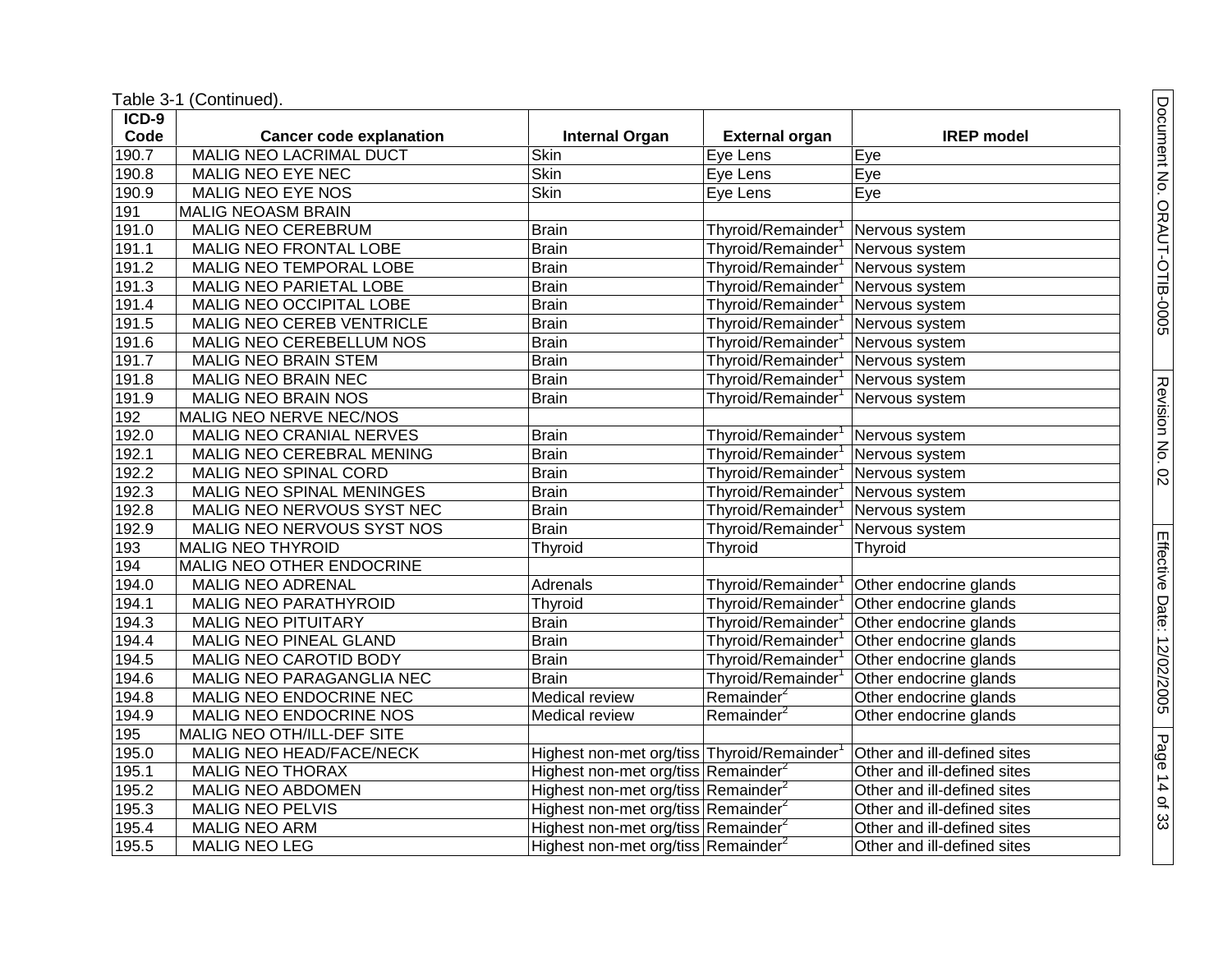|  | Table 3-1 (Continued). |
|--|------------------------|
|--|------------------------|

| $ICD-9$ |                                |                                                 |                       |                               |
|---------|--------------------------------|-------------------------------------------------|-----------------------|-------------------------------|
| Code    | <b>Cancer code explanation</b> | <b>Internal Organ</b>                           | <b>External organ</b> | <b>IREP</b> model             |
| 195.8   | <b>MALIG NEO SITE NEC</b>      | Highest non-met org/tiss Remainder <sup>2</sup> |                       | Other and ill-defined sites   |
| 196     | <b>MALIG NEO LYMPH NODES</b>   |                                                 |                       |                               |
| 196.0   | MALIG NEO LYMPH-HEAD/NECK      | NA <sup>3</sup>                                 | NA <sup>3</sup>       | NA <sup>3</sup>               |
| 196.1   | MALIG NEO LYMPH-INTRATHOR      | $NA^3$                                          | NA <sup>3</sup>       | $NA^3$                        |
| 196.2   | MALIG NEO LYMPH-INTRA-ABD      | NA <sup>3</sup>                                 | $NA^3$                | $NA^3$                        |
| 196.3   | MALIG NEO LYMPH-AXILLA/ARM     | NA <sup>3</sup>                                 | $NA^3$                | $NA^3$                        |
| 196.5   | MALIG NEO LYMPH-INGUIN/LEG     | NA <sup>3</sup>                                 | NA <sup>3</sup>       | $NA^3$                        |
| 196.6   | MALIG NEO LYMPH-INTRAPELV      | NA <sup>3</sup>                                 | NA <sup>3</sup>       | NA <sup>3</sup>               |
| 196.8   | <b>MALIG NEO LYMPH-MULT</b>    | $NA^3$                                          | $NA^3$                | $NA^3$                        |
| 196.9   | <b>MALIG NEO LYMPH NOS</b>     | $NA^3$                                          | $NA^3$                | $NA^3$                        |
| 197     | <b>SEC MALIG NEO GI/RESP</b>   |                                                 |                       |                               |
| 197.0   | <b>SEC MALIG NEO LUNG</b>      | $NA^3$                                          | NA <sup>3</sup>       | NA <sup>3</sup>               |
| 197.1   | SEC MALIG NEO MEDIASTINUM      | NA <sup>3</sup>                                 | $NA^3$                | $NA^3$                        |
| 197.2   | <b>SEC MALIG NEO PLEURA</b>    | NA <sup>3</sup>                                 | NA <sup>3</sup>       | $NA^3$                        |
| 197.3   | <b>SEC MALIG NEO RESP NEC</b>  | NA <sup>3</sup>                                 | NA <sup>3</sup>       | $NA^3$                        |
| 197.4   | <b>SEC MALIG NEO SM BOWEL</b>  | NA <sup>3</sup>                                 | $NA^3$                | $NA^3$                        |
| 197.5   | SEC MALIG NEO LG BOWEL         | NA <sup>3</sup>                                 | $NA^3$                | NA <sup>3</sup>               |
| 197.6   | SEC MALIG NEO PERITONEUM       | $NA^3$                                          | NA <sup>3</sup>       | $NA^3$                        |
| 197.7   | <b>SEC MALIG NEO LIVER</b>     | NA <sup>3</sup>                                 | $NA^3$                | $NA^3$                        |
| 197.8   | <b>SEC MALIG NEO GI NEC</b>    | NA <sup>3</sup>                                 | $NA^3$                | $NA^3$                        |
| 198     | SEC MALIG NEO OTHER SITES      |                                                 |                       |                               |
| 198.0   | <b>SEC MALIG NEO KIDNEY</b>    | $NA^3$                                          | NA <sup>3</sup>       | NA <sup>3</sup>               |
| 198.1   | <b>SEC MALIG NEO URIN NEC</b>  | NA <sup>3</sup>                                 | $NA^3$                | NA <sup>3</sup>               |
| 198.2   | <b>SEC MALIG NEO SKIN</b>      | NA <sup>3</sup>                                 | NA <sup>3</sup>       | NA <sup>3</sup>               |
| 198.3   | SEC MALIG NEO BRAIN/SPINE      | NA <sup>3</sup>                                 | $NA^3$                | $NA^3$                        |
| 198.4   | SEC MALIG NEO NERVE NEC        | NA <sup>3</sup>                                 | $NA^3$                | $NA^3$                        |
| 198.5   | SEC MALIG NEO BONE             | NA <sup>3</sup>                                 | NA <sup>3</sup>       | $NA^3$                        |
| 198.6   | <b>SEC MALIG NEO OVARY</b>     | NA <sup>3</sup>                                 | NA <sup>3</sup>       | $NA^3$                        |
| 198.7   | <b>SEC MALIG NEO ADRENAL</b>   | NA <sup>3</sup>                                 | $NA^3$                | $NA^3$                        |
| 198.8   | OTHER SECONDARY MALIG NEO      |                                                 |                       |                               |
| 198.81  | <b>SEC MALIG NEO BREAST</b>    | $NA^3$                                          | NA <sup>3</sup>       | NA <sup>3</sup>               |
| 198.82  | <b>SEC MALIG NEO GENITAL</b>   | NA <sup>3</sup>                                 | $NA^3$                | $NA^3$                        |
| 198.89  | SEC MALIG NEO NEC              | $NA^3$                                          | NA <sup>3</sup>       | $NA^3$                        |
| 199     | <b>MALIG NEOPLASM NOS</b>      |                                                 |                       |                               |
| 199.0   | <b>MALIG NEO DISSEMINATED</b>  | Highest non-met org/tiss Remainder <sup>2</sup> |                       | Other and ill-defined sites   |
| 199.1   | <b>MALIG NEO NOS</b>           | Highest non-met org/tiss Remainder <sup>2</sup> |                       | Other and ill-defined sites   |
| 200     | LYMPHOSARC/RETICULOSARC        |                                                 |                       |                               |
| 200.0   | <b>RETICULOSARCOMA</b>         | Reserved                                        | Reserved              | Lymphoma and multiple myeloma |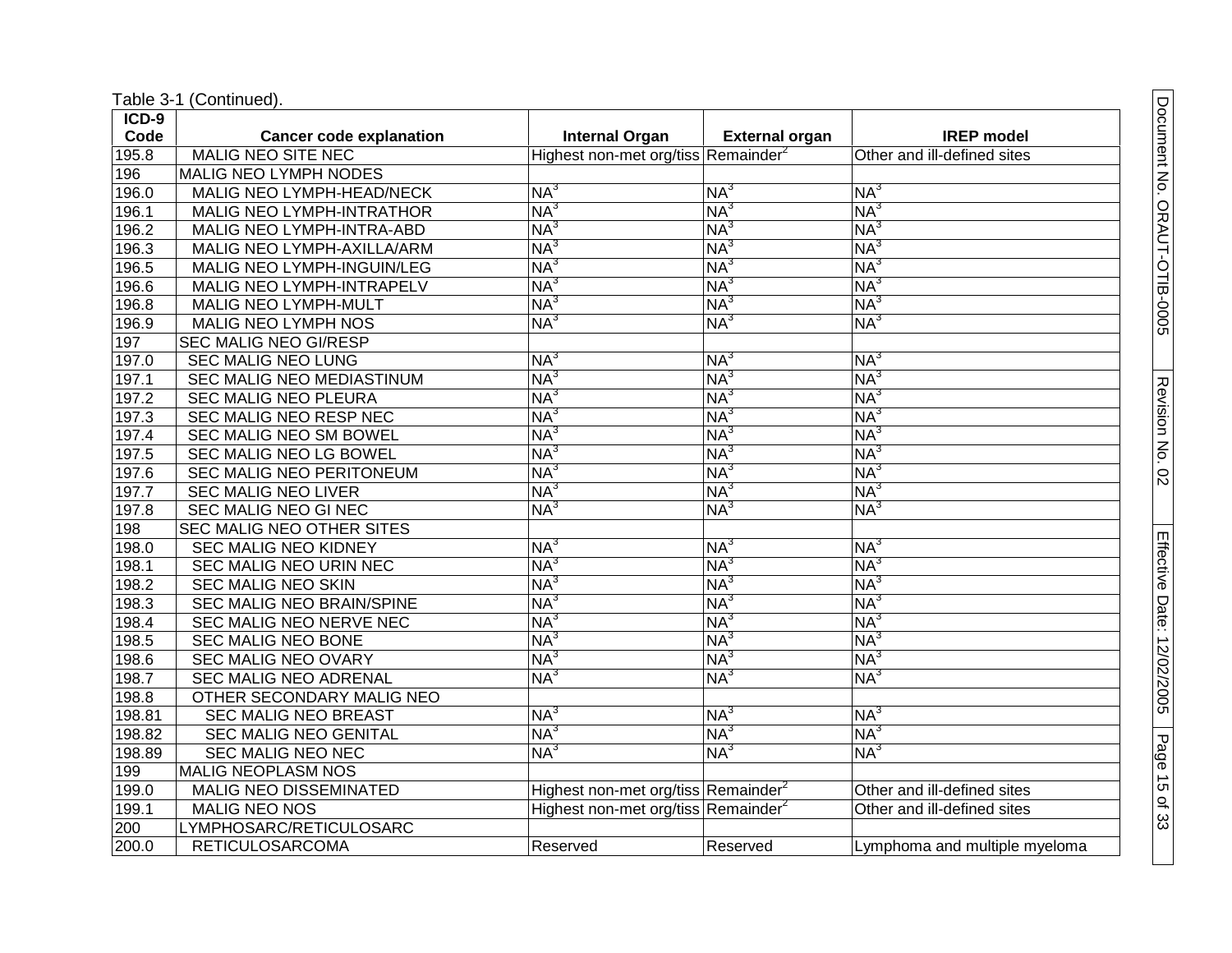| ICD-9               |                                 |                       |                       |                               |
|---------------------|---------------------------------|-----------------------|-----------------------|-------------------------------|
| Code                | <b>Cancer code explanation</b>  | <b>Internal Organ</b> | <b>External organ</b> | <b>IREP</b> model             |
| 200.00              | RETCLSRC UNSPEC EXT ORG         | Reserved              | Reserved              | Lymphoma and multiple myeloma |
| 200.01              | RETICULOSARCOMA HEAD            | Reserved              | Reserved              | Lymphoma and multiple myeloma |
| 200.02              | RETICULOSARCOMA THORAX          | Reserved              | Reserved              | Lymphoma and multiple myeloma |
| 200.03              | RETICULOSARCOMA ABDOM           | Reserved              | Reserved              | Lymphoma and multiple myeloma |
| 200.04              | RETICULOSARCOMA AXILLA          | Reserved              | Reserved              | Lymphoma and multiple myeloma |
| 200.05              | RETICULOSARCOMA INGUIN          | Reserved              | Reserved              | Lymphoma and multiple myeloma |
| 200.06              | RETICULOSARCOMA PELVIC          | Reserved              | Reserved              | Lymphoma and multiple myeloma |
| 200.07              | RETICULOSARCOMA SPLEEN          | Reserved              | Reserved              | Lymphoma and multiple myeloma |
| 200.08              | RETICULOSARCOMA MULT            | Reserved              | Reserved              | Lymphoma and multiple myeloma |
| 200.1               | LYMPHOSARCOMA                   | Reserved              | Reserved              | Lymphoma and multiple myeloma |
| 200.10              | LYMPHSRC UNSPEC EXT ORG         | Reserved              | Reserved              | Lymphoma and multiple myeloma |
| 200.11              | LYMPHOSARCOMA HEAD              | Reserved              | Reserved              | Lymphoma and multiple myeloma |
| 200.12              | LYMPHOSARCOMA THORAX            | Reserved              | Reserved              | Lymphoma and multiple myeloma |
| 200.13              | LYMPHOSARCOMA ABDOM             | Reserved              | Reserved              | Lymphoma and multiple myeloma |
| $\overline{200.14}$ | LYMPHOSARCOMA AXILLA            | Reserved              | Reserved              | Lymphoma and multiple myeloma |
| 200.15              | LYMPHOSARCOMA INGUIN            | Reserved              | Reserved              | Lymphoma and multiple myeloma |
| 200.16              | LYMPHOSARCOMA PELVIC            | Reserved              | Reserved              | Lymphoma and multiple myeloma |
| 200.17              | LYMPHOSARCOMA SPLEEN            | Reserved              | Reserved              | Lymphoma and multiple myeloma |
| 200.18              | LYMPHOSARCOMA MULT              | Reserved              | Reserved              | Lymphoma and multiple myeloma |
| 200.2               | <b>BURKITT'S TUMOR/LYMPHOMA</b> | Reserved              | Reserved              | Lymphoma and multiple myeloma |
| 200.20              | BURKITT'S TUMOR UNSPEC EXT ORG  | Reserved              | Reserved              | Lymphoma and multiple myeloma |
| 200.21              | <b>BURKITT'S TUMOR HEAD</b>     | Reserved              | Reserved              | Lymphoma and multiple myeloma |
| 200.22              | <b>BURKITT'S TUMOR THORAX</b>   | Reserved              | Reserved              | Lymphoma and multiple myeloma |
| 200.23              | <b>BURKITT'S TUMOR ABDOM</b>    | Reserved              | Reserved              | Lymphoma and multiple myeloma |
| 200.24              | <b>BURKITT'S TUMOR AXILLA</b>   | Reserved              | Reserved              | Lymphoma and multiple myeloma |
| 200.25              | <b>BURKITT'S TUMOR INGUIN</b>   | Reserved              | Reserved              | Lymphoma and multiple myeloma |
| 200.26              | <b>BURKITT'S TUMOR PELVIC</b>   | Reserved              | Reserved              | Lymphoma and multiple myeloma |
| 200.27              | <b>BURKITT'S TUMOR SPLEEN</b>   | Reserved              | Reserved              | Lymphoma and multiple myeloma |
| 200.28              | <b>BURKITT'S TUMOR MULT</b>     | Reserved              | Reserved              | Lymphoma and multiple myeloma |
| 200.8               | MIXED LYMPHOSARCOMA             | Reserved              | Reserved              | Lymphoma and multiple myeloma |
| 200.80              | OTHER VARN UNSPEC EXT ORG       | Reserved              | Reserved              | Lymphoma and multiple myeloma |
| 200.81              | <b>MIXED LYMPHOSARC HEAD</b>    | Reserved              | Reserved              | Lymphoma and multiple myeloma |
| 200.82              | MIXED LYMPHOSARC THORAX         | Reserved              | Reserved              | Lymphoma and multiple myeloma |
| 200.83              | MIXED LYMPHOSARC ABDOM          | Reserved              | Reserved              | Lymphoma and multiple myeloma |
| 200.84              | MIXED LYMPHOSARC AXILLA         | Reserved              | Reserved              | Lymphoma and multiple myeloma |
| 200.85              | MIXED LYMPHOSARC INGUIN         | Reserved              | Reserved              | Lymphoma and multiple myeloma |
| 200.86              | MIXED LYMPHOSARC PELVIC         | Reserved              | Reserved              | Lymphoma and multiple myeloma |
| 200.87              | MIXED LYMPHOSARC SPLEEN         | Reserved              | Reserved              | Lymphoma and multiple myeloma |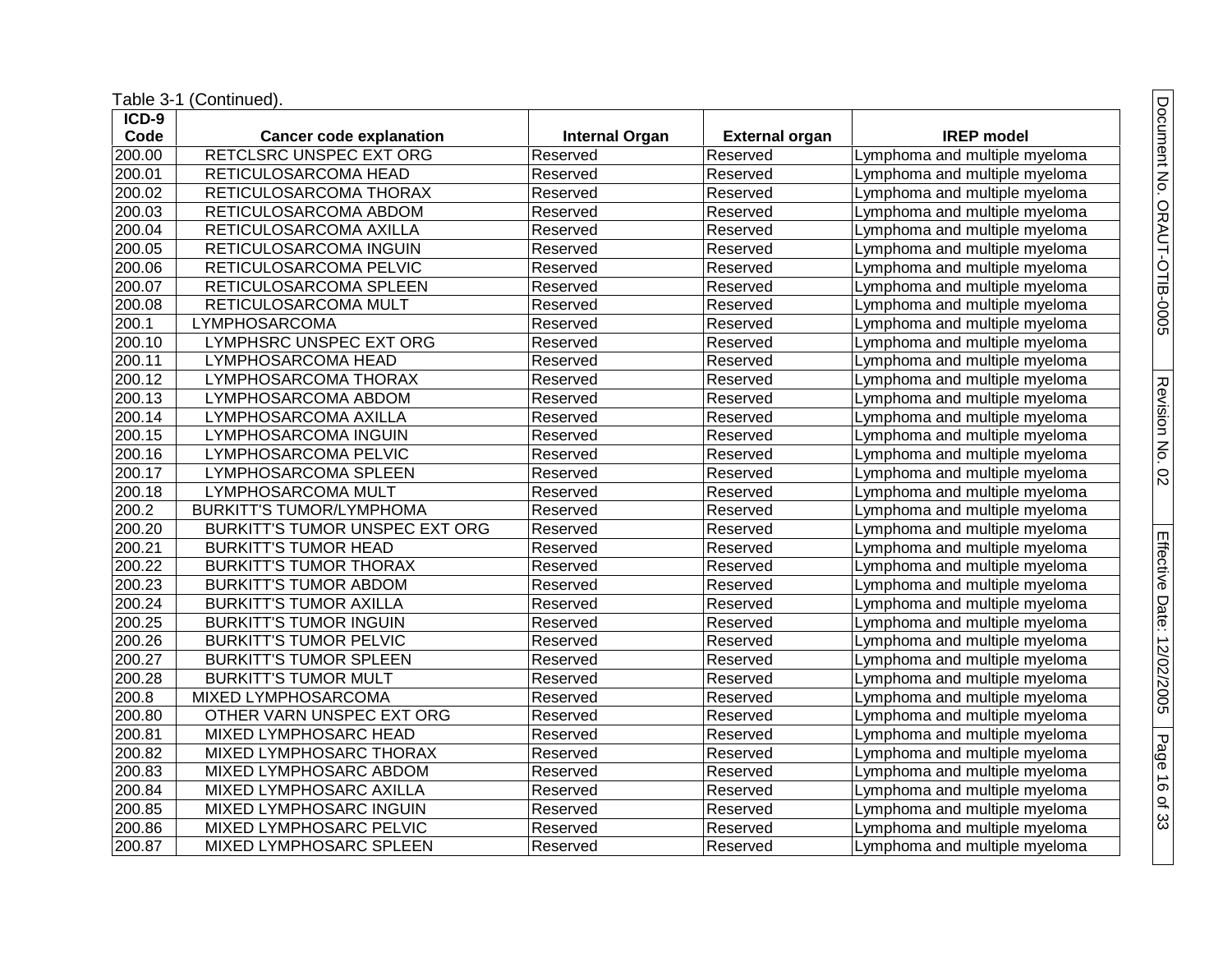| ICD-9              |                                                     |                       |                       |                               |
|--------------------|-----------------------------------------------------|-----------------------|-----------------------|-------------------------------|
| Code               | <b>Cancer code explanation</b>                      | <b>Internal Organ</b> | <b>External organ</b> | <b>IREP</b> model             |
| 200.88             | <b>MIXED LYMPHOSARC MULT</b>                        | Reserved              | Reserved              | Lymphoma and multiple myeloma |
| 201                | <b>HODGKIN'S DISEASE</b>                            |                       |                       |                               |
| $\overline{201.0}$ | <b>HODGKIN'S PARAGRANULOMA</b>                      | Reserved              | Reserved              | Lymphoma and multiple myeloma |
| 201.00             | HODGKINS PARAGRANULOMA UNSPEC                       | Reserved              | Reserved              | Lymphoma and multiple myeloma |
|                    | <b>EXT ORG</b>                                      |                       |                       |                               |
| 201.01             | HODGKINS PARAGRAN HEAD                              | Reserved              | Reserved              | Lymphoma and multiple myeloma |
| 201.02             | HODGKINS PARAGRAN THORAX                            | Reserved              | Reserved              | Lymphoma and multiple myeloma |
| 201.03             | HODGKINS PARAGRAN ABDOM                             | Reserved              | Reserved              | Lymphoma and multiple myeloma |
| 201.04             | HODGKINS PARAGRAN AXILLA                            | Reserved              | Reserved              | Lymphoma and multiple myeloma |
| 201.05             | HODGKINS PARAGRAN INGUIN                            | Reserved              | Reserved              | Lymphoma and multiple myeloma |
| 201.06             | HODGKINS PARAGRAN PELVIC                            | Reserved              | Reserved              | Lymphoma and multiple myeloma |
| 201.07             | HODGKINS PARAGRAN SPLEEN                            | Reserved              | Reserved              | Lymphoma and multiple myeloma |
| 201.08             | HODGKINS PARAGRAN MULT                              | Reserved              | Reserved              | Lymphoma and multiple myeloma |
| 201.1              | HODGKIN'S GRANULOMA                                 | Reserved              | Reserved              | Lymphoma and multiple myeloma |
| 201.10             | <b>UNSPEC</b><br><b>HODGKINS</b><br><b>GRANULOM</b> | EXT Reserved          | Reserved              | Lymphoma and multiple myeloma |
|                    | <b>ORG</b>                                          |                       |                       |                               |
| 201.11             | <b>HODGKINS GRANULOM HEAD</b>                       | Reserved              | Reserved              | Lymphoma and multiple myeloma |
| 201.12             | HODGKINS GRANULOM THORAX                            | Reserved              | Reserved              | Lymphoma and multiple myeloma |
| 201.13             | HODGKINS GRANULOM ABDOM                             | Reserved              | Reserved              | Lymphoma and multiple myeloma |
| 201.14             | HODGKINS GRANULOM AXILLA                            | Reserved              | Reserved              | Lymphoma and multiple myeloma |
| 201.15             | HODGKINS GRANULOM INGUIN                            | Reserved              | Reserved              | Lymphoma and multiple myeloma |
| 201.16             | HODGKINS GRANULOM PELVIC                            | Reserved              | Reserved              | Lymphoma and multiple myeloma |
| 201.17             | HODGKINS GRANULOM SPLEEN                            | Reserved              | Reserved              | Lymphoma and multiple myeloma |
| 201.18             | HODGKINS GRANULOM MULT                              | Reserved              | Reserved              | Lymphoma and multiple myeloma |
| 201.2              | <b>HODGKIN'S SARCOMA</b>                            | Reserved              | Reserved              | Lymphoma and multiple myeloma |
| 201.20             | HODGKINS SRC UNSPEC EXT ORG                         | Reserved              | Reserved              | Lymphoma and multiple myeloma |
| 201.21             | HODGKINS SARCOMA HEAD                               | Reserved              | Reserved              | Lymphoma and multiple myeloma |
| 201.22             | HODGKINS SARCOMA THORAX                             | Reserved              | Reserved              | Lymphoma and multiple myeloma |
| 201.23             | HODGKINS SARCOMA ABDOM                              | Reserved              | Reserved              | Lymphoma and multiple myeloma |
| 201.24             | HODGKINS SARCOMA AXILLA                             | Reserved              | Reserved              | Lymphoma and multiple myeloma |
| 201.25             | <b>HODGKINS SARCOMA INGUIN</b>                      | Reserved              | Reserved              | Lymphoma and multiple myeloma |
| 201.26             | HODGKINS SARCOMA PELVIC                             | Reserved              | Reserved              | Lymphoma and multiple myeloma |
| 201.27             | HODGKINS SARCOMA SPLEEN                             | Reserved              | Reserved              | Lymphoma and multiple myeloma |
| 201.28             | HODGKINS SARCOMA MULT                               | Reserved              | Reserved              | Lymphoma and multiple myeloma |
| 201.4              | HODGKINS LYMPH-HISTIOCYT                            | Reserved              | Reserved              | Lymphoma and multiple myeloma |
| 201.40             | LYM-HST UNSPEC EXT ORGN                             | Reserved              | Reserved              | Lymphoma and multiple myeloma |
| 201.41             | HODGKINS LYMPH-HISTIO HEAD                          | Reserved              | Reserved              | Lymphoma and multiple myeloma |
| 201.42             | HODGKINS LYMPH-HISTIO THORAX                        | Reserved              | Reserved              | Lymphoma and multiple myeloma |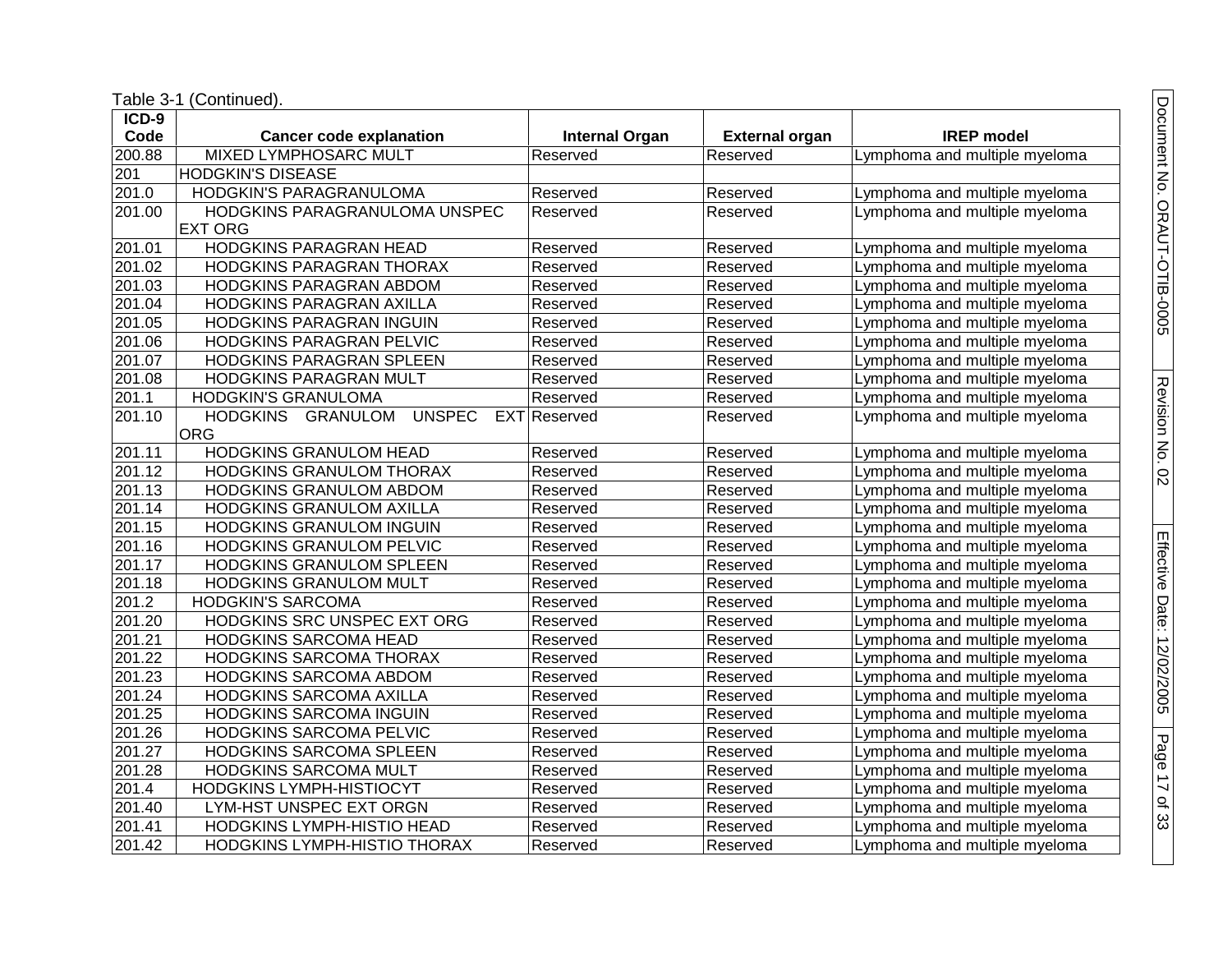| ICD-9  |                                    |                       |                       |                               |
|--------|------------------------------------|-----------------------|-----------------------|-------------------------------|
| Code   | <b>Cancer code explanation</b>     | <b>Internal Organ</b> | <b>External organ</b> | <b>IREP</b> model             |
| 201.43 | <b>HODGKINS LYMPH-HISTIO ABDOM</b> | Reserved              | Reserved              | Lymphoma and multiple myeloma |
| 201.44 | HODGKINS LYMPH-HISTIO AXILLA       | Reserved              | Reserved              | Lymphoma and multiple myeloma |
| 201.45 | HODGKINS LYMPH-HISTIO INGUIN       | Reserved              | Reserved              | Lymphoma and multiple myeloma |
| 201.46 | HODGKINS LYMPH-HISTIO PELVIC       | Reserved              | Reserved              | Lymphoma and multiple myeloma |
| 201.47 | HODGKINS LYMPH-HISTIO SPLEEN       | Reserved              | Reserved              | Lymphoma and multiple myeloma |
| 201.48 | HODGKINS LYMPH-HISTIO MULT         | Reserved              | Reserved              | Lymphoma and multiple myeloma |
| 201.5  | HODGKINS NODULAR SCLEROS           | Reserved              | Reserved              | Lymphoma and multiple myeloma |
| 201.50 | NODULAR SCLEROS UNSPEC EXT ORG     | Reserved              | Reserved              | Lymphoma and multiple myeloma |
| 201.51 | HODGKINS NODUL SCLERO HEAD         | Reserved              | Reserved              | Lymphoma and multiple myeloma |
| 201.52 | HODGKINS NODUL SCLERO THORAX       | Reserved              | Reserved              | Lymphoma and multiple myeloma |
| 201.53 | HODGKINS NODUL SCLERO ABDOM        | Reserved              | Reserved              | Lymphoma and multiple myeloma |
| 201.54 | HODGKINS NODUL SCLERO AXILLA       | Reserved              | Reserved              | Lymphoma and multiple myeloma |
| 201.55 | HODGKINS NODUL SCLERO INGUIN       | Reserved              | Reserved              | Lymphoma and multiple myeloma |
| 201.56 | HODGKINS NODUL SCLERO PELVIC       | Reserved              | Reserved              | Lymphoma and multiple myeloma |
| 201.57 | HODGKINS NODUL SCLERO SPLEEN       | Reserved              | Reserved              | Lymphoma and multiple myeloma |
| 201.58 | HODGKINS NODUL SCLERO MULT         | Reserved              | Reserved              | Lymphoma and multiple myeloma |
| 201.6  | <b>HODGKINS MIX CELLULARITY</b>    | Reserved              | Reserved              | Lymphoma and multiple myeloma |
| 201.60 | MXD CELR UNSPEC EXT ORG            | Reserved              | Reserved              | Lymphoma and multiple myeloma |
| 201.61 | <b>HODGKINS MIX CELL HEAD</b>      | Reserved              | Reserved              | Lymphoma and multiple myeloma |
| 201.62 | HODGKINS MIX CELL THORAX           | Reserved              | Reserved              | Lymphoma and multiple myeloma |
| 201.63 | HODGKINS MIX CELL ABDOM            | Reserved              | Reserved              | Lymphoma and multiple myeloma |
| 201.64 | HODGKINS MIX CELL AXILLA           | Reserved              | Reserved              | Lymphoma and multiple myeloma |
| 201.65 | HODGKINS MIX CELL INGUIN           | Reserved              | Reserved              | Lymphoma and multiple myeloma |
| 201.66 | HODGKINS MIX CELL PELVIC           | Reserved              | Reserved              | Lymphoma and multiple myeloma |
| 201.67 | HODGKINS MIX CELL SPLEEN           | Reserved              | Reserved              | Lymphoma and multiple myeloma |
| 201.68 | HODGKINS MIX CELL MULT             | Reserved              | Reserved              | Lymphoma and multiple myeloma |
| 201.7  | HODG LYMPHOCYTIC DEPLET            | Reserved              | Reserved              | Lymphoma and multiple myeloma |
| 201.70 | LYM DPLT UNSPEC EXT ORG            | Reserved              | Reserved              | Lymphoma and multiple myeloma |
| 201.71 | HODGKINS LYMPH DEPLET HEAD         | Reserved              | Reserved              | Lymphoma and multiple myeloma |
| 201.72 | HODGKINS LYMPH DEPLET THORAX       | Reserved              | Reserved              | Lymphoma and multiple myeloma |
| 201.73 | HODGKINS LYMPH DEPLET ABDOM        | Reserved              | Reserved              | Lymphoma and multiple myeloma |
| 201.74 | HODGKINS LYMPH DEPLET AXILLA       | Reserved              | Reserved              | Lymphoma and multiple myeloma |
| 201.75 | HODGKINS LYMPH DEPLET INGUIN       | Reserved              | Reserved              | Lymphoma and multiple myeloma |
| 201.76 | HODGKINS LYMPH DEPLET PELVIC       | Reserved              | Reserved              | Lymphoma and multiple myeloma |
| 201.77 | HODGKINS LYMPH DEPLET SPLEEN       | Reserved              | Reserved              | Lymphoma and multiple myeloma |
| 201.78 | HODGKINS LYMPH DEPLET MULT         | Reserved              | Reserved              | Lymphoma and multiple myeloma |
| 201.9  | <b>HODGKINS DISEASE NOS</b>        | Reserved              | Reserved              | Lymphoma and multiple myeloma |
| 201.90 | HDGK DISEASE UNSPEC EXT ORG        | Reserved              | Reserved              | Lymphoma and multiple myeloma |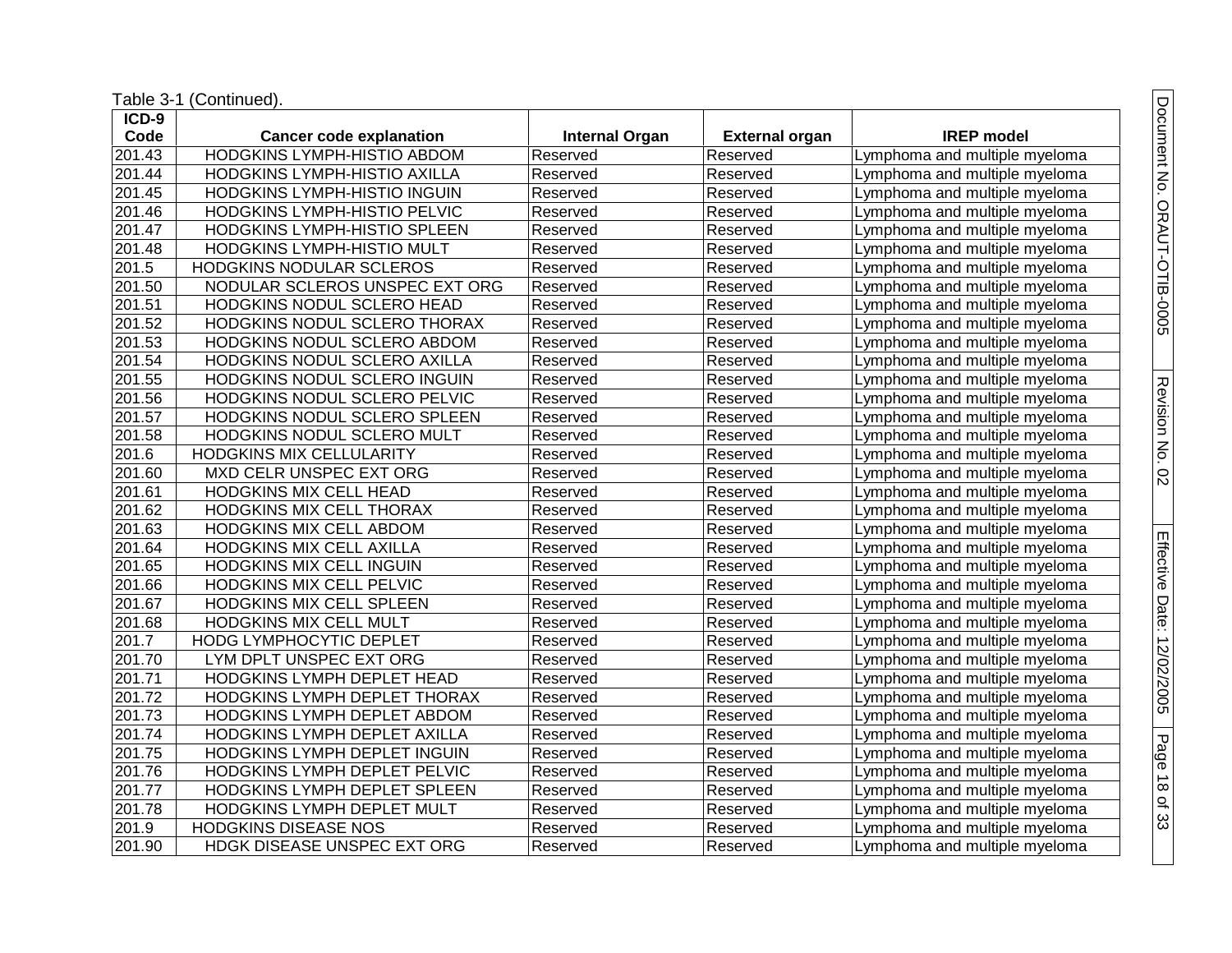| ICD-9               |                                  |                       |                       |                               |
|---------------------|----------------------------------|-----------------------|-----------------------|-------------------------------|
| Code                | <b>Cancer code explanation</b>   | <b>Internal Organ</b> | <b>External organ</b> | <b>IREP</b> model             |
| $\overline{201.91}$ | <b>HODGKINS DISEASE NOS HEAD</b> | Reserved              | Reserved              | Lymphoma and multiple myeloma |
| 201.92              | HODGKINS DISEASE NOS THORAX      | Reserved              | Reserved              | Lymphoma and multiple myeloma |
| 201.93              | HODGKINS DISEASE NOS ABDOM       | Reserved              | Reserved              | Lymphoma and multiple myeloma |
| 201.94              | HODGKINS DISEASE NOS AXILLA      | Reserved              | Reserved              | Lymphoma and multiple myeloma |
| 201.95              | HODGKINS DISEASE NOS INGUIN      | Reserved              | Reserved              | Lymphoma and multiple myeloma |
| 201.96              | HODGKINS DISEASE NOS PELVIC      | Reserved              | Reserved              | Lymphoma and multiple myeloma |
| 201.97              | HODGKINS DISEASE NOS SPLEEN      | Reserved              | Reserved              | Lymphoma and multiple myeloma |
| 201.98              | HODGKINS DISEASE NOS MULT        | Reserved              | Reserved              | Lymphoma and multiple myeloma |
| 202                 | OTHER MALIG NEO LYMPH/HISTIO     |                       |                       |                               |
| 202.0               | NODULAR LYMPHOMA                 | Reserved              | Reserved              | Lymphoma and multiple myeloma |
| 202.00              | NDLR LYM UNSPEC EXT ORG          | Reserved              | Reserved              | Lymphoma and multiple myeloma |
| 202.01              | NODULAR LYMPHOMA HEAD            | Reserved              | Reserved              | Lymphoma and multiple myeloma |
| 202.02              | NODULAR LYMPHOMA THORAX          | Reserved              | Reserved              | Lymphoma and multiple myeloma |
| 202.03              | NODULAR LYMPHOMA ABDOM           | Reserved              | Reserved              | Lymphoma and multiple myeloma |
| 202.04              | NODULAR LYMPHOMA AXILLA          | Reserved              | Reserved              | Lymphoma and multiple myeloma |
| 202.05              | NODULAR LYMPHOMA INGUIN          | Reserved              | Reserved              | Lymphoma and multiple myeloma |
| 202.06              | NODULAR LYMPHOMA PELVIC          | Reserved              | Reserved              | Lymphoma and multiple myeloma |
| 202.07              | NODULAR LYMPHOMA SPLEEN          | Reserved              | Reserved              | Lymphoma and multiple myeloma |
| $\overline{202.08}$ | NODULAR LYMPHOMA MULT            | Reserved              | Reserved              | Lymphoma and multiple myeloma |
| 202.1               | <b>MYCOSIS FUNGOIDES</b>         | Reserved              | Skin                  | Lymphoma and multiple myeloma |
| 202.10              | MYCS FNG UNSPEC EXT ORG          | Reserved              | <b>Skin</b>           | Lymphoma and multiple myeloma |
| 202.11              | <b>MYCOSIS FUNGOIDES HEAD</b>    | Reserved              | <b>Skin</b>           | Lymphoma and multiple myeloma |
| 202.12              | <b>MYCOSIS FUNGOIDES THORAX</b>  | Reserved              | <b>Skin</b>           | Lymphoma and multiple myeloma |
| $\overline{202.13}$ | MYCOSIS FUNGOIDES ABDOM          | Reserved              | <b>Skin</b>           | Lymphoma and multiple myeloma |
| 202.14              | <b>MYCOSIS FUNGOIDES AXILLA</b>  | Reserved              | Skin                  | Lymphoma and multiple myeloma |
| 202.15              | MYCOSIS FUNGOIDES INGUIN         | Reserved              | Skin                  | Lymphoma and multiple myeloma |
| 202.16              | MYCOSIS FUNGOIDES PELVIC         | Reserved              | Skin                  | Lymphoma and multiple myeloma |
| 202.17              | MYCOSIS FUNGOIDES SPLEEN         | Reserved              | Skin                  | Lymphoma and multiple myeloma |
| 202.18              | <b>MYCOSIS FUNGOIDES MULT</b>    | Reserved              | Skin                  | Lymphoma and multiple myeloma |
| $\overline{2}02.2$  | SEZARY'S DISEASE                 | Reserved              | Reserved              | Lymphoma and multiple myeloma |
| 202.20              | SZRY DISEASE UNSPEC EXT ORG      | Reserved              | Reserved              | Lymphoma and multiple myeloma |
| 202.21              | <b>SEZARY'S DISEASE HEAD</b>     | Reserved              | Reserved              | Lymphoma and multiple myeloma |
| 202.22              | <b>SEZARY'S DISEASE THORAX</b>   | Reserved              | Reserved              | Lymphoma and multiple myeloma |
| 202.23              | <b>SEZARY'S DISEASE ABDOM</b>    | Reserved              | Reserved              | Lymphoma and multiple myeloma |
| 202.24              | SEZARY'S DISEASE AXILLA          | Reserved              | Reserved              | Lymphoma and multiple myeloma |
| 202.25              | <b>SEZARY'S DISEASE INGUIN</b>   | Reserved              | Reserved              | Lymphoma and multiple myeloma |
| 202.26              | SEZARY'S DISEASE PELVIC          | Reserved              | Reserved              | Lymphoma and multiple myeloma |
| 202.27              | <b>SEZARY'S DISEASE SPLEEN</b>   | Reserved              | Reserved              | Lymphoma and multiple myeloma |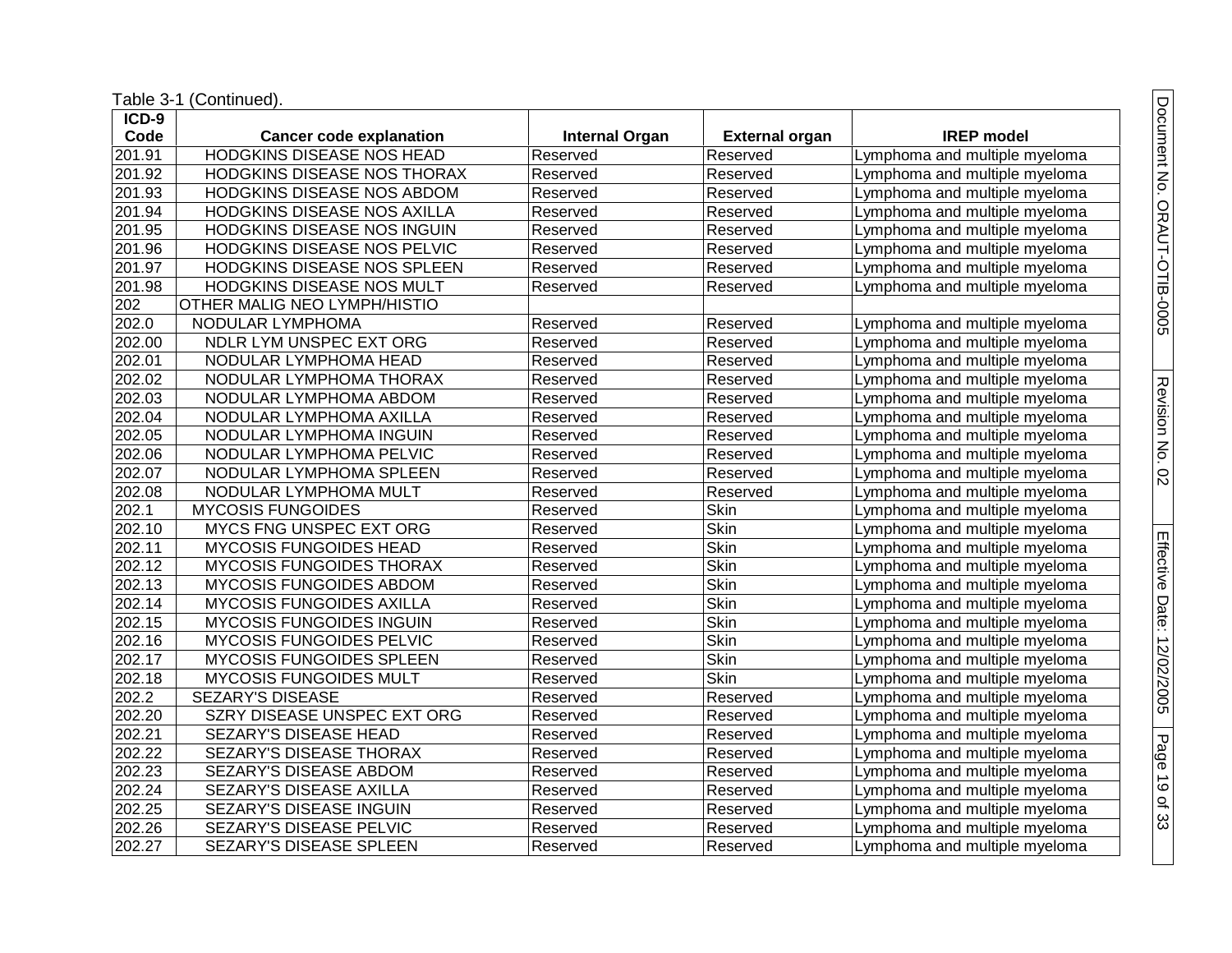| ICD-9               |                                   |                       |                       |                               |
|---------------------|-----------------------------------|-----------------------|-----------------------|-------------------------------|
| Code                | <b>Cancer code explanation</b>    | <b>Internal Organ</b> | <b>External organ</b> | <b>IREP</b> model             |
| 202.28              | <b>SEZARY'S DISEASE MULT</b>      | Reserved              | Reserved              | Lymphoma and multiple myeloma |
| 202.3               | <b>MALIG HISTIOCYTOSIS</b>        | Reserved              | Reserved              | Lymphoma and multiple myeloma |
| 202.30              | MLG HIST UNSPEC EXT ORG           | Reserved              | Reserved              | Lymphoma and multiple myeloma |
| 202.31              | MALIG HISTIOCYTOSIS HEAD          | Reserved              | Reserved              | Lymphoma and multiple myeloma |
| 202.32              | MALIG HISTIOCYTOSIS THORAX        | Reserved              | Reserved              | Lymphoma and multiple myeloma |
| 202.33              | MALIG HISTIOCYTOSIS ABDOM         | Reserved              | Reserved              | Lymphoma and multiple myeloma |
| 202.34              | MALIG HISTIOCYTOSIS AXILLA        | Reserved              | Reserved              | Lymphoma and multiple myeloma |
| 202.35              | <b>MALIG HISTIOCYTOSIS INGUIN</b> | Reserved              | Reserved              | Lymphoma and multiple myeloma |
| 202.36              | <b>MALIG HISTIOCYTOSIS PELVIC</b> | Reserved              | Reserved              | Lymphoma and multiple myeloma |
| 202.37              | MALIG HISTIOCYTOSIS SPLEEN        | Reserved              | Reserved              | Lymphoma and multiple myeloma |
| $\overline{202.38}$ | MALIG HISTIOCYTOSIS MULT          | Reserved              | Reserved              | Lymphoma and multiple myeloma |
| 202.4               | LEUKEM RETICULOENDOTHEL           | Reserved              | Reserved              | Lymphoma and multiple myeloma |
| 202.40              | LK RTCTL UNSPEC EXT ORG           | Reserved              | Reserved              | Lymphoma and multiple myeloma |
| 202.41              | HAIRY-CELL LEUKEM HEAD            | Reserved              | Reserved              | Lymphoma and multiple myeloma |
| 202.42              | HAIRY-CELL LEUKEM THORAX          | Reserved              | Reserved              | Lymphoma and multiple myeloma |
| 202.43              | <b>HAIRY-CELL LEUKEM ABDOM</b>    | Reserved              | Reserved              | Lymphoma and multiple myeloma |
| 202.44              | HAIRY-CELL LEUKEM AXILLA          | Reserved              | Reserved              | Lymphoma and multiple myeloma |
| 202.45              | HAIRY-CELL LEUKEM INGUIN          | Reserved              | Reserved              | Lymphoma and multiple myeloma |
| 202.46              | HAIRY-CELL LEUKEM PELVIC          | Reserved              | Reserved              | Lymphoma and multiple myeloma |
| 202.47              | HAIRY-CELL LEUKEM SPLEEN          | Reserved              | Reserved              | Lymphoma and multiple myeloma |
| 202.48              | HAIRY-CELL LEUKEM MULT            | Reserved              | Reserved              | Lymphoma and multiple myeloma |
| 202.5               | LETTERER-SIWE DISEASE             | Reserved              | Reserved              | Lymphoma and multiple myeloma |
| 202.50              | <b>LTR-SIWE UNSPEC EXT ORG</b>    | Reserved              | Reserved              | Lymphoma and multiple myeloma |
| 202.51              | LETTERER-SIWE DISEASE HEAD        | Reserved              | Reserved              | Lymphoma and multiple myeloma |
| 202.52              | LETTERER-SIWE DISEASE THORAX      | Reserved              | Reserved              | Lymphoma and multiple myeloma |
| 202.53              | LETTERER-SIWE DISEASE ABDOM       | Reserved              | Reserved              | Lymphoma and multiple myeloma |
| 202.54              | LETTERER-SIWE DISEASE AXILLA      | Reserved              | Reserved              | Lymphoma and multiple myeloma |
| 202.55              | LETTERER-SIWE DISEASE INGUIN      | Reserved              | Reserved              | Lymphoma and multiple myeloma |
| 202.56              | LETTERER-SIWE DISEASE PELVIC      | Reserved              | Reserved              | Lymphoma and multiple myeloma |
| 202.57              | LETTERER-SIWE DISEASE SPLEEN      | Reserved              | Reserved              | Lymphoma and multiple myeloma |
| 202.58              | LETTERER-SIWE DISEASE MULT        | Reserved              | Reserved              | Lymphoma and multiple myeloma |
| 202.6               | <b>MALIG MAST CELL TUMORS</b>     | Reserved              | Reserved              | Lymphoma and multiple myeloma |
| 202.60              | MALIG MAST UNSPEC EXT ORG         | Reserved              | Reserved              | Lymphoma and multiple myeloma |
| 202.61              | MALIG MASTOCYTOSIS HEAD           | Reserved              | Reserved              | Lymphoma and multiple myeloma |
| 202.62              | MALIG MASTOCYTOSIS THORAX         | Reserved              | Reserved              | Lymphoma and multiple myeloma |
| 202.63              | MALIG MASTOCYTOSIS ABDOM          | Reserved              | Reserved              | Lymphoma and multiple myeloma |
| 202.64              | MALIG MASTOCYTOSIS AXILLA         | Reserved              | Reserved              | Lymphoma and multiple myeloma |
| 202.65              | <b>MALIG MASTOCYTOSIS INGUIN</b>  | Reserved              | Reserved              | Lymphoma and multiple myeloma |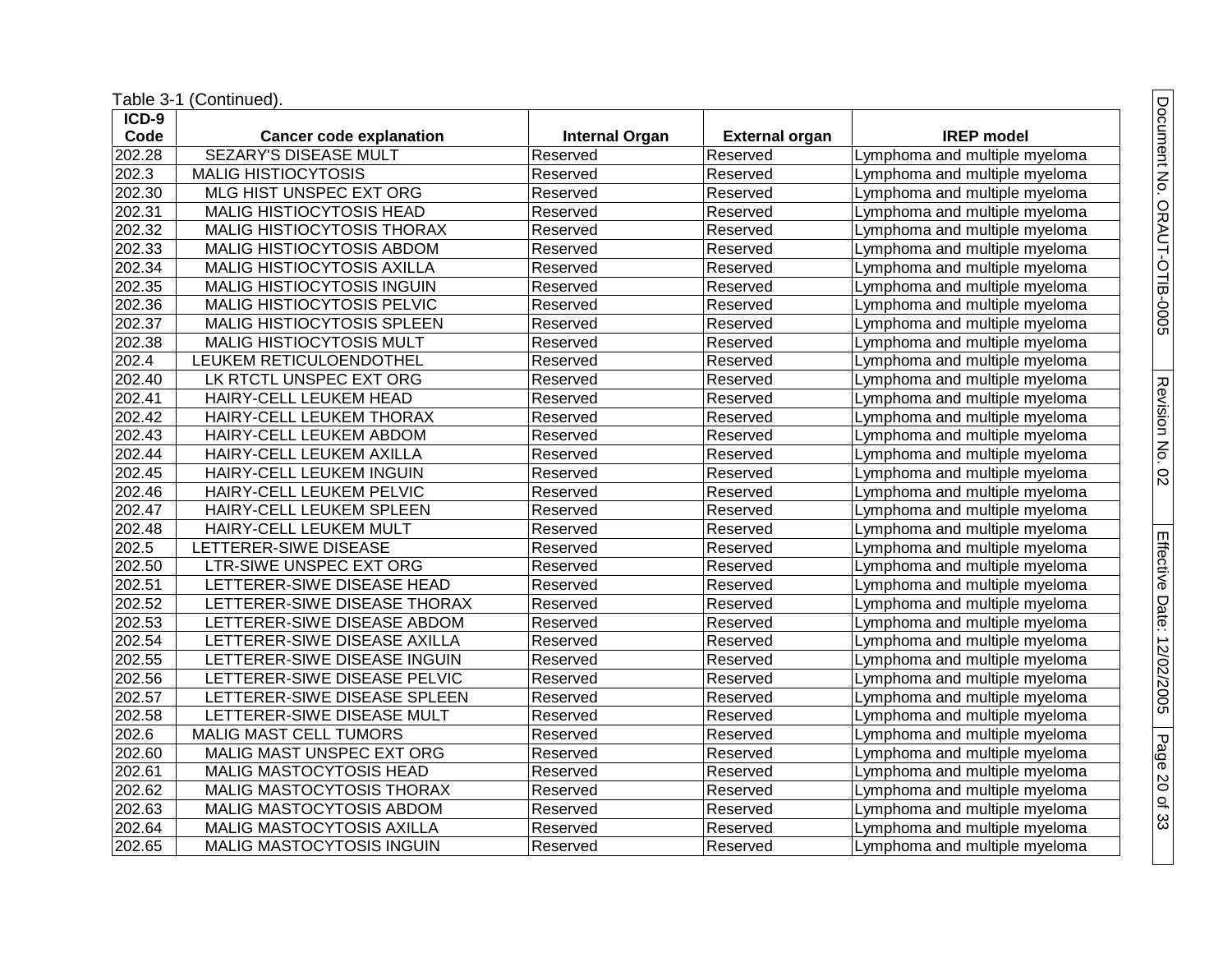| $ICD-9$             |                                  |                        |                        |                               |
|---------------------|----------------------------------|------------------------|------------------------|-------------------------------|
| Code                | <b>Cancer code explanation</b>   | <b>Internal Organ</b>  | <b>External organ</b>  | <b>IREP</b> model             |
| 202.66              | <b>MALIG MASTOCYTOSIS PELVIC</b> | Reserved               | Reserved               | Lymphoma and multiple myeloma |
| 202.67              | MALIG MASTOCYTOSIS SPLEEN        | Reserved               | Reserved               | Lymphoma and multiple myeloma |
| 202.68              | MALIG MASTOCYTOSIS MULT          | Reserved               | Reserved               | Lymphoma and multiple myeloma |
| 202.8               | <b>LYMPHOMAS NEC</b>             | Reserved               | Reserved               | Lymphoma and multiple myeloma |
| 202.80              | OTHER LYMP UNSPEC EXT ORG        | Reserved               | Reserved               | Lymphoma and multiple myeloma |
| 202.81              | <b>LYMPHOMAS NEC HEAD</b>        | Reserved               | Reserved               | Lymphoma and multiple myeloma |
| 202.82              | <b>LYMPHOMAS NEC THORAX</b>      | Reserved               | Reserved               | Lymphoma and multiple myeloma |
| 202.83              | <b>LYMPHOMAS NEC ABDOM</b>       | Reserved               | Reserved               | Lymphoma and multiple myeloma |
| 202.84              | <b>LYMPHOMAS NEC AXILLA</b>      | Reserved               | Reserved               | Lymphoma and multiple myeloma |
| 202.85              | <b>LYMPHOMAS NEC INGUIN</b>      | Reserved               | Reserved               | Lymphoma and multiple myeloma |
| 202.86              | <b>LYMPHOMAS NEC PELVIC</b>      | Reserved               | Reserved               | Lymphoma and multiple myeloma |
| 202.87              | <b>LYMPHOMAS NEC SPLEEN</b>      | Reserved               | Reserved               | Lymphoma and multiple myeloma |
| 202.88              | <b>LYMPHOMAS NEC MULT</b>        | Reserved               | Reserved               | Lymphoma and multiple myeloma |
| 202.9               | MALIG NEO LYM/HIST TIS NEC       | Reserved               | Reserved               | Lymphoma and multiple myeloma |
| 202.90              | UNSPEC LYM UNSPEC EXT ORG        | Reserved               | Reserved               | Lymphoma and multiple myeloma |
| 202.91              | <b>LYMPHOID MALIG NEC HEAD</b>   | Reserved               | Reserved               | Lymphoma and multiple myeloma |
| 202.92              | LYMPHOID MALIG NEC THORAX        | Reserved               | Reserved               | Lymphoma and multiple myeloma |
| 202.93              | LYMPHOID MALIG NEC ABDOM         | Reserved               | Reserved               | Lymphoma and multiple myeloma |
| 202.94              | LYMPHOID MALIG NEC AXILLA        | Reserved               | Reserved               | Lymphoma and multiple myeloma |
| 202.95              | <b>LYMPHOID MALIG NEC INGUIN</b> | Reserved               | Reserved               | Lymphoma and multiple myeloma |
| 202.96              | LYMPHOID MALIG NEC PELVIC        | Reserved               | Reserved               | Lymphoma and multiple myeloma |
| $\overline{202.97}$ | <b>LYMPHOID MALIG NEC SPLEEN</b> | Reserved               | Reserved               | Lymphoma and multiple myeloma |
| 202.98              | <b>LYMPHOID MALIG NEC MULT</b>   | Reserved               | Reserved               | Lymphoma and multiple myeloma |
| 203                 | MULTIPLE MYELOMA ET AL           |                        |                        |                               |
| 203.0               | MULTIPLE MYELOMA                 | <b>Red Bone Marrow</b> | <b>Red Bone Marrow</b> | Lymphoma and multiple myeloma |
| 203.00              | MULT MYELM W/O REMISSION         | <b>Red Bone Marrow</b> | <b>Red Bone Marrow</b> | Lymphoma and multiple myeloma |
| 203.01              | MULT MYELM W/REMISSION           | <b>Red Bone Marrow</b> | <b>Red Bone Marrow</b> | Lymphoma and multiple myeloma |
| 203.1               | PLASMA CELL LEUKEMIA             | <b>Red Bone Marrow</b> | <b>Red Bone Marrow</b> | Lymphoma and multiple myeloma |
| 203.10              | PLSM CELL LEUK W/O REMISSON      | <b>Red Bone Marrow</b> | Red Bone Marrow        | Lymphoma and multiple myeloma |
| 203.11              | PLSM CELL LEUK W/REMISS          | Red Bone Marrow        | <b>Red Bone Marrow</b> | Lymphoma and multiple myeloma |
| 203.8               | IMMUNOPROLIFERAT NEOPLASM NEC    | Reserved               | <b>Red Bone Marrow</b> | Lymphoma and multiple myeloma |
| 203.80              | OTHER IMNPRFL NPL W/O REMISS     | Reserved               | <b>Red Bone Marrow</b> | Lymphoma and multiple myeloma |
| 203.81              | OTHER IMNPRFL NPL W/REMISS       | Reserved               | <b>Red Bone Marrow</b> | Lymphoma and multiple myeloma |
| 204                 | <b>LYMPHOID LEUKEMIA</b>         |                        |                        |                               |
| 204.0               | ACUTE LYMPHOID LEUKEMIA          | Reserved               | <b>Red Bone Marrow</b> | Acute lymphoid leukemia       |
| 204.00              | <b>ACT LYM LEUK W/O REMISS</b>   | Reserved               | <b>Red Bone Marrow</b> | Acute lymphoid leukemia       |
| 204.01              | <b>ACT LYM LEUK W/REMISS</b>     | Reserved               | <b>Red Bone Marrow</b> | Acute lymphoid leukemia       |
| 204.1               | CHRONIC LYMPHOID LEUKEMIA        | <b>NA</b>              | <b>NA</b>              | NA <sup>4</sup>               |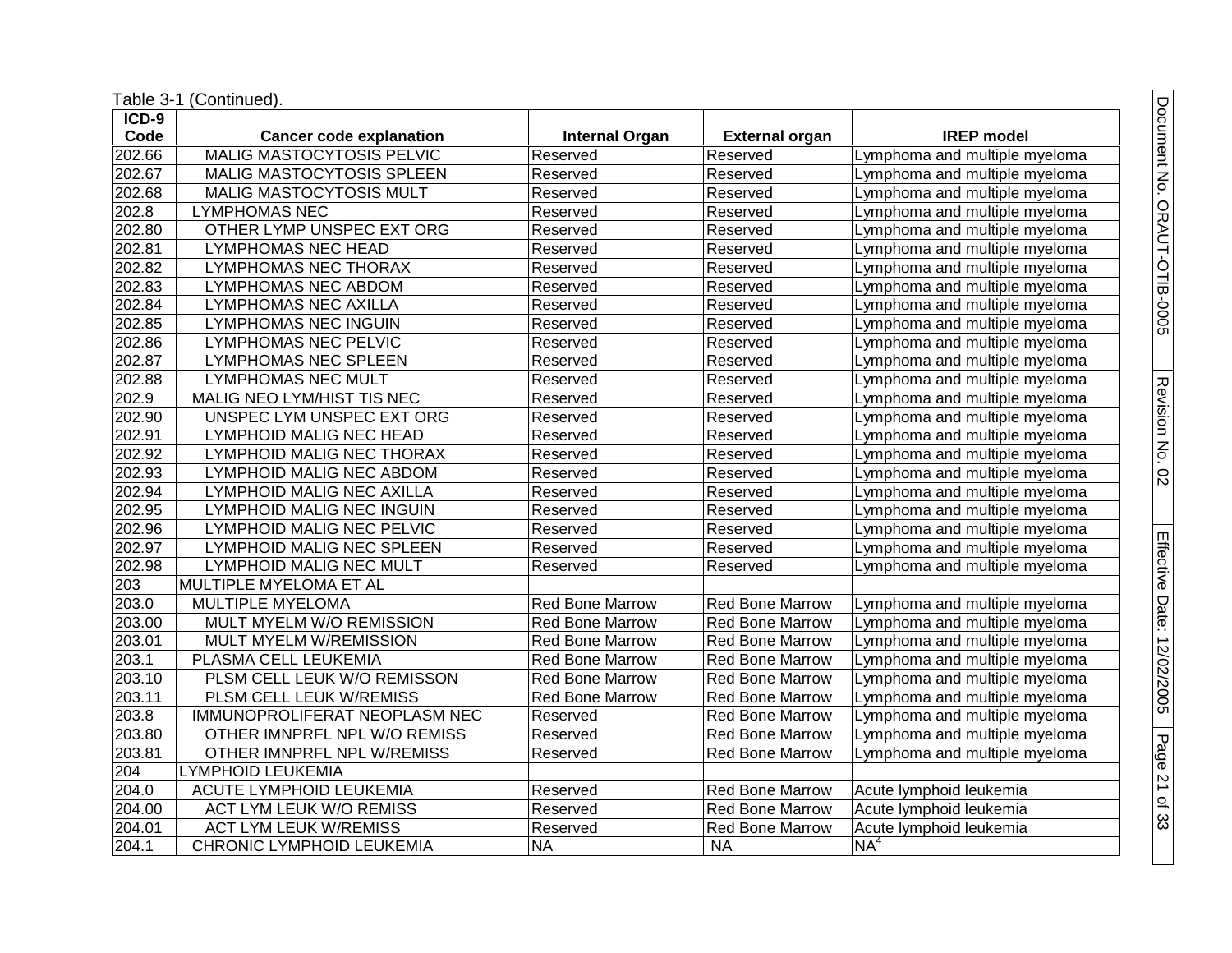| ICD-9  |                                    |                        |                        |                          |
|--------|------------------------------------|------------------------|------------------------|--------------------------|
| Code   | <b>Cancer code explanation</b>     | <b>Internal Organ</b>  | <b>External organ</b>  | <b>IREP</b> model        |
| 204.10 | <b>CHRONIC LYM LEUK W/O REMISS</b> | <b>NA</b>              | <b>NA</b>              | NA <sup>4</sup>          |
| 204.11 | CHRONIC LYM LEUK W/REMISS          | <b>NA</b>              | <b>NA</b>              | NA <sup>4</sup>          |
| 204.2  | SUBACUTE LYMPHOID LEUKEMIA         | Reserved               | <b>Red Bone Marrow</b> | Leukemia, less CLL       |
| 204.20 | SBAC LYM LEUK W/O REMISS           | Reserved               | <b>Red Bone Marrow</b> | Leukemia, less CLL       |
| 204.21 | <b>SBAC LYM LEUK W/REMISS</b>      | Reserved               | Red Bone Marrow        | Leukemia, less CLL       |
| 204.8  | <b>LYMPHOID LEUKEMIA NEC</b>       | Reserved               | <b>Red Bone Marrow</b> | Leukemia, less CLL       |
| 204.80 | OTHER LYM LEUK W/O REMISS          | Reserved               | Red Bone Marrow        | Leukemia, less CLL       |
| 204.81 | OTHER LYM LEUK W/REMISS            | Reserved               | Red Bone Marrow        | Leukemia, less CLL       |
| 204.9  | LYMPHOID LEUKEMIA NOS              | Reserved               | <b>Red Bone Marrow</b> | Acute lymphoid leukemia  |
| 204.90 | UNS LYM LEUK W/O REMISS            | Reserved               | Red Bone Marrow        | Acute lymphoid leukemia  |
| 204.91 | UNS LYM LEUK W/REMISS              | Reserved               | <b>Red Bone Marrow</b> | Acute lymphoid leukemia  |
| 205    | <b>MYELOID LEUKEMIA</b>            |                        |                        |                          |
| 205.0  | <b>ACUTE MYELOID LEUKEMIA</b>      | <b>Red Bone Marrow</b> | <b>Red Bone Marrow</b> | Leukemia, less CLL AND   |
|        |                                    |                        |                        | Acute myeloid leukemia   |
| 205.00 | <b>ACT MYL LEUK W/O REMISS</b>     | <b>Red Bone Marrow</b> | <b>Red Bone Marrow</b> | Leukemia, less CLL AND   |
|        |                                    |                        |                        | Acute myeloid leukemia   |
| 205.01 | <b>ACT MYL LEUK W/REMISS</b>       | <b>Red Bone Marrow</b> | <b>Red Bone Marrow</b> | Leukemia, less CLL AND   |
|        |                                    |                        |                        | Acute myeloid leukemia   |
| 205.1  | <b>CHRONIC MYELOID LEUKEMIA</b>    | <b>Red Bone Marrow</b> | <b>Red Bone Marrow</b> | Leukemia, less CLL AND   |
|        |                                    |                        |                        | Chronic myeloid leukemia |
| 205.10 | CHRONIC MYL LEUK W/O REMISS        | <b>Red Bone Marrow</b> | Red Bone Marrow        | Leukemia, less CLL AND   |
|        |                                    |                        |                        | Chronic myeloid leukemia |
| 205.11 | <b>CHRONIC MYL LEUK W/REMISS</b>   | <b>Red Bone Marrow</b> | <b>Red Bone Marrow</b> | Leukemia, less CLL AND   |
|        |                                    |                        |                        | Chronic myeloid leukemia |
| 205.2  | <b>SUBACUT MYELOID LEUKEMIA</b>    | Red Bone Marrow        | <b>Red Bone Marrow</b> | Leukemia, less CLL       |
| 205.20 | <b>SBAC MYL LEUK W/O REMISS</b>    | Red Bone Marrow        | <b>Red Bone Marrow</b> | Leukemia, less CLL       |
| 205.21 | <b>SBAC MYL LEUK W/REMISS</b>      | Red Bone Marrow        | Red Bone Marrow        | Leukemia, less CLL       |
| 205.3  | <b>MYELOID SARCOMA</b>             | Red Bone Marrow        | Red Bone Marrow        | Leukemia, less CLL       |
| 205.30 | MYL SRCOMA W/O REMISS              | Red Bone Marrow        | Red Bone Marrow        | Leukemia, less CLL       |
| 205.31 | <b>MYL SRCOMA W/REMISS</b>         | Red Bone Marrow        | Red Bone Marrow        | Leukemia, less CLL       |
| 205.8  | <b>MYELOID LEUKEMIA NEC</b>        | <b>Red Bone Marrow</b> | Red Bone Marrow        | Leukemia, less CLL       |
| 205.80 | OTHER MYL LEUK W/O REMISS          | Red Bone Marrow        | <b>Red Bone Marrow</b> | Leukemia, less CLL       |
| 205.81 | OTHER MYL LEUK W/REMISS            | Red Bone Marrow        | Red Bone Marrow        | Leukemia, less CLL       |
| 205.9  | <b>MYELOID LEUKEMIA NOS</b>        | Red Bone Marrow        | <b>Red Bone Marrow</b> | Leukemia, less CLL AND   |
|        |                                    |                        |                        | Acute myeloid leukemia   |
| 205.90 | UNS MYL LEUK W/O REMISS            | <b>Red Bone Marrow</b> | <b>Red Bone Marrow</b> | Leukemia, less CLL AND   |
|        |                                    |                        |                        | Acute myeloid leukemia   |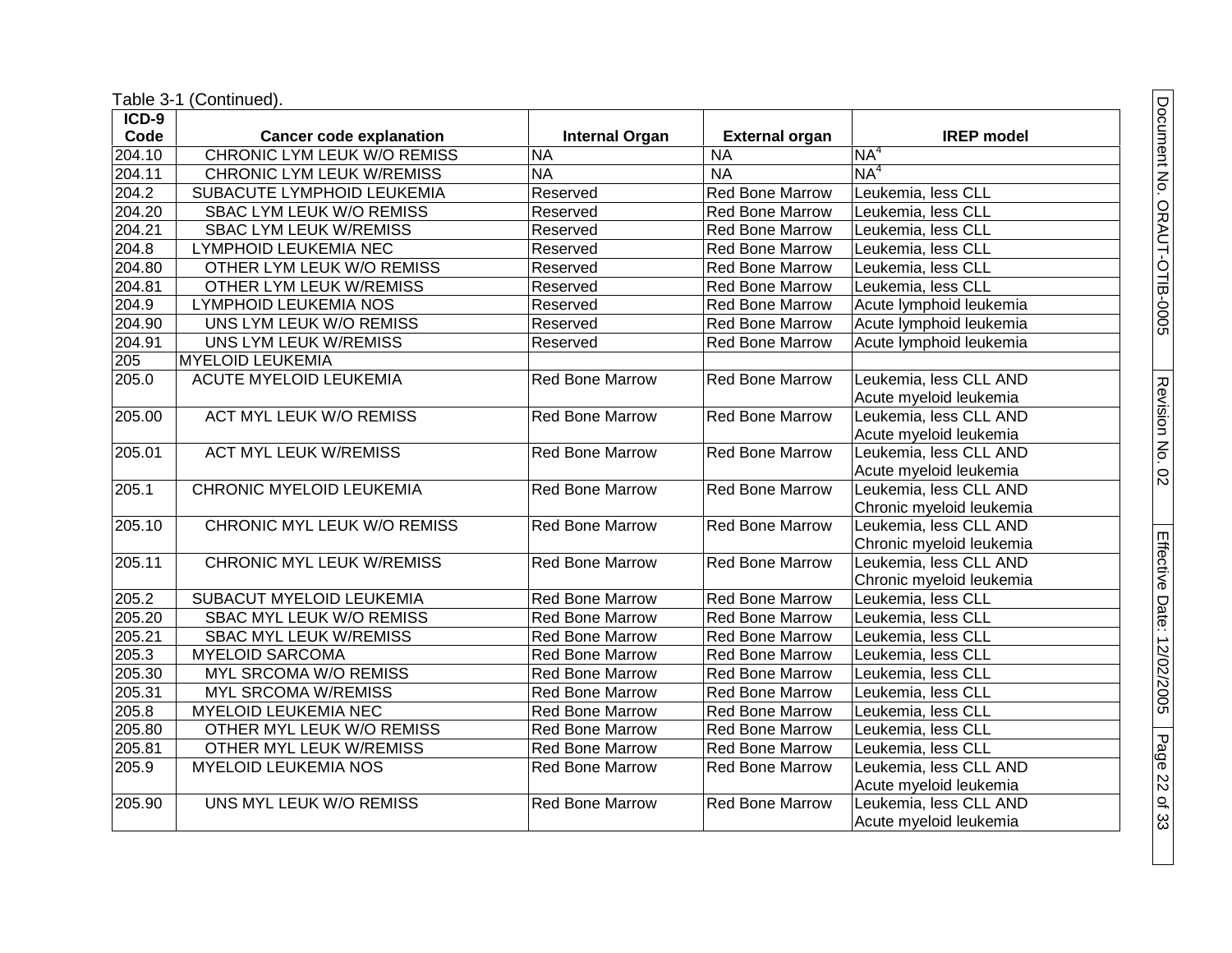| ICD-9  |                                   |                        |                        |                             |
|--------|-----------------------------------|------------------------|------------------------|-----------------------------|
| Code   | <b>Cancer code explanation</b>    | <b>Internal Organ</b>  | <b>External organ</b>  | <b>IREP</b> model           |
| 205.91 | <b>UNS MYL LEUK W/REMISS</b>      | <b>Red Bone Marrow</b> | <b>Red Bone Marrow</b> | Leukemia, less CLL AND      |
|        |                                   |                        |                        | Acute myeloid leukemia      |
| 206    | MONOCYTIC LEUKEMIA                |                        |                        |                             |
| 206.0  | ACUTE MONOCYTIC LEUKEMIA          | <b>Red Bone Marrow</b> | Red Bone Marrow        | Leukemia, less CLL          |
| 206.00 | <b>ACT MONO LEUK W/O REMISS</b>   | <b>Red Bone Marrow</b> | <b>Red Bone Marrow</b> | Leukemia, less CLL          |
| 206.01 | <b>ACT MONO LEUK W/REMISS</b>     | <b>Red Bone Marrow</b> | <b>Red Bone Marrow</b> | Leukemia, less CLL          |
| 206.1  | CHRONIC MONOCYTIC LEUKEMIA        | <b>Red Bone Marrow</b> | <b>Red Bone Marrow</b> | Leukemia, less CLL          |
| 206.10 | CHRONIC MONO LEUK W/O REMISS      | Red Bone Marrow        | Red Bone Marrow        | Leukemia, less CLL          |
| 206.11 | CHRONIC MONO LEUK W/REMISS        | Red Bone Marrow        | Red Bone Marrow        | Leukemia, less CLL          |
| 206.2  | SUBAC MONOCYTIC LEUKEMIA          | <b>Red Bone Marrow</b> | Red Bone Marrow        | Leukemia, less CLL          |
| 206.20 | SBACUTE MONO LEUK W/O REMISS      | <b>Red Bone Marrow</b> | <b>Red Bone Marrow</b> | Leukemia, less CLL          |
| 206.21 | SBACUTE MONO LEUK W/REMISS        | <b>Red Bone Marrow</b> | Red Bone Marrow        | Leukemia, less CLL          |
| 206.8  | MONOCYTIC LEUKEMIA NEC            | <b>Red Bone Marrow</b> | <b>Red Bone Marrow</b> | Leukemia, less CLL          |
| 206.80 | OTHER MONO LEUK W/O REMISS        | <b>Red Bone Marrow</b> | Red Bone Marrow        | Leukemia, less CLL          |
| 206.81 | OTHER MONO LEUK W/REMISS          | Red Bone Marrow        | Red Bone Marrow        | Leukemia, less CLL          |
| 206.9  | MONOCYTIC LEUKEMIA NOS            | <b>Red Bone Marrow</b> | Red Bone Marrow        | Leukemia, less CLL          |
| 206.90 | UNS MONO LEUK W/O REMISS          | <b>Red Bone Marrow</b> | <b>Red Bone Marrow</b> | Leukemia, less CLL          |
| 206.91 | UNS MONO LEUK W/REMISS            | <b>Red Bone Marrow</b> | <b>Red Bone Marrow</b> | Leukemia, less CLL          |
| 207    | OTHER SPECIFIED LEUKEMIA          |                        |                        |                             |
| 207.0  | <b>ACUTE ERYTHREMIA</b>           | <b>Red Bone Marrow</b> | <b>Red Bone Marrow</b> | Leukemia, less CLL          |
| 207.00 | <b>ACT ERTH/ERYLK W/O REMISS</b>  | <b>Red Bone Marrow</b> | <b>Red Bone Marrow</b> | Leukemia, less CLL          |
| 207.01 | <b>ACT ERTH/ERYLK W/REMISS</b>    | Red Bone Marrow        | Red Bone Marrow        | Leukemia, less CLL          |
| 207.1  | <b>CHRONIC ERYTHREMIA</b>         | Red Bone Marrow        | Red Bone Marrow        | Leukemia, less CLL          |
| 207.10 | CHRONIC ERYTHRM W/O REMISION      | <b>Red Bone Marrow</b> | <b>Red Bone Marrow</b> | Leukemia, less CLL          |
| 207.11 | <b>CHRONIC ERYTHRM W/REMISION</b> | <b>Red Bone Marrow</b> | Red Bone Marrow        | Leukemia, less CLL          |
| 207.2  | MEGAKARYOCYTIC LEUKEMIA           | <b>Red Bone Marrow</b> | <b>Red Bone Marrow</b> | Leukemia, less CLL          |
| 207.20 | MGKRYCYT LEUK W/O REMISS          | <b>Red Bone Marrow</b> | Red Bone Marrow        | Leukemia, less CLL          |
| 207.21 | <b>MGKRYCYT LEUK W/REMISS</b>     | <b>Red Bone Marrow</b> | Red Bone Marrow        | Leukemia, less CLL          |
| 207.8  | SPECIFIED LEUKEMIA NEC            | Red Bone Marrow        | <b>Red Bone Marrow</b> | Leukemia, less CLL          |
| 207.80 | OTHER SPF LEUK W/O REMISS         | <b>Red Bone Marrow</b> | <b>Red Bone Marrow</b> | Leukemia, less CLL          |
| 207.81 | OTHER SPF LEUK W/REMSION          | Red Bone Marrow        | Red Bone Marrow        | Leukemia, less CLL          |
| 208    | LEUKEMIA-UNSPECIF CELL            |                        |                        |                             |
| 208.0  | ACT LEUK UNS CL W/O REMISS        | <b>Red Bone Marrow</b> | Red Bone Marrow        | Leukemia, less CLL AND      |
|        |                                   |                        |                        | Acute lymphoid leukemia AND |
|        |                                   |                        |                        | Acute myeloid leukemia      |
| 208.00 | ACT LEUK UNS CL W/O REMISS        | <b>Red Bone Marrow</b> | <b>Red Bone Marrow</b> | Leukemia, less CLL AND      |
|        |                                   |                        |                        | Acute lymphoid leukemia AND |
|        |                                   |                        |                        | Acute myeloid leukemia      |

Document No. ORAUT-OTIB-0005 Document No. ORAUT-OTIB-0005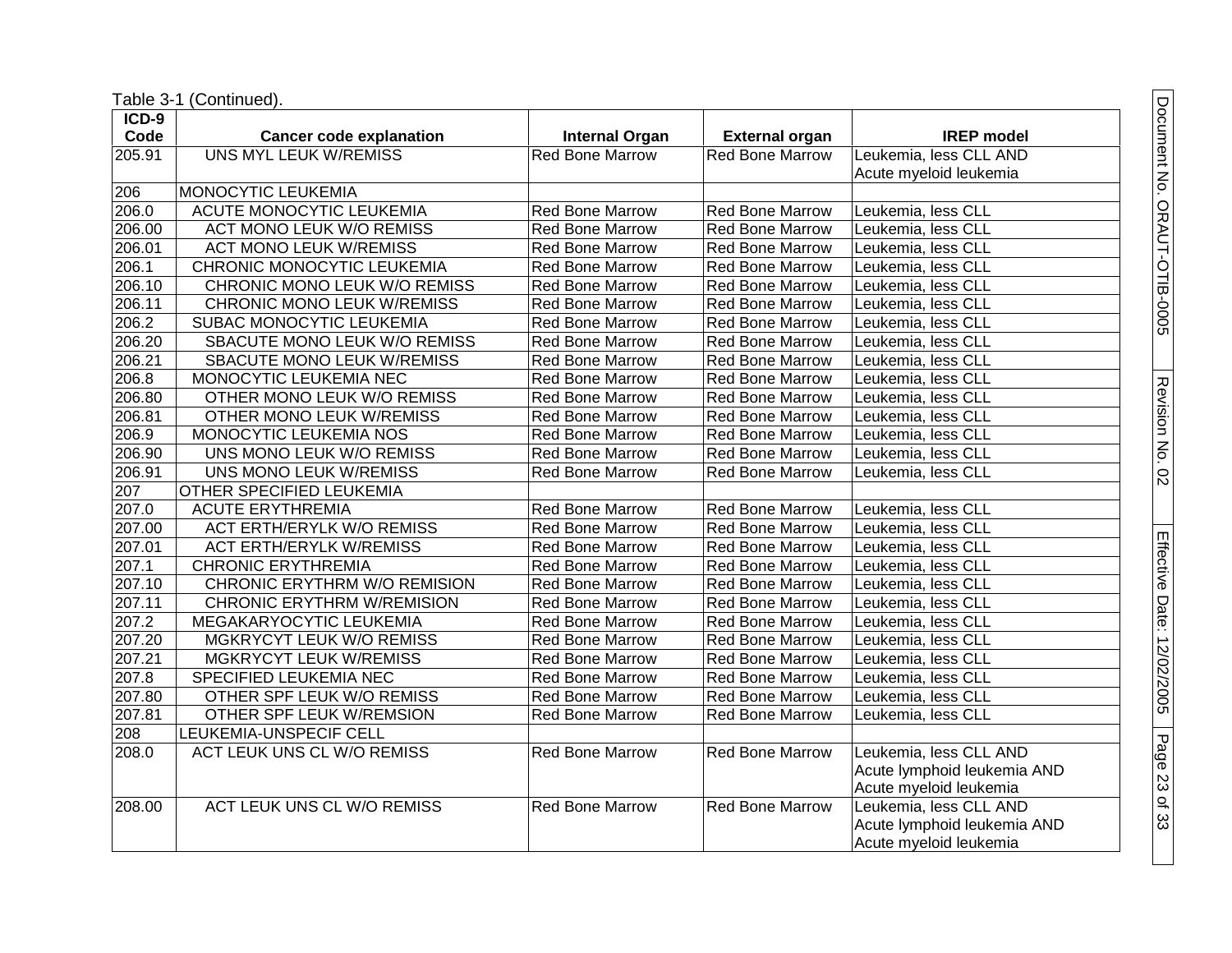| ICD-9  |                                 |                                  |                        |                             |
|--------|---------------------------------|----------------------------------|------------------------|-----------------------------|
| Code   | <b>Cancer code explanation</b>  | <b>Internal Organ</b>            | <b>External organ</b>  | <b>IREP</b> model           |
| 208.01 | <b>ACT LEUK UNS CL W/REMISS</b> | <b>Red Bone Marrow</b>           | <b>Red Bone Marrow</b> | Leukemia, less CLL AND      |
|        |                                 |                                  |                        | Acute lymphoid leukemia AND |
|        |                                 |                                  |                        | Acute myeloid leukemia      |
| 208.1  | <b>CHRONIC LEUKEMIA NOS</b>     | <b>Red Bone Marrow</b>           | <b>Red Bone Marrow</b> | Leukemia, less CLL AND      |
|        |                                 |                                  |                        | Chronic myeloid leukemia    |
| 208.10 | CHRONIC LEUK UNS CL W/O REMISS  | Red Bone Marrow                  | <b>Red Bone Marrow</b> | Leukemia, less CLL AND      |
|        |                                 |                                  |                        | Chronic myeloid leukemia    |
| 208.11 | CHRONIC LEUK UNS CL W/REMISS    | Red Bone Marrow                  | Red Bone Marrow        | Leukemia, less CLL AND      |
|        |                                 |                                  |                        | Chronic myeloid leukemia    |
| 208.2  | <b>SUBACUTE LEUKEMIA NOS</b>    | Red Bone Marrow                  | <b>Red Bone Marrow</b> | Leukemia, less CLL          |
| 208.20 | SUBACUTE LEUKEMIA UNS CL W/O    | <b>Red Bone Marrow</b>           | <b>Red Bone Marrow</b> | Leukemia, less CLL          |
|        | <b>REMISSION</b>                |                                  |                        |                             |
| 208.21 | SUBACUTE LEUKEMIA UNS CL        | <b>Red Bone Marrow</b>           | <b>Red Bone Marrow</b> | Leukemia, less CLL          |
|        | <b>W/REMISSION</b>              |                                  |                        |                             |
| 208.8  | LEUKEMIA-UNSPEC CELL NEC        | <b>Red Bone Marrow</b>           | Red Bone Marrow        | Leukemia, less CLL          |
| 208.80 | OTHER LEUK UNS CL W/O REMISSION | <b>Red Bone Marrow</b>           | <b>Red Bone Marrow</b> | Leukemia, less CLL          |
| 208.81 | OTHER LEUK UNS CL W/REMISSION   | Red Bone Marrow                  | <b>Red Bone Marrow</b> | Leukemia, less CLL          |
| 208.9  | LEUKEMIA-UNSPEC CELL NOS        | <b>Red Bone Marrow</b>           | <b>Red Bone Marrow</b> | Leukemia, less CLL AND      |
|        |                                 |                                  |                        | Acute lymphoid leukemia AND |
|        |                                 |                                  |                        | Acute myeloid leukemia AND  |
|        |                                 |                                  |                        | Chronic myeloid leukemia    |
| 208.90 | OTHER LEUK NOS W/O REMISSION    | <b>Red Bone Marrow</b>           | <b>Red Bone Marrow</b> | Leukemia, less CLL AND      |
|        |                                 |                                  |                        | Acute lymphoid leukemia AND |
|        |                                 |                                  |                        | Acute myeloid leukemia AND  |
|        |                                 |                                  |                        | Chronic myeloid leukemia    |
| 208.91 | OTHER LEUK NOS W/REMISSION      | <b>Red Bone Marrow</b>           | <b>Red Bone Marrow</b> | Leukemia, less CLL AND      |
|        |                                 |                                  |                        | Acute lymphoid leukemia AND |
|        |                                 |                                  |                        | Acute myeloid leukemia AND  |
|        |                                 |                                  |                        | Chronic myeloid leukemia    |
| 230    | CA IN SITU DIGESTIVE ORG        |                                  |                        |                             |
| 230.0  | CA IN SITU ORAL CAV/PHAR        | Highest non-met org/tiss Thyroid |                        | Oral cav. and pharynx       |
| 230.1  | CA IN SITU ESOPHAGUS            | Esophagus                        | Esophagus              | Esophagus                   |
| 230.2  | <b>CA IN SITU STOMACH</b>       | Stomach                          | Stomach                | Stomach                     |
| 230.3  | CA IN SITU COLON                | Colon                            | Colon                  | Colon                       |
| 230.4  | CA IN SITU RECTUM               | L                                | Colon                  | Rectum                      |
| 230.5  | CA IN SITU ANAL CANAL           | LLI                              | Colon                  | Rectum                      |
| 230.6  | CA IN SITU ANUS NOS             | LLI                              | Colon                  | Rectum                      |
| 230.7  | CA IN SITU BOWEL NEC/NOS        | Colon                            | Colon                  | All digestive               |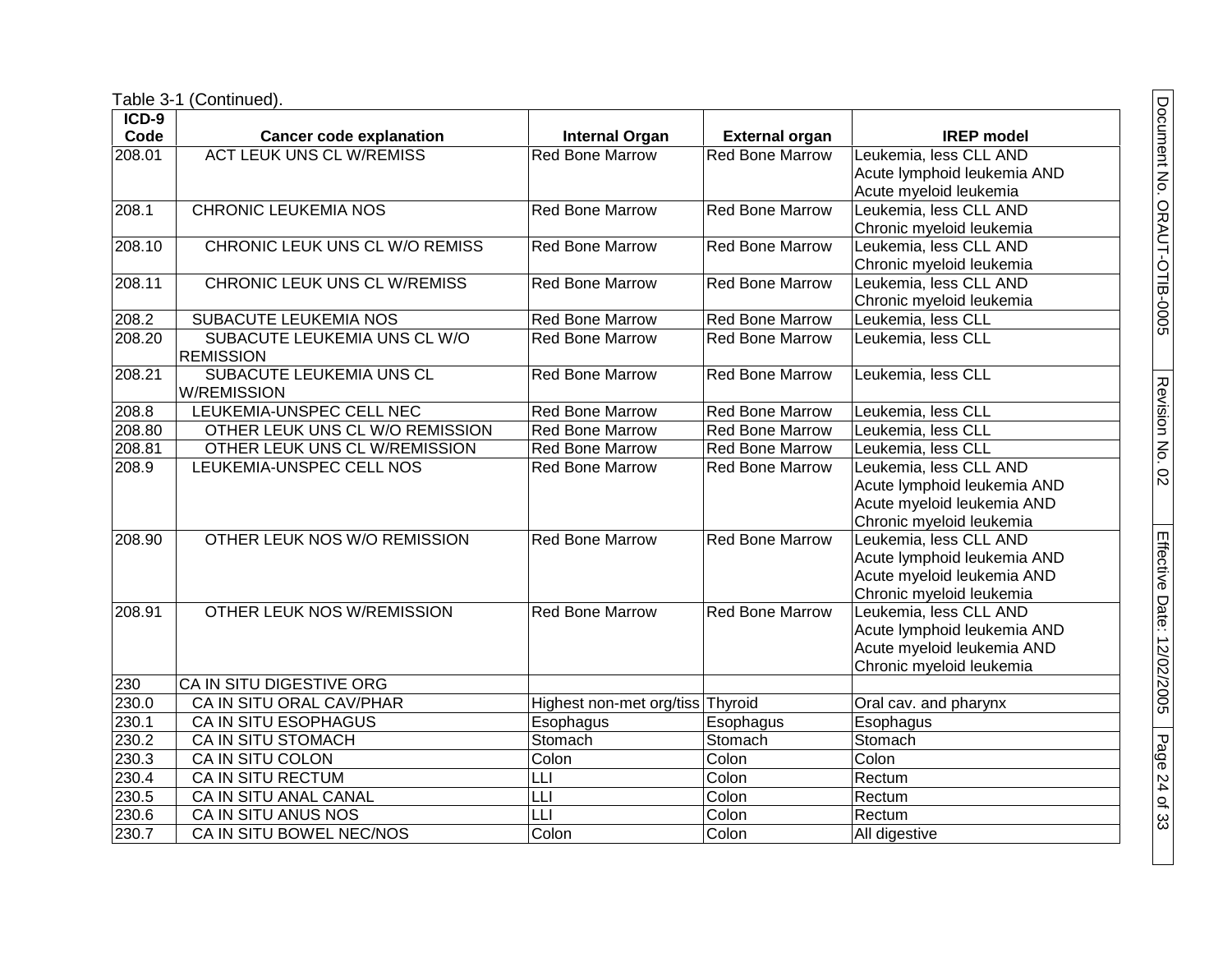| $ICD-9$      |                                 |                                                 |                       |                                              |
|--------------|---------------------------------|-------------------------------------------------|-----------------------|----------------------------------------------|
| Code         | <b>Cancer code explanation</b>  | <b>Internal Organ</b>                           | <b>External organ</b> | <b>IREP</b> model                            |
| 230.8        | <b>CA IN SITU LIVER/BILIARY</b> | Liver                                           | Liver                 | Liver                                        |
| 230.9        | CA IN SITU GI NEC/NOS           | Highest non-met org/tiss Remainder <sup>2</sup> |                       | All digestive                                |
| 231          | <b>CA IN SITU RESPIRATORY</b>   |                                                 |                       |                                              |
| 231.0        | <b>CA IN SITU LARYNX</b>        | ET2                                             | Esophagus             | Other respiratory                            |
| 231.1        | <b>CA IN SITU TRACHEA</b>       | $\overline{BB}$                                 | Thyroid               | Lung                                         |
| 231.2        | CA IN SITU BRONCHUS/LUNG        | Lung                                            | Lung                  | Lung                                         |
| 231.8        | CA IN SITU RESP SYS NEC         | <b>Medical review</b>                           | <b>Medical review</b> | Other respiratory                            |
| 231.9        | CA IN SITU RESP SYS NOS         | Lung                                            | Lung                  | Other respiratory                            |
| 232          | CARCINOMA IN SITU SKIN          |                                                 |                       |                                              |
| 232.0        | <b>CA IN SITU SKIN LIP</b>      | <b>Skin</b>                                     | <b>Skin</b>           | Malignant melanoma AND                       |
|              |                                 |                                                 |                       | Non-melanoma skin-Squamous cell <sup>5</sup> |
| 232.1        | CA IN SITU EYELID               | Skin                                            | <b>Skin</b>           | Malignant melanoma AND                       |
|              |                                 |                                                 |                       | Non-melanoma skin-Squamous cell <sup>5</sup> |
| 232.2        | <b>CA IN SITU SKIN EAR</b>      | Skin                                            | <b>Skin</b>           | Malignant melanoma AND                       |
|              |                                 |                                                 |                       | Non-melanoma skin-Squamous cell <sup>5</sup> |
| 232.3        | CA IN SITU SKIN FACE NEC        | <b>Skin</b>                                     | <b>Skin</b>           | Malignant melanoma AND                       |
|              |                                 |                                                 |                       | Non-melanoma skin-Squamous cell <sup>5</sup> |
| 232.4        | CA IN SITU SCALP                | <b>Skin</b>                                     | <b>Skin</b>           | Malignant melanoma AND                       |
|              |                                 |                                                 |                       | Non-melanoma skin-Squamous cell <sup>5</sup> |
| 232.5        | CA IN SITU SKIN TRUNK           | <b>Skin</b>                                     | Skin                  | Malignant melanoma AND                       |
|              |                                 |                                                 |                       | Non-melanoma skin-Squamous cell <sup>5</sup> |
| 232.6        | <b>CA IN SITU SKIN ARM</b>      | <b>Skin</b>                                     | <b>Skin</b>           | Malignant melanoma AND                       |
|              |                                 |                                                 |                       | Non-melanoma skin-Squamous cell <sup>5</sup> |
| 232.7        | CA IN SITU SKIN LEG             | Skin                                            | Skin                  | Malignant melanoma AND                       |
|              |                                 |                                                 |                       | Non-melanoma skin-Squamous cell <sup>5</sup> |
| 232.8        | <b>CA IN SITU SKIN NEC</b>      | <b>Skin</b>                                     | Skin                  | Malignant melanoma AND                       |
|              |                                 |                                                 |                       | Non-melanoma skin-Squamous cell <sup>5</sup> |
| 232.9        | CA IN SITU SKIN NOS             | <b>Skin</b>                                     | <b>Skin</b>           | Malignant melanoma AND                       |
|              | CA IN SITU BREAST/GU            |                                                 |                       | Non-melanoma skin-Squamous cell <sup>5</sup> |
| 233<br>233.0 | <b>CA IN SITU BREAST</b>        |                                                 |                       |                                              |
| 233.1        |                                 | <b>Breast</b>                                   | <b>Breast</b>         | <b>Breast</b>                                |
|              | CA IN SITU CERVIX UTERI         | <b>Uterus</b>                                   | <b>Uterus</b>         | Female genitalia less ovary                  |
| 233.2        | CA IN SITU UTERUS NEC           | Uterus                                          | <b>Uterus</b>         | Female genitalia less ovary                  |
| 233.3        | CA IN SITU FEM GEN NEC          | <b>Uterus</b>                                   | <b>Uterus</b>         | Female genitalia less ovary AND              |
|              |                                 |                                                 |                       | Ovary                                        |
| 233.4        | <b>CA IN SITU PROSTATE</b>      | Highest non-met org/tiss Bladder                |                       | All male genitalia                           |
| 233.5        | <b>CA IN SITU PENIS</b>         | <b>Testes</b>                                   | <b>Testes</b>         | All male genitalia                           |
| 233.6        | CA IN SITU MALE GEN NEC         | <b>Testes</b>                                   | <b>Testes</b>         | All male genitalia                           |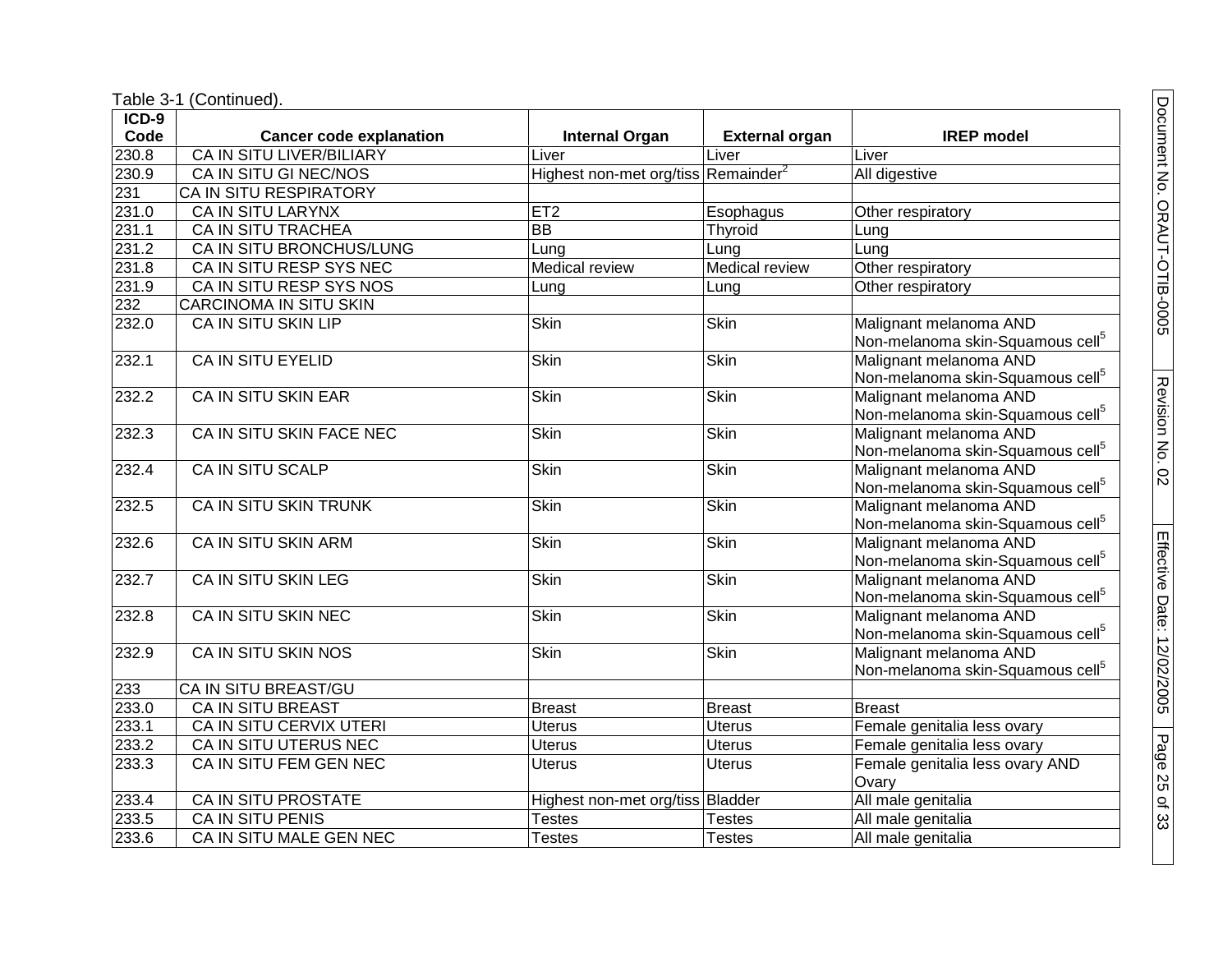Table 3-1 (Continued).

| ICD-9  |                                  |                                                 |                                |                              |
|--------|----------------------------------|-------------------------------------------------|--------------------------------|------------------------------|
| Code   | <b>Cancer code explanation</b>   | <b>Internal Organ</b>                           | <b>External organ</b>          | <b>IREP</b> model            |
| 233.7  | <b>CA IN SITU BLADDER</b>        | <b>Bladder</b>                                  | <b>Bladder</b>                 | <b>Bladder</b>               |
| 233.9  | CA IN SITU URINARY NEC           | Medical review                                  | Liver                          | Urinary organs less bladder  |
| 234    | CA IN SITU NEC/NOS               |                                                 |                                |                              |
| 234.0  | CA IN SITU EYE                   | <b>Brain</b>                                    | Eye Lens                       | Eye                          |
| 234.8  | CA IN SITU NEC                   | Highest non-met org/tiss Remainder <sup>2</sup> |                                | Other and ill-defined sites  |
| 234.9  | CA IN SITU NOS                   | Highest non-met org/tiss Remainder <sup>2</sup> |                                | Other and ill-defined sites  |
| 235    | UNCERT BEHAV NEOPLASM GI/RESP    |                                                 |                                |                              |
| 235.0  | UNCERT BEHAV NEOPLASM SALIVARY   | Highest non-met org/tiss Thyroid/Remainder      |                                | Oral cav. and pharynx        |
| 235.1  | UNCERT BEHAV NEOPLASM ORAL/PHAR  | Highest non-met org/tiss Thyroid/Remainder      |                                | Oral cav. and pharynx        |
| 235.2  | UNCERT BEHAV NEOPLASM INTESTINE  | Stomach                                         | Stomach                        | Stomach                      |
|        | (stomach)                        |                                                 |                                |                              |
| 235.2  | UNCERT BEHAV NEOPLASM INTESTINE  | Colon                                           | Colon                          | Colon                        |
|        | (colon)                          |                                                 |                                |                              |
| 235.2  | UNCERT BEHAV NEOPLASM INTESTINE  | LLI                                             | Colon                          | Rectum                       |
|        | (rectum)                         |                                                 |                                |                              |
| 235.3  | UNCERT BEHAV NEOPLASM LIVER      | Liver                                           | Liver                          | Liver                        |
| 235.4  | UNCERT BEHAV NEOPLASM PERITONEUM | Highest non-met org/tiss Colon                  |                                | All digestive                |
| 235.5  | UNCERT BEHAV NEOPLASM GI NEC     | Colon                                           | Colon                          | All digestive                |
| 235.6  | UNCERT BEHAV NEOPLASM LARYNX     | ET2                                             | Esophagus                      | Other respiratory            |
| 235.7  | UNCERT BEHAV NEOPLASM LUNG       | Lung                                            | Lung                           | Lung                         |
| 235.8  | UNCERT BEHAV NEOPLASM PLEURA     | <b>Medical review</b>                           | Lung                           | Other respiratory            |
| 235.9  | UNCERT BEHAV NEOPLASM RESP NEC   | Medical review                                  | Lung                           | Other respiratory            |
| 236    | UNCERT BEHAV NEOPLASM GU         |                                                 |                                |                              |
| 236.0  | UNCERT BEHAV NEOPLASM UTERUS     | <b>Uterus</b>                                   | <b>Uterus</b>                  | Female genitalia, less ovary |
| 236.1  | UNCERT BEHAV NEOPLASM PLACENTA   | <b>Uterus</b>                                   | <b>Uterus</b>                  | Female genitalia, less ovary |
| 236.2  | UNCERT BEHAV NEOPLASM OVARY      | Ovaries                                         | Ovaries                        | Ovary                        |
| 236.3  | UNCERT BEHAV NEOPLASM FEMALE NEC | Medical review                                  | <b>Uterus</b>                  | Female genitalia, less ovary |
| 236.4  | UNCERT BEHAV NEOPLASM TESTIS     | <b>Testes</b>                                   | <b>Testes</b>                  | All male genitalia           |
| 236.5  | UNCERT BEHAV NEOPLASM PROSTATE   | Highest non-met org/tiss Bladder                |                                | All male genitalia           |
| 236.6  | UNCERT BEHAV NEOPLASM MALE NEC   | <b>Testes</b>                                   | <b>Testes</b>                  | All male genitalia           |
| 236.7  | UNCERT BEHAV NEOPLASM BLADDER    | <b>Bladder</b>                                  | <b>Bladder</b>                 | <b>Bladder</b>               |
| 236.9  | UNCERT BEHAV NEOPLASM OTHER      | Medical review                                  | Liver                          | Urinary organs less bladder  |
|        | <b>URINAR</b>                    |                                                 |                                |                              |
| 236.90 | UNCERT BEHAV NEOPLASM URINAR NOS | Medical review                                  | Liver                          | Urinary organs less bladder  |
| 236.91 | UNCERT BEHAV NEOPLASM KIDNEY     | Medical review                                  | Liver                          | Urinary organs less bladder  |
| 236.99 | UNCERT BEHAV NEOPLASM URINAR NEC | <b>Medical review</b>                           | Liver                          | Urinary organs less bladder  |
| 237    | UNCER NEOPLASM ENDOCRINE/NERV    |                                                 |                                |                              |
| 237.0  | UNCERT BEHAV NEOPLASM PITUITARY  | <b>Brain</b>                                    | Thyroid/Remainder <sup>1</sup> | Thyroid                      |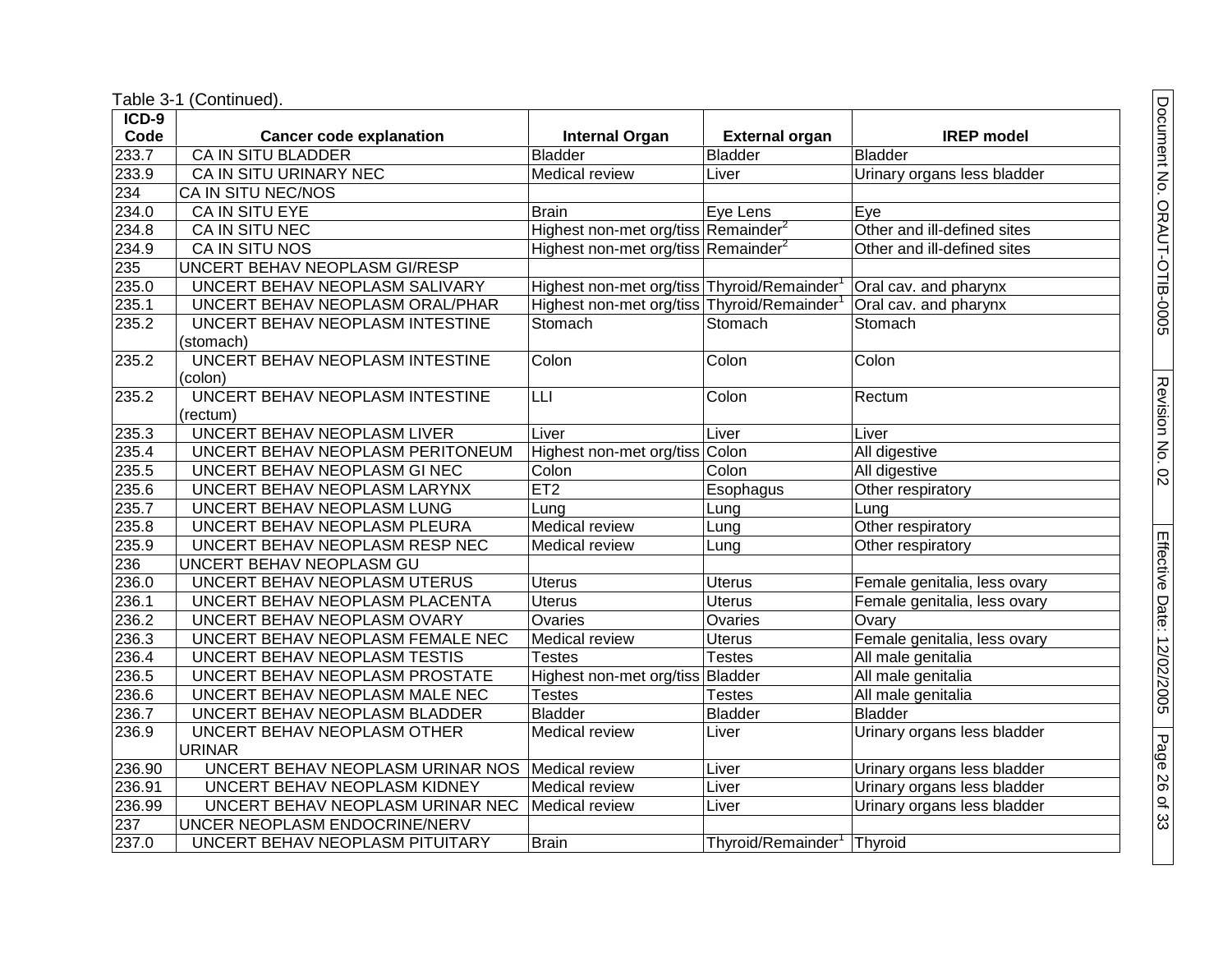| ICD-9              |                                      |                        |                        |                                 |
|--------------------|--------------------------------------|------------------------|------------------------|---------------------------------|
| Code               | <b>Cancer code explanation</b>       | <b>Internal Organ</b>  | <b>External organ</b>  | <b>IREP</b> model               |
| 237.1              | UNCERT BEHAV NEOPLASM PINEAL         | <b>Brain</b>           | Thyroid/Remainder      | Thyroid                         |
| 237.2              | UNCERT BEHAV NEOPLASM ADRENAL        | Adrenal                | Liver                  | Urinary organs less bladder     |
| 237.3              | UNCERT BEHAV NEOPLASM PARAGANG       | <b>Brain</b>           | Thyroid/Remainder      | Nervous system                  |
| 237.4              | UNCER NEOPLASM ENDOCRINE NEC         | <b>Medical review</b>  | Remainder <sup>2</sup> | Thyroid                         |
| 237.5              | UNCERT BEH NEOPLASM BRAIN/SPINAL     | <b>Brain</b>           | Thyroid/Remainder      | Nervous system                  |
| 237.6              | UNCERT BEHAV NEOPLASM MENINGES       | <b>Brain</b>           | Thyroid/Remainder      | Nervous system                  |
| $\overline{237.7}$ | <b>NEUROFIBROMATOSIS</b>             | Medical review         | Remainder <sup>2</sup> | Nervous system                  |
| 237.70             | NEUROFIBROMATOSIS NOS                | Medical review         | Remainder <sup>2</sup> | Nervous system                  |
| 237.71             | NEUROFIBROMATOSIS TYPE I             | <b>Medical review</b>  | Remainder <sup>2</sup> | Nervous system                  |
| 237.72             | NEUROFIBROMATOSIS TYP II             | Medical review         | Remainder <sup>2</sup> | Nervous system                  |
| 237.9              | UNCERT BEH NEOPLASM NERV SYS NEC     | <b>Medical review</b>  | Remainder <sup>2</sup> | Nervous system                  |
| 238                | UNCERT BEHAV NEOPLASM NEC/NOS        |                        |                        |                                 |
| 238.0              | UNCERT BEHAV NEOPLASM BONE           | <b>Medical review</b>  | <b>Red Bone Marrow</b> | Bone                            |
| 238.1              | UNCERT BEHAV NEOPLASM SOFT TISSU     | Medical review         | Remainder <sup>2</sup> | <b>Connective Tissue</b>        |
| 238.2              | UNCERT BEHAV NEOPLASM SKIN           | <b>Medical review</b>  | <b>Skin</b>            | Malignant melanoma AND          |
|                    |                                      |                        |                        | non-melanoma skin-Basal cell    |
| 238.3              | UNCERT BEHAV NEOPLASM BREAST         | <b>Medical review</b>  | <b>Breast</b>          | <b>Breast</b>                   |
| 238.4              | <b>POLYCYTHEMIA</b>                  | Red Bone Marrow        | <b>Red Bone Marrow</b> | <b>Bone</b>                     |
| 238.5              | <b>MASTOCYTOMA NOS</b>               | Red Bone Marrow        | <b>Red Bone Marrow</b> | Lymphoma and multiple myeloma   |
| 238.6              | PLASMACYTOMA NOS                     | <b>Red Bone Marrow</b> | <b>Red Bone Marrow</b> | Lymphoma and multiple myeloma   |
| 238.7              | LYMPHOPROLIFERAT DISEASE NOS         | <b>Red Bone Marrow</b> | <b>Red Bone Marrow</b> | <b>Bone AND</b>                 |
|                    |                                      |                        |                        | Lymphoma and multiple myeloma   |
| 238.8              | UNCERT BEHAVIOR NEOPLASM NEC         | <b>Medical review</b>  | Remainder <sup>2</sup> | Other and ill-defined sites     |
| 238.9              | UNCERT BEHAVIOR NEOPLASM NOS         | Medical review         | Remainder <sup>2</sup> | Other and ill-defined sites     |
| 239                | UNSPECIFIED NEOPLASM                 |                        |                        |                                 |
| 239.0              | DIGESTIVE NEOPLASM NOS               | Medical review         | Stomach                | All digestive                   |
| 239.1              | <b>RESPIRATORY NEOPLASM NOS</b>      | <b>Medical review</b>  | Lung                   | Lung AND                        |
|                    |                                      |                        |                        | Other respiratory               |
| 239.2              | BONE/SKIN NEOPLASM NOS (Bone)        | <b>Medical review</b>  | Red Bone Marrow        | <b>Bone</b>                     |
| 239.2              | <b>BONE/SKIN NEOPLASM NOS (Skin)</b> | Medical review         | skin                   | Non-melanoma skin-Basal cell    |
| 239.3              | <b>BREAST NEOPLASM NOS</b>           | Breast                 | Breast                 | <b>Breast</b>                   |
| 239.4              | <b>BLADDER NEOPLASM NOS</b>          | <b>Bladder</b>         | <b>Bladder</b>         | Bladder                         |
| 239.5              | OTHER GU NEOPLASM NOS (Female)       | <b>Medical review</b>  | <b>Bladder</b>         | Female genitalia less ovary AND |
|                    |                                      |                        |                        | Ovary AND                       |
|                    |                                      |                        |                        | All urinary organs              |
| 239.5              | OTHER GU NEOPLASM NOS (Male)         | <b>Medical review</b>  | <b>Testes</b>          | All male genitalia AND          |
|                    |                                      |                        |                        | All urinary organs              |
| 239.6              | <b>BRAIN NEOPLASM NOS</b>            | Brain                  | Thyroid/Remainder      | Nervous system                  |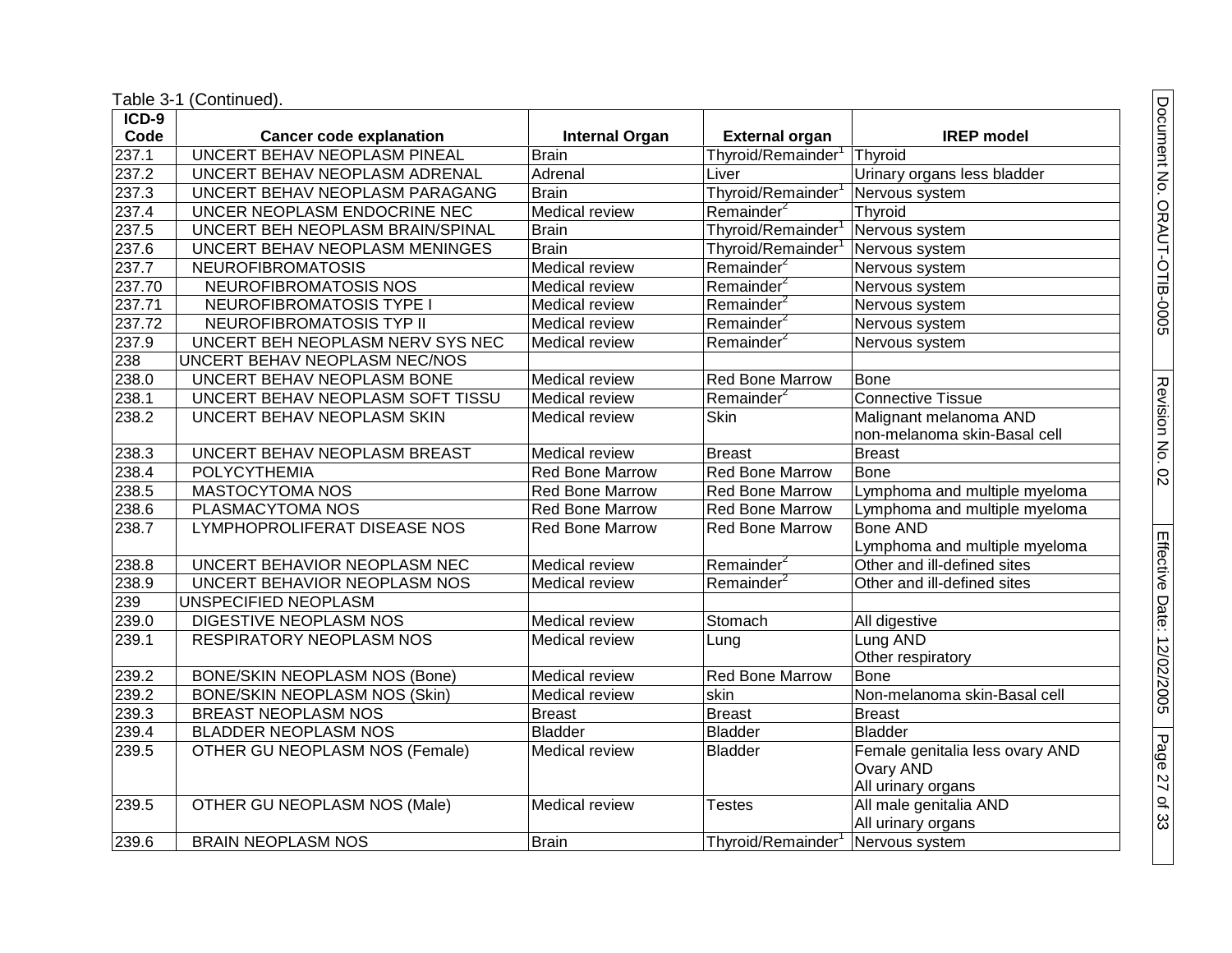| $ICD-9$ |                                        |                        |                        |                               |
|---------|----------------------------------------|------------------------|------------------------|-------------------------------|
| Code    | <b>Cancer code explanation</b>         | <b>Internal Organ</b>  | <b>External organ</b>  | <b>IREP</b> model             |
| 239.7   | <b>BRAIN/NERV NEOPLASM NOS</b>         | Medical review         | Remainder <sup>2</sup> | Nervous system                |
| 239.7   | <b>ENDOCRINE NOS</b>                   | Medical review         | Remainder <sup>2</sup> | <b>Thyroid AND</b>            |
|         |                                        |                        |                        | Other endocrine glands        |
| 239.8   | NEOPLASM NOS, SITE NEC                 | <b>Medical review</b>  | Remainder <sup>2</sup> | Other and ill-defined sites   |
| 239.9   | <b>NEOPLASM NOS</b>                    | Medical review         | Remainder <sup>2</sup> | Other and ill-defined sites   |
| 273     | <b>DISORDERS OF PLASMA PROTEIN</b>     |                        |                        |                               |
|         | <b>METABOLISM</b>                      |                        |                        |                               |
| 273.3   | <b>WALDENSTROM'S MACROGLOBULINEMIA</b> | <b>Red Bone Marrow</b> | <b>Red Bone Marrow</b> | Lymphoma and multiple myeloma |
| 289     | OTHER SPECIFIED BLOOD DISORDER         |                        |                        |                               |
| 289.7   | <b>ESSENTIAL THROMBOCYTOSIS</b>        | Red Bone Marrow        | <b>Red Bone Marrow</b> | Bone                          |
| 289.8   | OTHER SPECIFIED DISEASES OF BLOOD      | <b>Red Bone Marrow</b> | <b>Red Bone Marrow</b> | Bone                          |
|         | AND BLOOD-FORMING ORGANS               |                        |                        |                               |
| 289.9   | ESSENTIAL THROMBOCYTHEMIA              | Red Bone Marrow        | <b>Red Bone Marrow</b> | Bone                          |
|         |                                        |                        |                        |                               |

1. 1 - See discussion in Section 4.3

2. 2 - See discussion in Section 4.4<br>3. 3 - For secondary cancers, doses

3. 3 – For secondary cancers, doses are assessed for the likely primary cancer site(s), which are selected using guidance in Table 3-2.<br>4. 4 - 42 CFR 81.30 states this cancer is non-radiogenic for the purposes of EEOICPA a

4. 4 - 42 CFR 81.30 states this cancer is non-radiogenic for the purposes of EEOICPA and assigns zero probability of causation.

5. 5 – For ICD-9 code 232, if the type of cancer is specified by DOL (Malignant melanoma or Non-melanoma skin-Squamous cell) use only the specified IREP model (note that Bowden's disease is another name for Squamous Cell Carcinoma in situ). If the cancer is not specified, run both IREP models as discussed in Section 4.6.

6. 6 – See discussion in Section 4.7

7. 7 - The external target organ should be lung if the lymphoma is known to be a B-cell variety, or thymus if the lymphoma is known to be a T-cell variety or if the variety is unknown.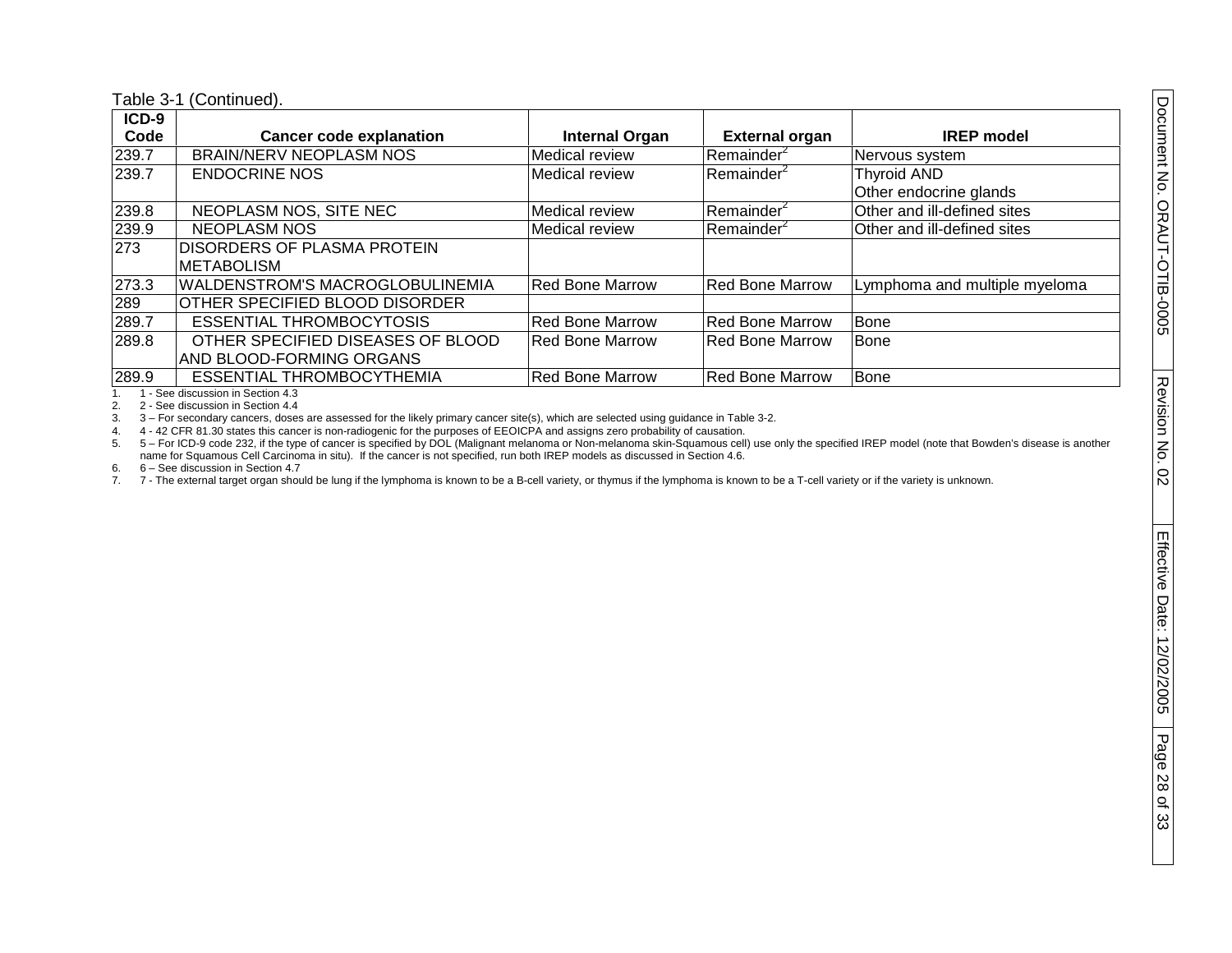|  | Document No. ORAUT-OTIB-0005 | Revision No. 02 | Effective Date: 12/02/2005 | Page 29 of 33 |
|--|------------------------------|-----------------|----------------------------|---------------|
|--|------------------------------|-----------------|----------------------------|---------------|

| Table 3-2.                                 |                                                             |
|--------------------------------------------|-------------------------------------------------------------|
| <b>Secondary cancer</b>                    | ICD-9 code of likely primary cancers <sup>1,2,3</sup>       |
| 196.0 Lymph nodes of head, face, and neck  | 141, 142(M), 146(M), 149(F), 161(M), 162, 172, 173, 174(F), |
|                                            | 193(F)                                                      |
| 196.1 Intrathoracic lymph nodes            | 150(M), 162, 174(F)                                         |
| 196.2 Intra-abdominal lymph nodes          | 150(M), 151(M), 153, 157(F), 162, 174(F), 180(F), 185(M),   |
|                                            | 189, 202(F)                                                 |
| 196.3 Lymph nodes of axilla and upper limb | 162, 172, 174(F)                                            |
| 196.5 Inguinal and lower limb lymph nodes  | 154(M), 162, 172, 173(F), 187(M)                            |
| 196.6 Intrapelvic lymph nodes              | 153(M), 154(F), 162(M), 180(F), 182(F), 185(M), 188         |
| 196.8 Lymph nodes of multiple sites        | 150(M), 151(M), 153(M), 162, 174(F)                         |
| 196.9 Lymph nodes, site unspecified        | 150(M), 151, 153, 162, 172, 174(F), 185(M)                  |
| 197.0 Lung                                 | 153, 162, 172(M), 174(F), 185(M), 188(M), 189               |
| 197.1 Mediastinum                          | 150(M), 162, 174(F)                                         |
| 197.2 Pleura                               | 150(M), 153(M), 162, 174(F), 183(F), 185(M), 189(M)         |
| 197.3 Other respiratory organs             | 150, 153(M), 161, 162, 173(M), 174(F), 185(M), 193(F)       |
| 197.4 Small intestine, including duodenum  | 152, 153, 157, 162, 171, 172(M), 174(F), 183(F), 189(M)     |
| 197.5 Large intestine and rectum           | 153, 154, 162, 174(F), 183(F), 185(M)                       |
| 197.6 Retroperitoneum and peritoneum       | 151, 153, 154(M), 157, 162(M), 171, 174(F), 182(F), 183(F)  |
| 197.7 Liver, specified as secondary        | 151(M), 153, 154(M), 157, 162, 174(F)                       |
| 197.8 Other digestive organs               | 150(M), 151, 153, 157, 162, 174(F), 185(M)                  |
| 198.0 Kidney                               | 153, 162, 174(F), 180(F), 185(M), 188, 189, 202(F)          |
| 198.1 Other urinary organs                 | 153, 174(F), 180(F), 183(F), 185(M), 188, 189(F)            |
| 198.2 Skin                                 | 153, 162, 171(M), 172, 173(M), 174(F), 189(M)               |
| 198.3 Brain and spinal cord                | 162, 172(M), 174(F)                                         |
| 198.4 Other parts of nervous system        | 162, 172(M), 174(F), 185(M), 202                            |
| 198.5 Bone and bone marrow                 | 162, 174(F), 185(M)                                         |
| 198.6 Ovary                                | 153(F), 174(F), 183(F)                                      |
| 198.7 Suprarenal gland                     | 153(F), 162, 174(F)                                         |
| 198.8 Other specified sites                | 153, 162, 172(M), 174(F), 183(F), 185(M), 188(M)            |

1 – "M" indicates cancer site should be used for males only, and "F" indicates cancer site should be used for females only.

2 – For likely primary cancer sites that have multiple possible IMBA or external organs, see Section 4.8.

3 – Whenever "173" is indicated as a likely primary cancer, the "non-melanoma skin-basal cell (BCC)" model should be used.

If none of the likely primary cancer sites yield a probability of causation greater than or equal to 50%, the supporting documentation for all of them shall be submitted, demonstrating that all of them were less than 50%.

#### 4.0 DISCUSSION

#### **4.1 HIGHEST NON-METABOLIC ORGAN**

The dose estimate for a number of tissues is based on the highest non-metabolic organ dose, designated as "Highest non-met org/tiss" in the table. Metabolic organs are those that are specifically modeled by the ICRP for a particular element. The biokinetic models are based on the behavior of the particular element in the body, so the metabolic organs vary with the element of interest. The metabolic organs also include the gastrointestinal tract (ICRP 30) and, in the case of inhalation, the respiratory tract (ICRP 66).

For radionuclides that primarily emit alpha or beta radiation, the soft tissue compartment becomes the primary recipient of dose. This compartment contains all the organs not specifically accounted for in the metabolic model. This compartment accounts for the dose delivered by material actually deposited in that tissue. An additional source of exposure to the tissue is known as photon crossirradiation. This cross-irradiation is the exposure to a tissue from photons originating in other tissues.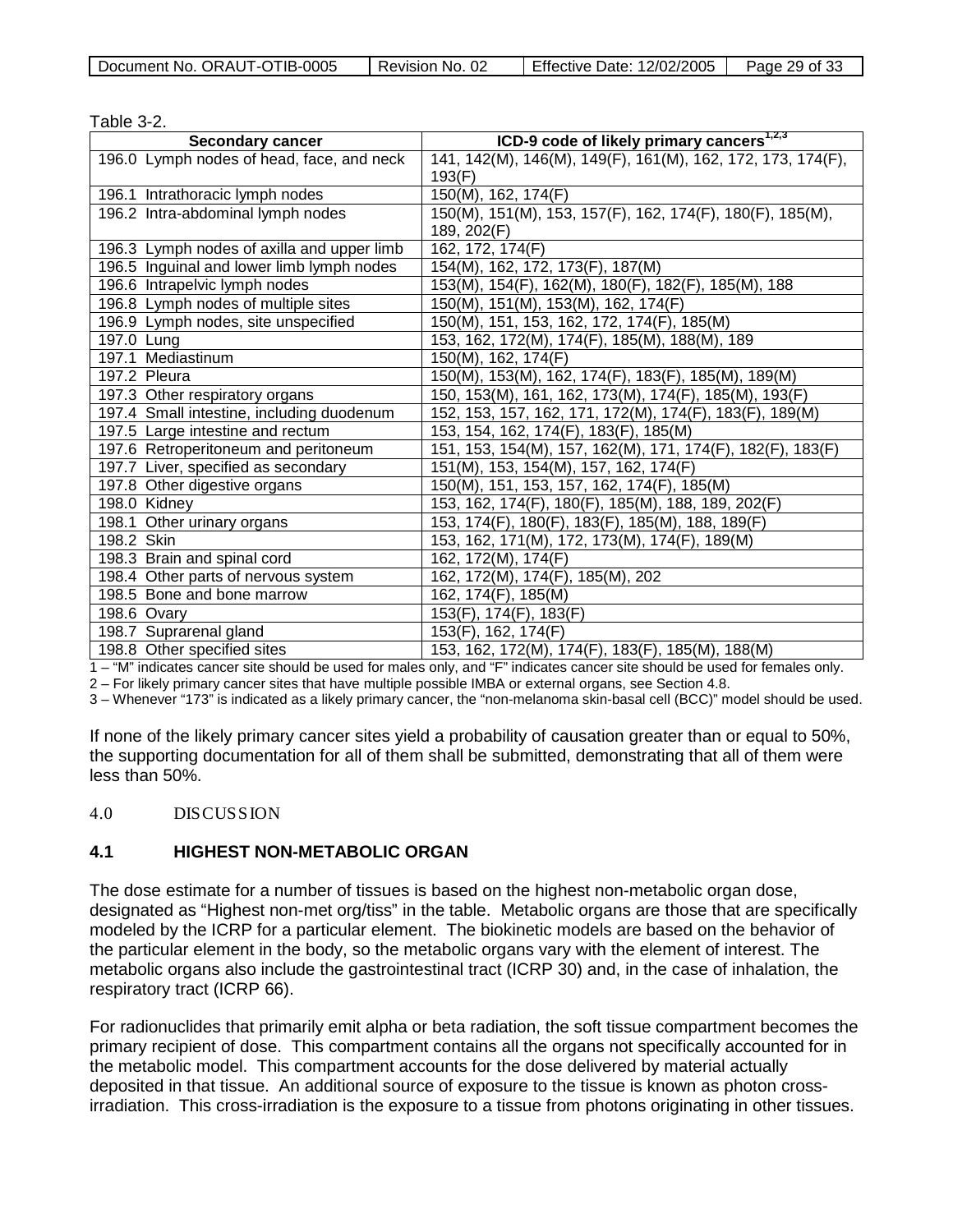| Document No. ORAUT-OTIB-0005 | ⊟ Revision No. 02 | Effective Date: 12/02/2005   Page 30 of 33 |  |
|------------------------------|-------------------|--------------------------------------------|--|

When the energy emitted by a radionuclide is primarily alpha or beta radiation, the soft tissue compartment becomes the primary source of dose. Under this scenario most of the non-metabolic organs receive the same dose. For radionuclides where photon emissions are a major source of energy emitted, the non-metabolic organ doses can vary due to their relative proximity to the metabolic organs in which the radionuclides concentrate. IMBA calculates the dose from both means of irradiation and sums them. For many radionuclides (predominately alpha and beta emitters) this will cause only minor differences in doses to non-metabolic organs, so choosing the highest is a realistic assumption with only minor (if any) overestimation.

It is conceivable that a situation could arise where a photon emitting radionuclide causes a large difference in doses delivered to non-metabolic organs. In accordance with the Internal Dose Reconstruction Implementation Guideline, it is acceptable in these situations to base the dose on an organ that is not the highest non-metabolic organ. The choice in these cases should be based on the proximity of the model organ to the actual organ of interest.

## **4.2 MEDICAL REVIEW**

Due to the complexity of determining the appropriate organ/tissue for some ICD-9 code cancers, a medical review by an ORAU team physician is required to determine the organ/tissue to use in IMBA for those cancers. These cancers have been designated in the table as "Medical review." The ORAU team physician will recommend to the dose reconstructor the appropriate organ/tissue for dose estimation purposes.

## **4.3 THYROID/REMAINDER SELECTION FOR EXTERNAL DOSE**

For cancer sites where "Thyroid/Remainder" is listed for the external organ selection, there is no external dose model for the organ of interest and the organ is located in close proximity to the thyroid.. The thyroid has higher organ dose conversion factors than the remainder selection, thereby maximizing the dose. If a more realistic dose assessment is required rather than a maximizing dose assessment, then the remainder organ should be selected to calculate dose.

### **4.4 REMAINDER SELECTION FOR EXTERNAL DOSE**

When there are cancers of multiple organs or the cancer site are unknown, the remainder organ should be selected as the model to apply dose. However, if the organ location can be determined through the medical records or a medical review, then an organ in close physical proximity should be selected. The remainder selection provides a claimant favorable estimate of dose.

### **4.5 BLADDER**

When the term "Bladder" is used in the table with no modifier, this represents the urinary bladder. When the organ of interest is the gallbladder, "Gallbladder" is specified clearly in the table above.

### **4.6 MULTIPLE IREP MODELS**

When multiple IREP models are listed for a given cancer type, the IREP model(s) to be run is determined based upon the use of the words "OR" and "AND" in the IREP Model column.

For multiple IREP models listed that are connected by the word "OR", only the model that best fits the actual cancer type should be selected and run in IREP. For example, ICD-9 code 173.0 has listed "Non-melanoma skin-Basal cell OR Non-melanoma skin-Squamous cell" in the IREP Model column.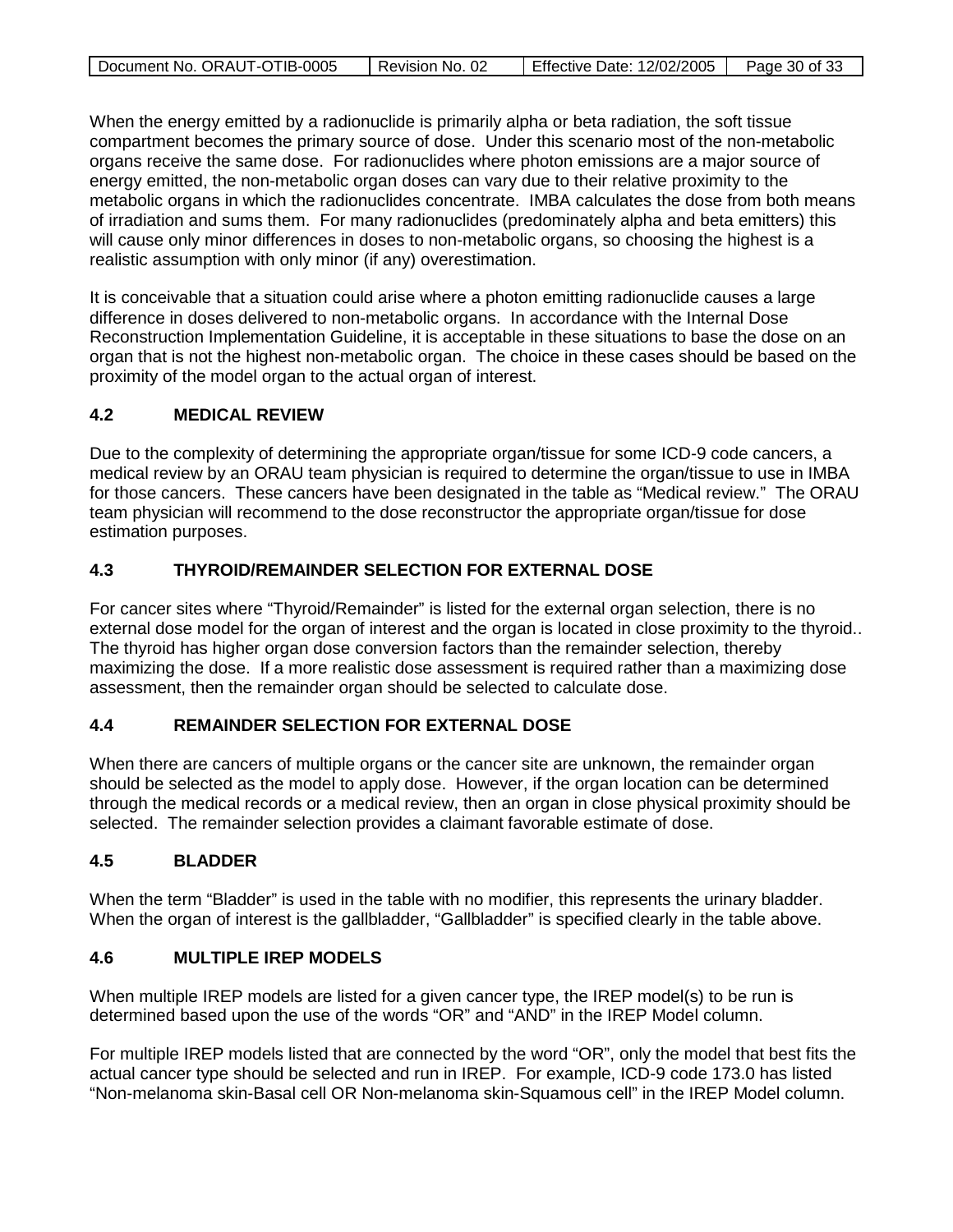| Document No. ORAUT-OTIB-0005 | Revision No. 02 | <b>Effective Date: 12/02/2005</b> | Page 31 of 33 |
|------------------------------|-----------------|-----------------------------------|---------------|
|                              |                 |                                   |               |

The appropriate IREP model would be selected and run based on the type of skin cancer (Basal cell or Squamous cell) listed in the claim's NIOSH Referral Summary Document (NRSD).

For multiple IREP models listed that are connected by the word "AND", separate IREP runs are made for each of the listed models, and compensability is determined based on the claimant favorable model resulting in the highest probability of causation. For example, ICD-9 code 233.3 has listed "Female genitalia less ovary AND Ovary " in the IREP Model column. Separate IREP runs would be made using each model and compensability would be based upon the model that resulted in the highest probability of causation.

## **4.7 ADENOCARCINOMA OF THE DISTAL (LOWER THIRD) ESOPHAGUS**

If adenocarcinoma is indicated in the distal esophagus (also known as the lower third, abdominal, lower thoracic esophagus, gastro-esophageal, cardio-esophageal junction, or esophageal cardia), the appropriate IMBA, external, and IREP organ model is the stomach. In order to use the stomach, both conditions **MUST** be met (adenocarcinoma AND correct location). If either condition is not met, the use of the esophagus for the IMBA, external, and IREP organ model is appropriate.

#### **4.8 SECONDARY CANCERS - LIKELY PRIMARY CANCER SITES WITH MULTIPLE IMBA, EXTERNAL, AND IREP ORGAN MODEL OPTIONS**

For secondary cancers with unknown primary cancers sites, the likely primary cancer sites are listed in Table 2. Since the likely primary cancer sites are listed only by ICD-9 code (three digit code with no extensions), it is possible for a single likely primary cancer site to have multiple options for IMBA, external, and IREP organ model selection. In this case, each possible option must be assessed and the option that yields the largest probability of causation shall be submitted. For example, secondary cancer code 196.2 has a likely primary cancer site of ICD-9 code 153. ICD-9 code 153 has an Internal Dosimetry Organ selection of ULI, LLI, and colon, depending on the extension of the ICD-9 code. Since it is an unknown location, each of these organs must be run for internal dose purposes and the one yielding the largest dose over the exposure period would be selected for use in the IREP run.

#### **4.9** MULTIPLE SECONDARY CANCERS WITH UNKNOWN PRIMARY CANCER SITE OR MULTIPLE PRIMARY AND SECONDARY CANCERS

In some claims, multiple secondary cancers with unknown primary cancer location may be indicated. In such cases, unless the DOL specifically states differently, each likely primary cancer site from each secondary cancer is to be treated separately, with individual IREP probability of causation determinations and combined as separate primary cancers.

For example, consider a claim has indicated separate secondary cancers of 196.0 (Lymph nodes of head, face, and neck) and 197.7 (Liver, specified as secondary), with no indication of the cancers being metastasized from a single unknown primary cancer site. When each of the likely primary cancer sites are assessed, ICD-9 code 162 (Lung) yields the largest probability of causation for each of 38.00% (for this example only). Since it is possible that each secondary cancer came from a separate likely primary lung cancer, the probability of causation results for each likely primary lung cancer would be combined to yield a final probability of causation of 61.56% (per multiple cancer calculation in IREP).

The same type of situation may occur when primary and secondary cancers are both indicated by DOL. The same logic applies that, unless specifically directed otherwise by DOL, each cancer will be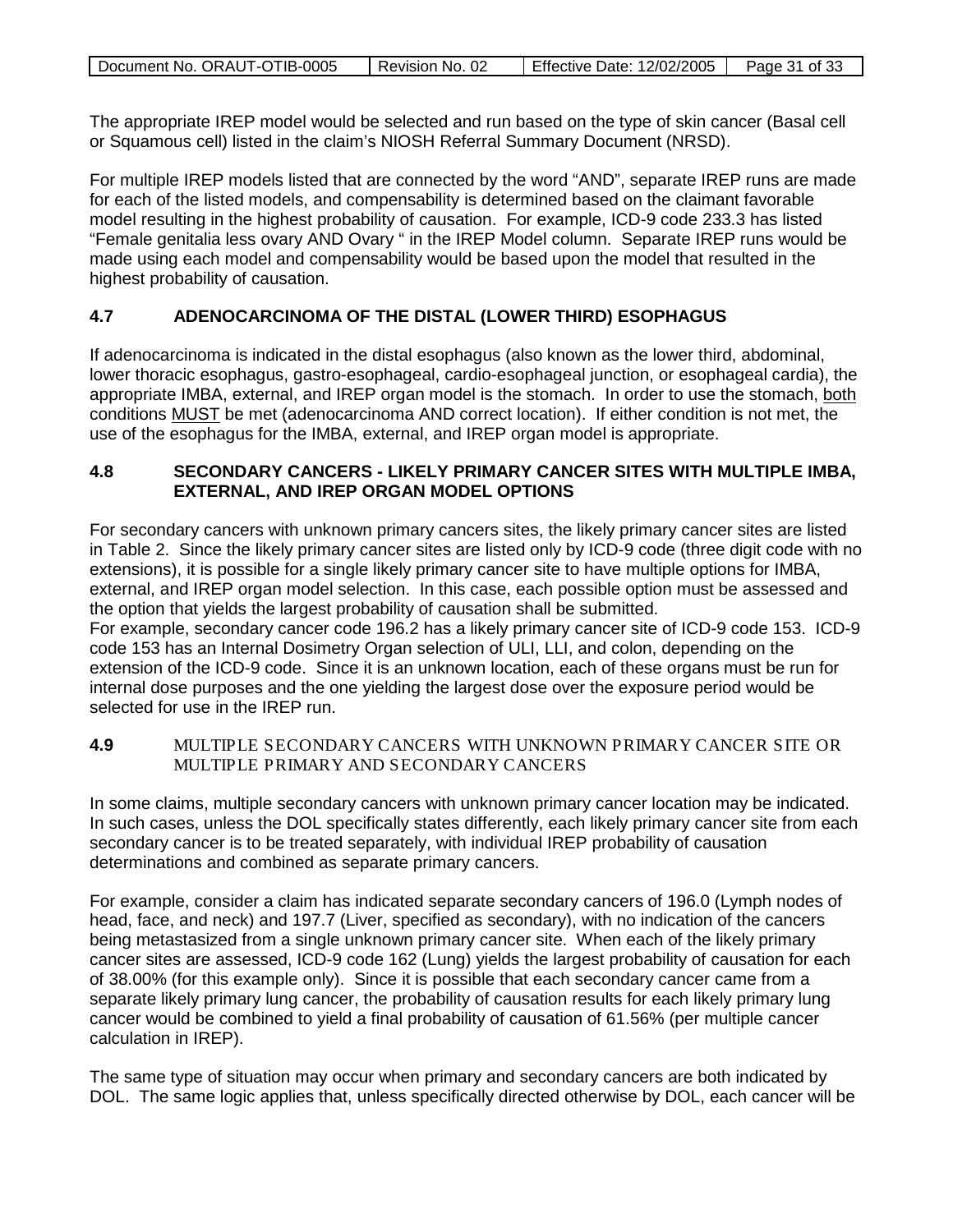| Document No. ORAUT-OTIB-0005 | Revision<br>No. | Effective Date: 12/02/2005 | . of 33<br>Page :<br>າາ<br>ےد |
|------------------------------|-----------------|----------------------------|-------------------------------|

treated as a totally separate cancer for the determination of Probability of Causation and for combining them for the final Probability of Causation. It should not be assumed by the Dose Reconstructor that any listed secondary cancer has metastasized from another listed primary cancer.